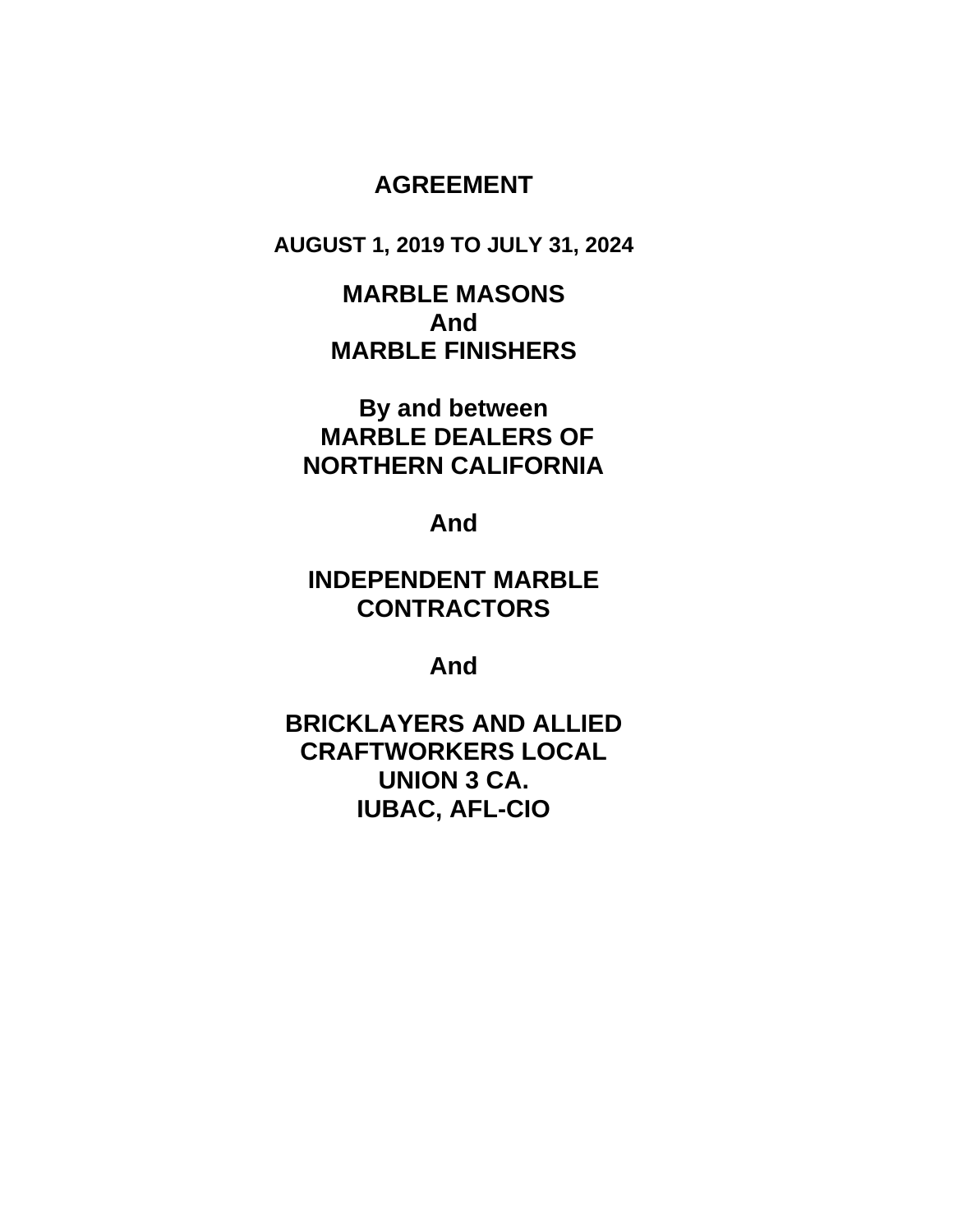# **AGREEMENT**

# **AUGUST 1, 2019 TO JULY 31, 2024 MARBLE MASONS & MARBLE FINISHERS**

# **CONTENTS**

| Article | Title                                                                    | Page  |
|---------|--------------------------------------------------------------------------|-------|
| I       | Recognition                                                              | 2     |
| П       | Geographic and Trade Jurisdiction                                        | 3     |
| Ш       | Hiring                                                                   | 8     |
| IV      | Wage and Fringe Benefit Summary                                          | 8     |
| V       | Union Security and Work Jurisdiction                                     | 9     |
| VI      | Health and Welfare                                                       | 9     |
| VII     | Pension                                                                  | 10    |
| VIII    | <b>International Pension</b>                                             | 11    |
| IX      | Vacation                                                                 | 12    |
| X       | Promotion and I.M.I. Fund                                                | 12    |
| ХI      | <b>Trust Fund Terms</b>                                                  | 12    |
| XІI     | <b>Working Conditions</b>                                                | 16    |
| XШ      | Hours - Subsistence - Travel - Mileage                                   | 18    |
| XIV     | Holidays                                                                 | 24    |
| XV      | Waiver of Agreement                                                      | 24    |
| XVI     | Waiver of San Francisco Paid Sick                                        |       |
|         | Leave Ordinance                                                          | 24    |
| XVII    | Picket Lines                                                             | 24    |
| XVIII   | <b>Safety Laws</b>                                                       | 25    |
| XIX     | Discrimination                                                           | 25    |
| XХ      | Apprentices                                                              | 25    |
| XXI     | Apprenticeship Fund                                                      | 27    |
| XXII    | Grievance Board                                                          | 28    |
| XXIII   | Union Administration, International<br>Union Dues, and BACPAC Deductions | 30    |
| XXIV    | Successors and Assigns                                                   | 31    |
| XXV     | Terms of Agreement                                                       | 32    |
| XXVI    | Amendment to Agreement                                                   | 32    |
|         | Signature Page                                                           | 33    |
|         | Appendix A (Wage Schedules)                                              | 34    |
|         | Appendix B (Bond)                                                        | 35-37 |
|         | Individual Employer Signature Page                                       | 38-39 |
|         | Printed by<br><b>BAC Local No. 3 CA</b>                                  |       |

i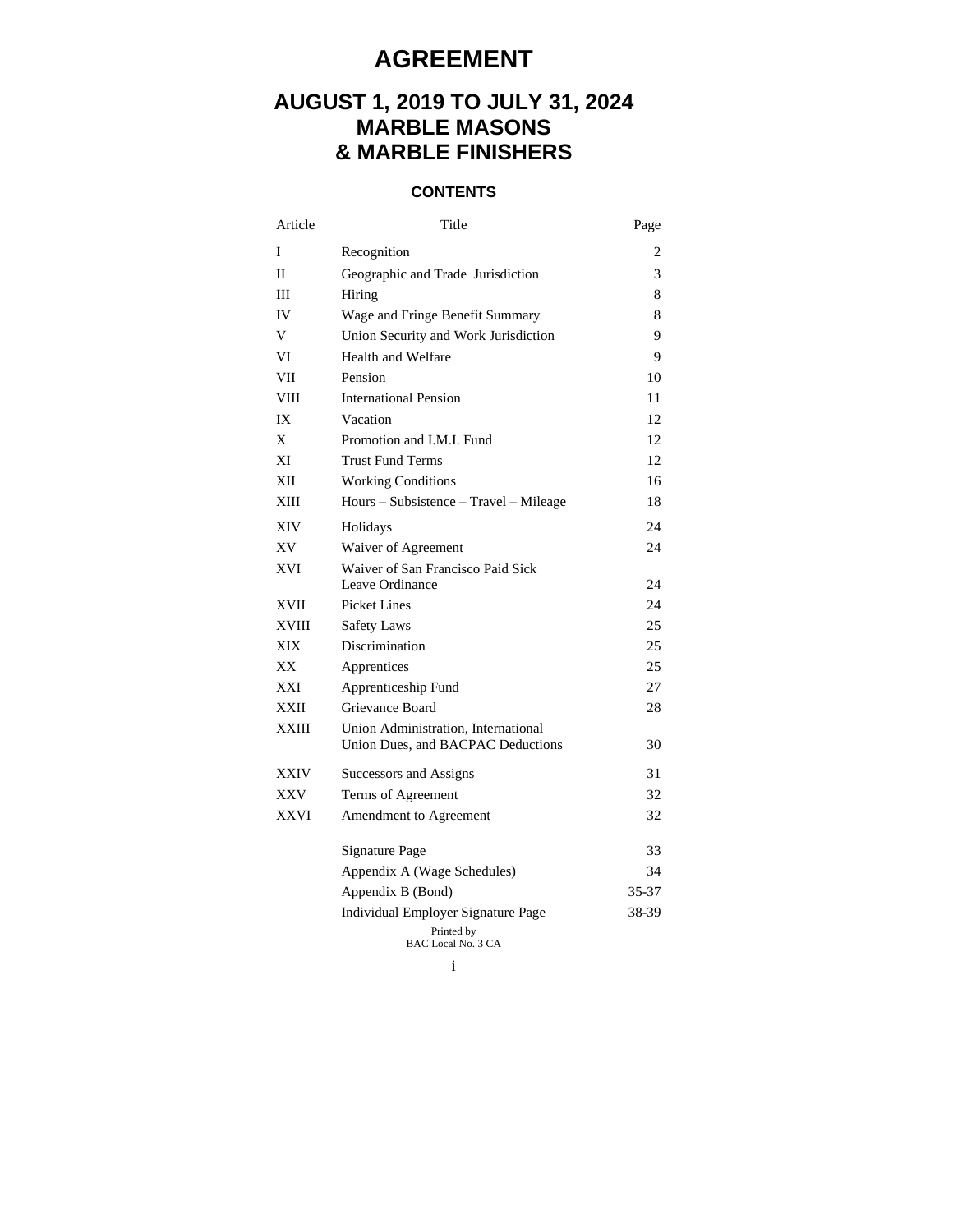#### **MARBLE MASONS AND MARBLE FINISHERS AGREEMENT**

THIS AGREEMENT, effective August 1, 2019, by and between the Marble Dealers of Northern California, (hereinafter the "Dealers" or the "Association") for and on behalf of all employers who have designated the Association as their bargaining agent, and any independent employer separately signatory hereto, (hereinafter all employers who have designated the Association as their bargaining agent or are independent contractors shall be referred to as "Employer") and Bricklayers and Allied Craftworkers Local No. 3 California, A.F.L-C.I.O., (hereinafter the "Union").

This Agreement is binding on all Employers who have delegated their bargaining right to the Association with the same force and effect as if this Agreement was individually signed by each such Employer. All Employers who have delegated their bargaining rights to the Association are and will continue to remain bound under this Agreement for the term of this Agreement, and the term of any amendments, modifications or extensions of this Agreement. The Association shall notify the Union by certified mail of the identity of any Employer who either designates the Association to act as its bargaining agent or who withdraws such designation. Notice of withdrawal of designation by an Employer shall not serve as notice to the Union of the Employer's intent to terminate or amend this Agreement and such an Employer shall remain bound by this Agreement and any amendment, extension or renewal of this Agreement unless and until that Employer gives appropriate written termination notice to the Union prior to the termination of the Agreement as provided in Article XXIV.

Whereas, it is the desire of the parties hereto to formulate an Agreement which will insure peaceful adjustments and settlements of all grievances, disputes and differences which may arise between them, prevent stoppages of work and promote the dignity and stability of the building industry, it is hereby agreed between the parties as follows:

#### Labor-Management-Cooperative Committee

The parties agree to establish a committee composed of equal number of representatives of labor and management who shall meet quarterly to consider methods of carrying out its purposes, which shall include but not be limited to the following:

A. To improve overall communications and disseminate pertinent information between the parties: and

B. To coordinate legislative activities and communications with State, Federal and Municipal governmental agencies, elected officials and other organizations for the good and welfare of the masonry industry; and

C. To seek ways of dealing with problems of mutual concern which are detrimental to the advancement and economic development of the marble masonry industry; and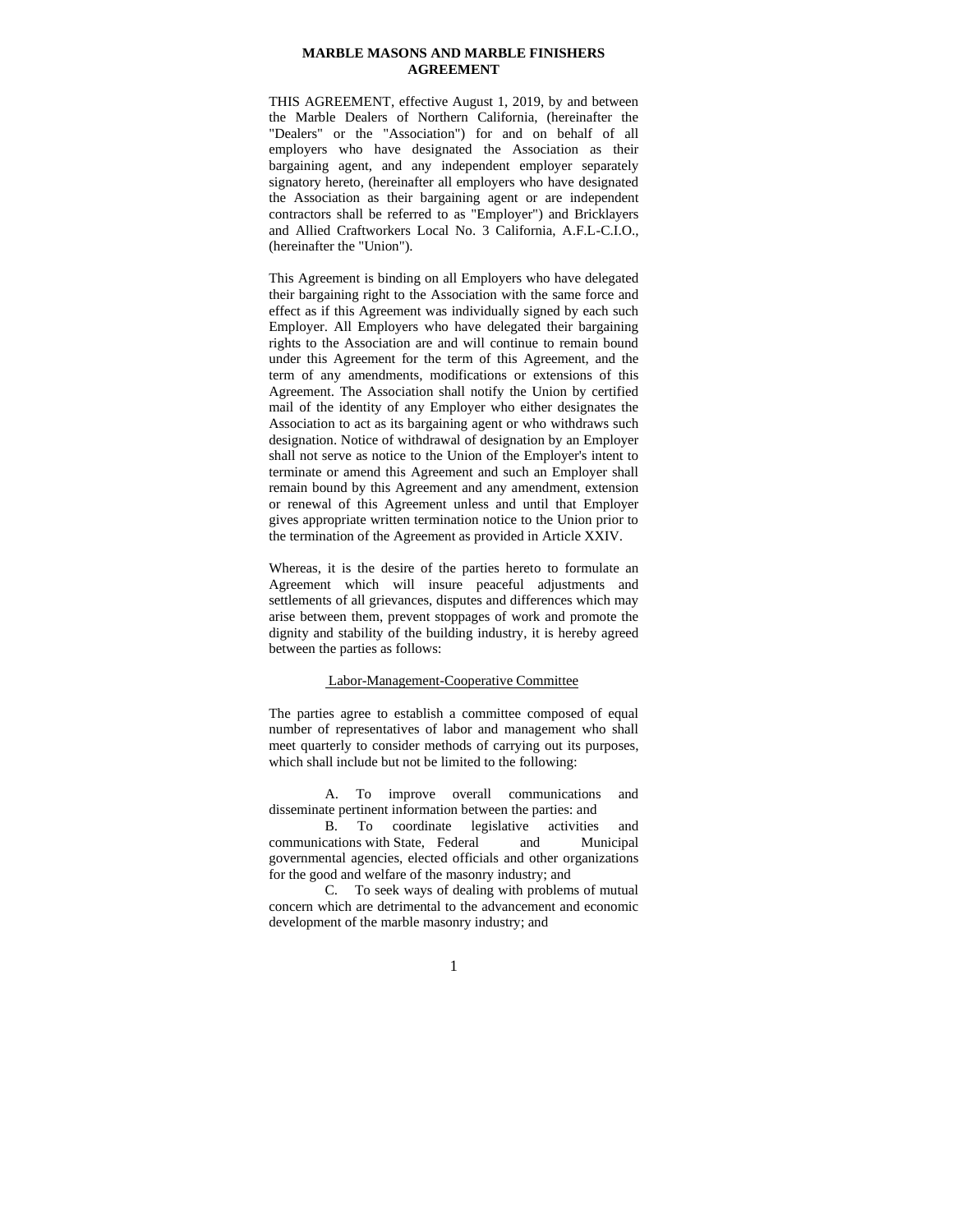D. To do all that is lawfully possible to promote union marble masonry construction, recognizing the mutual threat of unfair competition; and

E. To assist employers and the union achieve job site safety; and

F. To explore joint approaches to achieving organizational effectiveness.

G. To have a \$0.35 contribution for marble mason, and \$0.30 for marble finisher to use for the aforementioned purposes.

#### **ARTICLE I RECOGNITION**

The Dealers and the Employers recognize the Union as the sole and exclusive bargaining agent for all employees performing work within the geographic and trade jurisdiction of said Union as specifically stated in Article II of this Agreement. The Union recognizes the Dealers as its own bargaining agent and as the bargaining agent for any Employer authorizing the Dealers to bargain on its behalf. This Agreement is entered into to define the wages and conditions under which employees performing work covered by this Agreement shall be employed by the Employers.

Each Employer expressly acknowledges that following a demand by the Union for recognition as the Section 9 (a) majority collective bargaining representative, they, and each of them, have satisfied themselves that the Union now represents a majority of employees employed to perform bargaining unit work, based upon a showing by the union of, or an offer by the Union to show, evidence that a majority of the employees authorize the union to represent them in collective bargaining. Each Employer further agrees that the Union is the collective bargaining representative of all persons employed by the Employers to perform work covered by this Agreement on all present and future job sites based upon the fact, acknowledged by the employer to be true, that the Union has represented and continues to represent a majority of those employees within the meaning of Section 9 (a) of the National Labor Relations Act. The employer agrees that it is establishing, or has previously established, a collective bargaining relationship by this agreement within the meaning of Section 9 of the National Labor Relations Act of 1947 as amended. The Employer further agrees that any dispute concerning its obligation to recognize the Union as sole and exclusive bargaining representative will be resolved solely under Article XXII Grievances. The Employer expressly waives any right to abrogate or repudiate this Agreement during its effective term or to seek a National Labor Relations Board election during the term of this Agreement.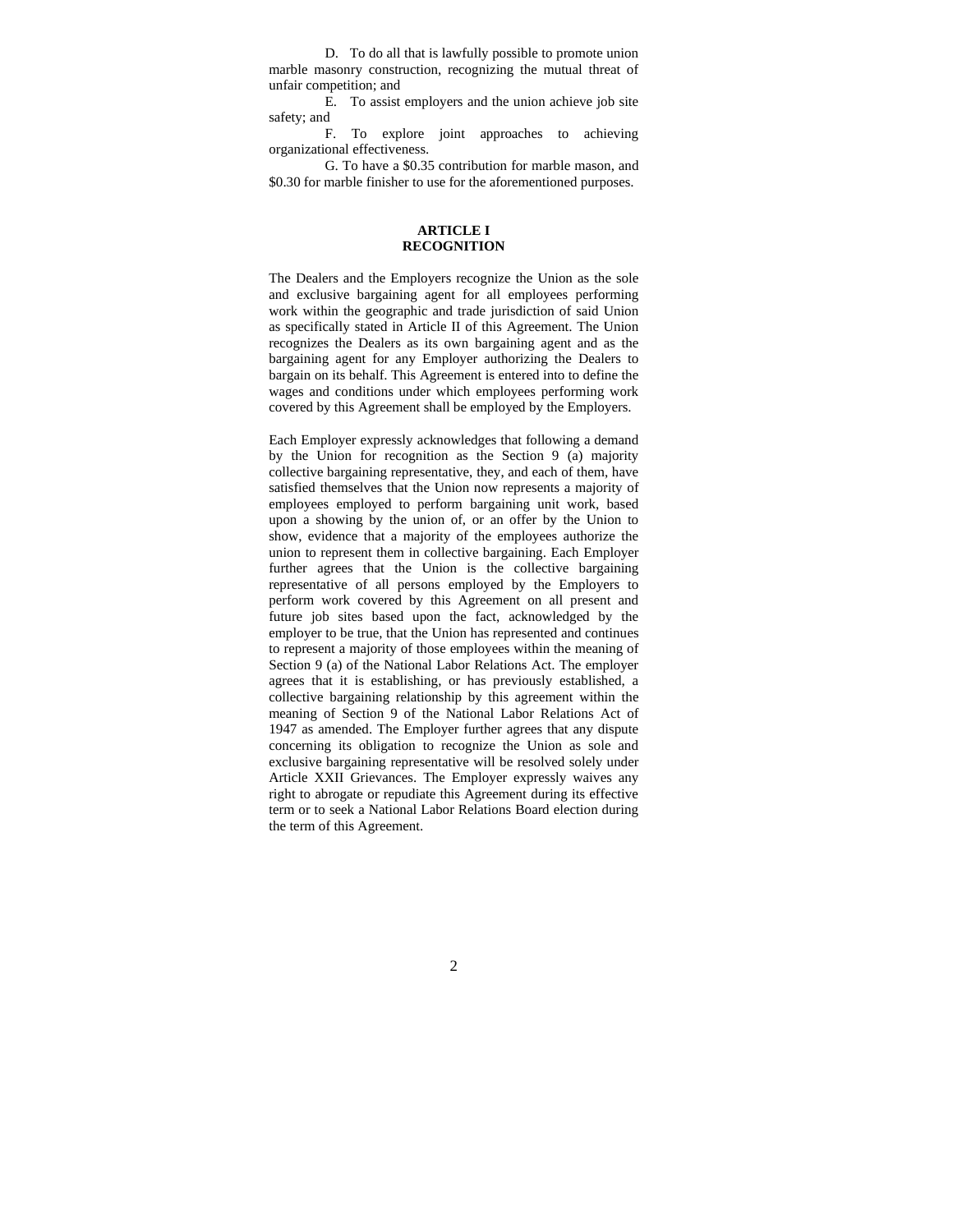#### **ARTICLE II GEOGRAPHIC AND TRADE JURISDICTION**

A. This Agreement shall apply to all work customarily performed by Marble Masons and Marble Finishers, as described within any of the following counties of California: Alameda, Alpine, Amador, Butte, Calaveras, Colusa, Contra Costa, Del Norte, El Dorado, Fresno, Glenn, Humboldt, King, Lake, Lassen, Madera, Marin, Mariposa, Mendocino, Merced, Modoc, Monterey, Napa, Nevada, Placer, Plumas, Sacramento, San Benito, San Francisco, Santa Clara, Santa Cruz, San Mateo, San Joaquin, Shasta, Sierra, Siskiyou, Solano, Sonoma, Stanislaus, Sutter, Tehama, Trinity, Tuolumne, Yolo, Yuba and Tulare County for Marble Finishers only. All Geographic Areas to be paid at the rates specified in Appendix A.

When the Employer has any work specified in this Agreement to be performed outside of the geographic area covered by this Agreement and within the geographic area covered by an agreement with another affiliate of the International Union of Bricklayers and Allied Craftworkers, the Employer agrees to abide by the full terms and conditions of the agreement in effect in the job site. Employees covered by this Agreement who are sent to projects outside of the area covered by this Agreement shall be paid the greater of: (i) the established minimum wage scale specified in Appendix A hereto or (ii) the established minimum wage scale of the local Agreement covering the territory in which such work is being performed plus all contributions specified in the local jobsite agreement. The Employer shall in all other matters be governed by the provisions established in the jobsite local agreement. If employees are sent to work on a project in an area where there is no local agreement covering the work specified in Article II of this Agreement, the full terms and conditions of this Agreement shall apply.

All Employers covenant and agree that they will notify subcontractors who perform the kind of work to which this Agreement is applicable, of the terms and conditions imposed by this Agreement and shall require that said subcontractor shall be bound by the terms and conditions of this Agreement. Said subcontractor shall be bound by the terms and conditions of this Agreement.

The Union shall maintain proper registration facilities for all applicants and prospective employees who register for work. Applicants and prospective employees shall be referred in the order in which they have registered for work in any particular classification of work. No applicant or prospective employee shall be discriminated either for or against for reason of race, color, religion, sex, age, national origin, membership or nonmembership in or activity for or against any labor organization except to the extent that membership in the Union may be required as a condition of employment as provided in Article V.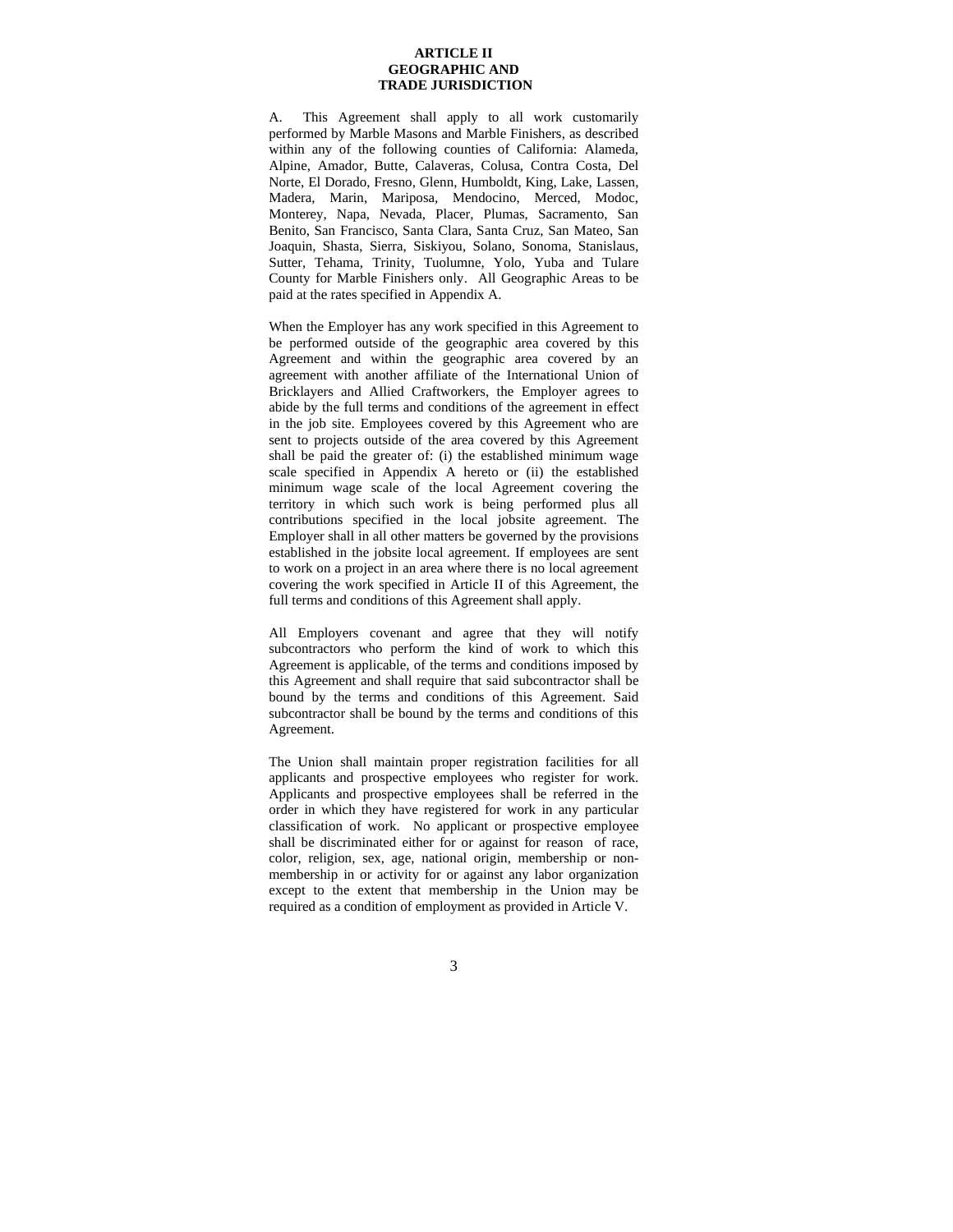Nothing in this Article shall preclude an Employer from requesting and employing an employee with particular skills or qualifications required for the type of job to be performed, and such employee may be employed without reference to the requirements of this Article.

The Union assumes no responsibility for defective workmanship and does not guarantee expressly or by implication the qualifications of any employee dispatched to perform work.

Any Employer whose principal business office or place of business is located outside the geographical area set forth in this Article (hereinafter called "Outside Employer") coming into this jurisdiction shall be permitted to bring with him one Marble Mason foreman and one Marble Finisher. All other employees hired by the Outside Employer to perform work within the trade jurisdiction set forth in this Article II shall be hired pursuant to this Agreement, and all conditions of employment shall be as set forth in this Agreement. Outside Employers shall report all jobs within the jurisdiction of the Union to the Union twenty-four (24) hours prior to the start of said job.

In accordance with the established policy of many years standing, the Union agrees that there shall be no limitation as to the amount of work an employee shall perform during his working day, or as to the use of machinery or tools.

All parties agree that there shall be no discrimination based on race, creed, national origin or sex.

B. This Agreement shall apply to all work customarily performed in this geographic jurisdiction by Marble Masons and Marble Finishers including, but not limited to, that described in this Article. The purpose of this section is to protect the jurisdiction and provide maximum employment for Marble Workers covered by this Agreement. The work shall be assigned to the classifications described in accordance with this Article.

(B)(1). The work performed by Marble Masons shall include, but is not to be limited to, the work described in subparagraphs  $(B)(1)(a)$  through (j) for which marble masons wages shall be paid and working conditions as described in Article XII shall be applied in accordance with this agreement:

(B)(1)(a). Marble Masonry shall consist of, but not limited to, the following work procedures and installation of the following materials: The carving, cutting, setting, with or without mortar, and erection of all stone, marble, slate, including slate blackboards, albereen, carrara, sanionyx, vitrolite, and similar opaque glass, scagliola, marbleithic, granite, limestone, sandstone, pre-cast stone, GFRC, FRP, clay products, cobblestones, cultured marble, cast marble, slate or stone work, both natural and artificial, (meaning, as to stone, any work manufactured from foreign or domestic products as are specified and used in the interior or on the exterior of buildings by architects and customarily called "stone" in the trade). This shall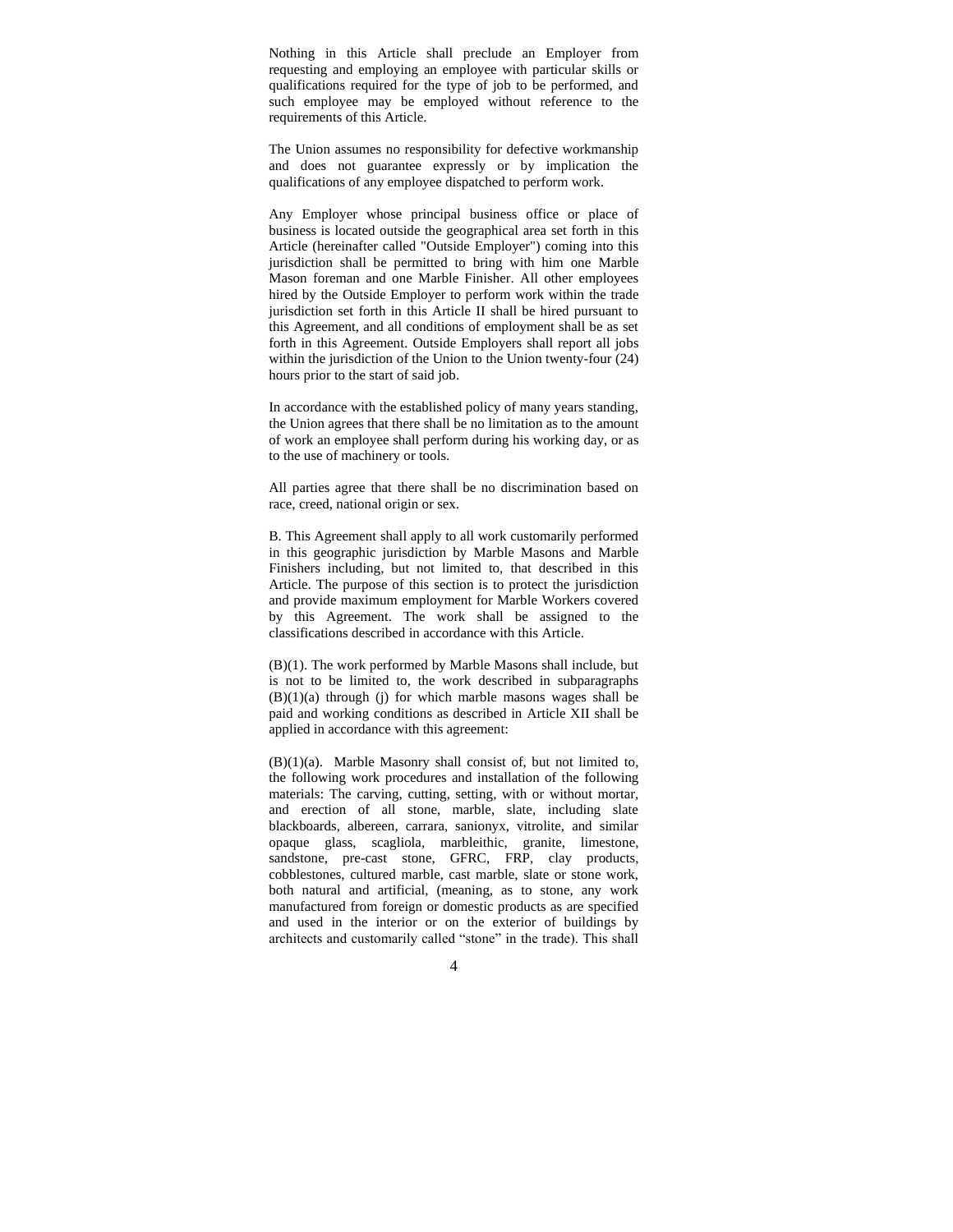apply to all interior work, such as sanitary, decorative and other purposes inside of buildings of every description wherever required, including all polish, honed or sand finish. That includes the cutting and fitting of above materials after they leave mills or shops, as well as all accessories in connection with such work, and the laying of all marble tile, slate tile, and terrazzo tile that is ¾ inch and thicker.

The Setting and Installation of all marble, granite, or stone material associated with New Mausoleums, Cemeteries, Crypts, and Vaults, outside and inside, slab or cubic material whether craned in or fork lifted in. Includes setting of all crypts and niches, including setting of brick for support; Gluing of inserts, hanging hardware with bolts or screws; Setting of shutters and niche covers on such hardware or on a stone rail or interior shelf; Setting of shelves and partitions with glue and dowels anchored with stainless or copper wire in plaster or mortar**;** The securing of marble and stone with rosettes, molding, toggle bolts or screws, bolting and/or welding; All associated trim, base, floors, headers, stiles, columns, benches, roofs, soffits, parapets, wall veneers, paving, sink and vanity tops; Setting of all Mosaic work; Split Face stones of all sizes, whether anchored or thin set; The removal & repair, or re-order, and re-setting of all stone materials associated with the restoration of Mausoleums, Cemeteries, Crypts, and Vaults.

Work procedures shall consist of, but not limited to: Spot and anchor application, includes copper or stainless steel wire with casting plaster or mortar; Mechanical set application, includes all types of metal channel and anchors with bolting or clips; Construction and alignment of all backup systems for mechanical set applications; Kerfing of stone for anchoring systems**;** Drilling dowel holes in concrete or other materials to anchor materials handled and used by Masons; Rigging and Setting of stone with I beams, chain falls, and stone clamps, stone straps, suction cup lifters, forklifts, boom lifts, cranes, winches, all types of scaffold including pipe, swing stage, and adjustable tower scaffolding; Waterproof coatings of back up walls and floors in connection with any stone application; Waterproof sealants applied with roller to back of stone for moisture barriers and all sealing of stone; and the cleaning, cutting of joints and pointing of stone work.

This Agreement shall apply to all interior work such as, but not limited to, lobby floors and walls, windowsills, ceilings, elevator lobbies, security desks, elevator cab interiors, plinths, pedestals, base, thresholds, bathroom floors, showers, walls and partitions, lintels, desks, tabletops, countertops, kitchen countertops, vanities, fireplace surrounds, hearths, mantels, cabinet tops. Interior and Exterior dimensional and cubic paving stones set on pedestals of any kind including foam and plastic, stairs including treads and risers, rails and balustrades, and stringers.

This Agreement shall also apply to all Exterior marble work including paving, walls and floors, windowsills, planters, benches, walks, promenade roofs, stairs, facings, water features,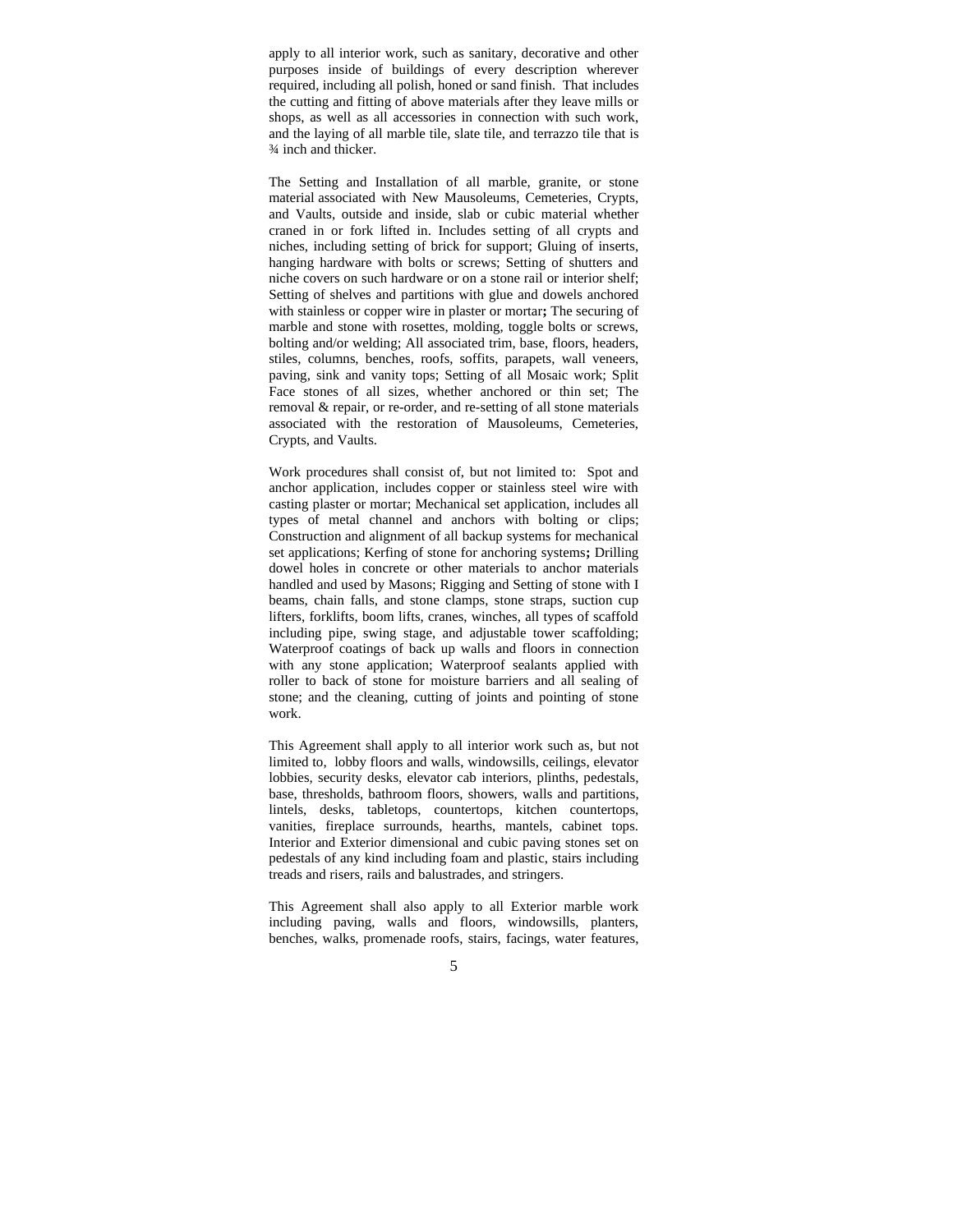veneers, cladding, rain Screen walls and construction and alignment of all backup systems. This shall apply to work in all buildings, historical buildings, sewers, bridges, railroads, bulkheads, breakwaters, jetties, playgrounds, parks, landscaping and curbing or other public works, and to all kinds of stone, particularly to the product of the locality where the work is being done.

Cubic stone regardless of setting method shall be the work of a marble mason. For the purpose of this agreement, Cubic stone is defined as dimensional stone equal to or greater than four (4) inches thick, to include stair treads and landings, but not to include typical paving.

B(1)(b). Dimensioned Stone in all application that is mechanically anchored shall be performed by marble masons and marble finishers. Dimensioned Stone under this item is defined as any masonry product (natural stone or otherwise). Mechanical system and back up iron will be the work of marble masons and mason welders will be paid under marble mason wage rate.

 $B(1)(c)$ . Dimensioned Stone Flooring in all applications shall be performed by marble masons and marble finishers. Dimensioned Stone under this item is defined as any masonry product (natural stone or otherwise) that is  $\frac{3}{4}$  inch and thicker OR larger than 24 inch x 24 inch**.**

B(1)(d). Dimensioned Stone Countertops shall be performed by marble masons and marble finishers. Dimensioned Stone under this item is defined as any masonry product, (natural stone or otherwise), that is ¾ inch and thicker OR larger than 24 inch x 24 inch. Dimensioned Stone Countertops shall include any other pre-made materials that resemble stone including but not limited to zodiac stone, ceasar stone, sile stone, cambria, tetrastone, pep stone, techno stone, river stone, techni stone, retro 2000 stone and bergamo stone SRL.

 $B(1)(e)$ . All mud-set stone flooring shall be performed by marble masons and marble finishers, including the installation of all stone floors in thin set, epoxy, fat mud and/or dry pack.

B(1)(f). The installation, erection and all cutting in connection with the setting of all stone panel systems, mechanical system and back up iron, stainless steel accessories in the connection of such materials, will be the work of marble masons.

 $B(1)(g)$ Also, the rigging, hanging, setting and alignment of all pre-cast concrete and stone panel systems including the welding and erection of such systems will be the work of marble masons and mason welders will be paid under marble mason wage rate.

B(1)(h). Honeycomb reinforced stone panels mechanically installed utilizing metal (aluminum) framing and anchoring system shall be performed by marble masons and marble finishers.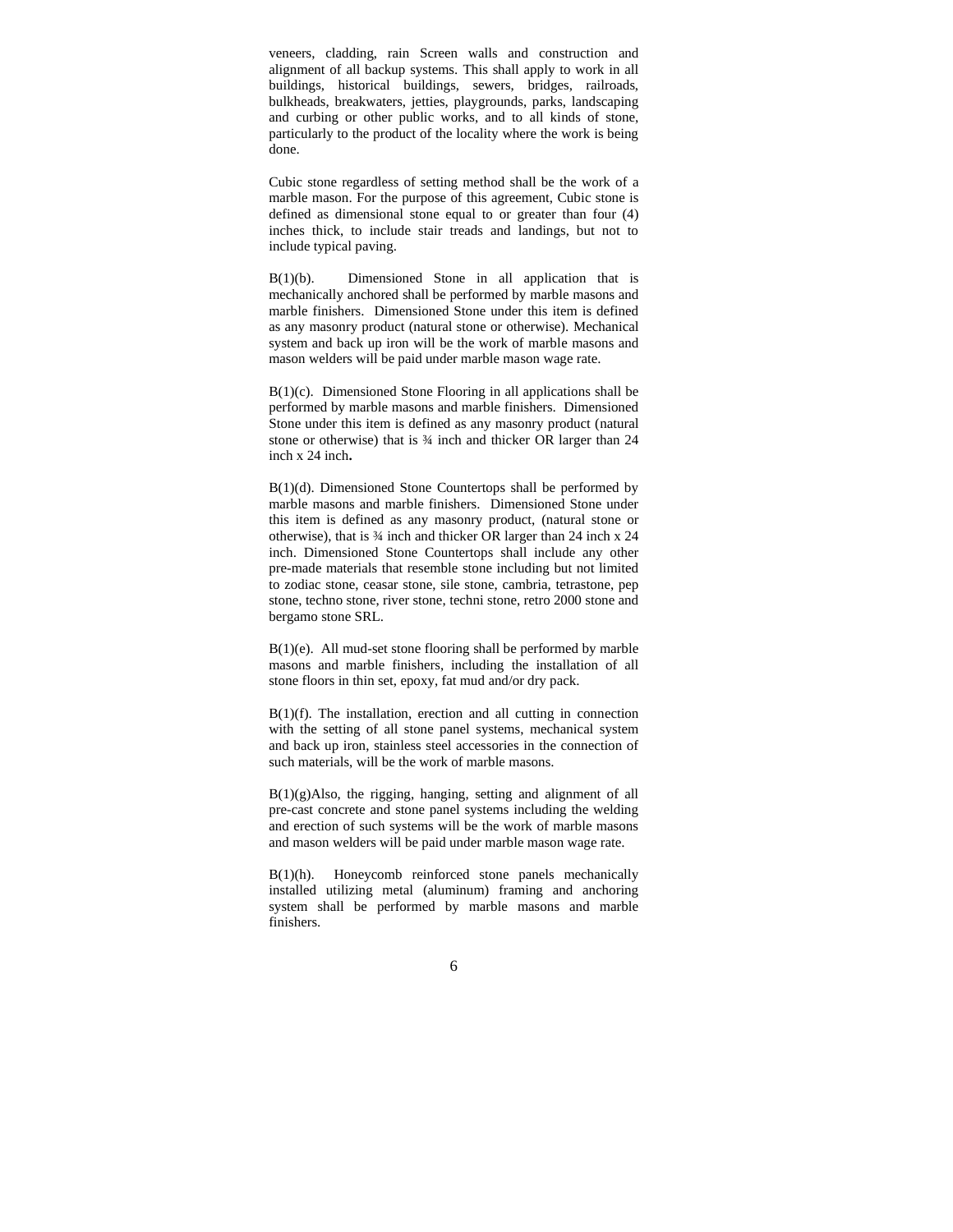B(1)(i). Extruded Terra Cotta veneer (including Terra Cotta Veneer Rain Screen Systems) mechanically installed utilizing metal (aluminum) framing and anchoring system shall be performed by marble masons and marble finishers.

B(1)(j). All Plaster and cement masonry.

B(2). The work performed by Marble Finishers shall include, but shall not be limited to**,** the work described in subparagraphs (B)(2)(a) through B(2)(h) for which marble finishers' wages shall be paid and working conditions as described under Article XII shall be applied in accordance with this agreement:

B(2)(a). Marble Finisher work procedures shall consist of, but not limited to, mixing of all mortar, dry pack mortar, casting plaster, epoxy, thin set for installation of material, and perform such other utility work as may be required in assisting the marble masons in the performance of their work. Prepare marble, granite, and stone for Marble Mason, including but not limited to drilling, anchoring, plugging, gauging, trimming, and dressing of marble. Fabricating and attaching of custom anchors with specific dimensions to stone to be set by marble mason. Rubbing and grinding, cleaning, washing, grouting and pointing up of all marble installed by the Marble Mason.

B(2)(b). Marble Finishers shall load and unload all trucks and other various vehicles, handle and stock all floors and scaffolds with materials, dispose of all debris relevant to the work, perform rigging for heavy work, including setting up and using rigging for moving, storing, and setting of stone with I beams, chain falls, winches, and stone clamps, stone straps, suction cup lifters, and operating forklifts, boom lifts, scissor's lifts, JLG's, and cranes as necessary.

B(2)(c) Marble Finishers shall unload marble containers, secure and remove marble from crates, handle and distribute all materials that may be needed for the installation of marble, natural stone, and substitutes, build an dismantle scaffolding, including pipe, swing stage, and adjustable tower scaffolding, assist marble masons when cutting on diamond blade saws, set up the tub saw, and utilize any other equipment necessary for the preparation of material.

B(2)(d). Marble Masons and Marble Finishers shall have trade jurisdiction when removal and resetting of all stone work, cubic or slab, is needed or required on Historic restoration and renovation of stone projects. This work shall include all cleaning and cutting of stone required in this process.

B(2)(e). Marble Finishers shall handle all sand, cement, marble or stone and any and all materials that may be used by Marble Masons.

B(2)(f). Marble Finishers shall clean, grout, point and do other necessary work to achieve and complete the work under the foregoing categories.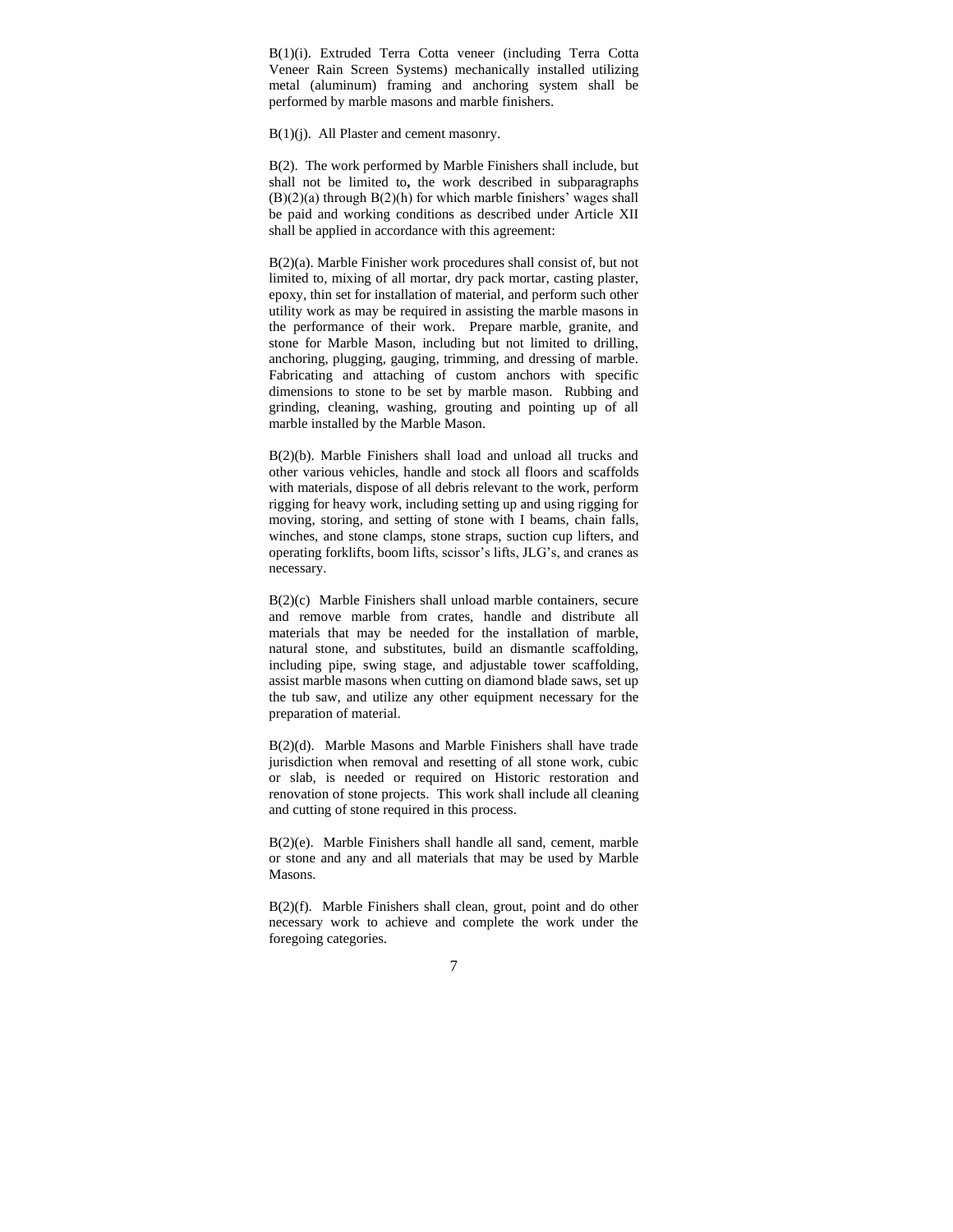$B(2)(g)$ . Marble Finishers shall have the right to use all tools they consider necessary in the performance of their work.

B(2)(h). Marble Finishers shall accompany Marble Masons on jobs when there is sufficient work.

The foregoing shall not restrict Marble Masons and Marble Finishers from assisting each other in the performance of their work, nor shall the foregoing in any way cause to restrict, limit, or prevent Marble Masons and Marble Finishers from full cooperation with other BAC 3 trades in the performance of their work at a project.

#### **ARTICLE III HIRING**

The Individual Employer must secure all employees performing work covered by this Agreement through the Employment Office of the Union, and the Union agrees to furnish such employees within Five (5) business days (Saturdays, Sundays and holidays excluded) of the time they are requested to do so. In the event that the Union should fail to furnish employees within the time so limited, the individual Employer shall be free to secure his employees from any source, and shall notify the Union in writing of the name, address and social security number of any such new hire prior to the employee's commencing work.

All Apprentices shall be registered with the Union as apprentices. Any person not registered as an apprentice must be paid journeyman wages and fringe benefits.

Each Employer may reject any applicant in good faith. Each Employer, in hiring or laying off employees, shall not discriminate against any employee by reason of membership or non-membership in any labor organization nor shall any employee be discharged because of activity on behalf of any labor organization.

The employment of any employee performing work covered by this agreement, whether or not such employee was supplied by the Union, shall be subject to all of the terms and conditions of this agreement including, but not limited to, the payment of wages, travel pay, premium pay and union dues and trust fund contributions as specified in this agreement.

#### **ARTICLE IV WAGE AND FRINGE BENEFIT SUMMARY**

The wages and fringe benefits to be paid under this Agreement for all work performed within the geographic and trade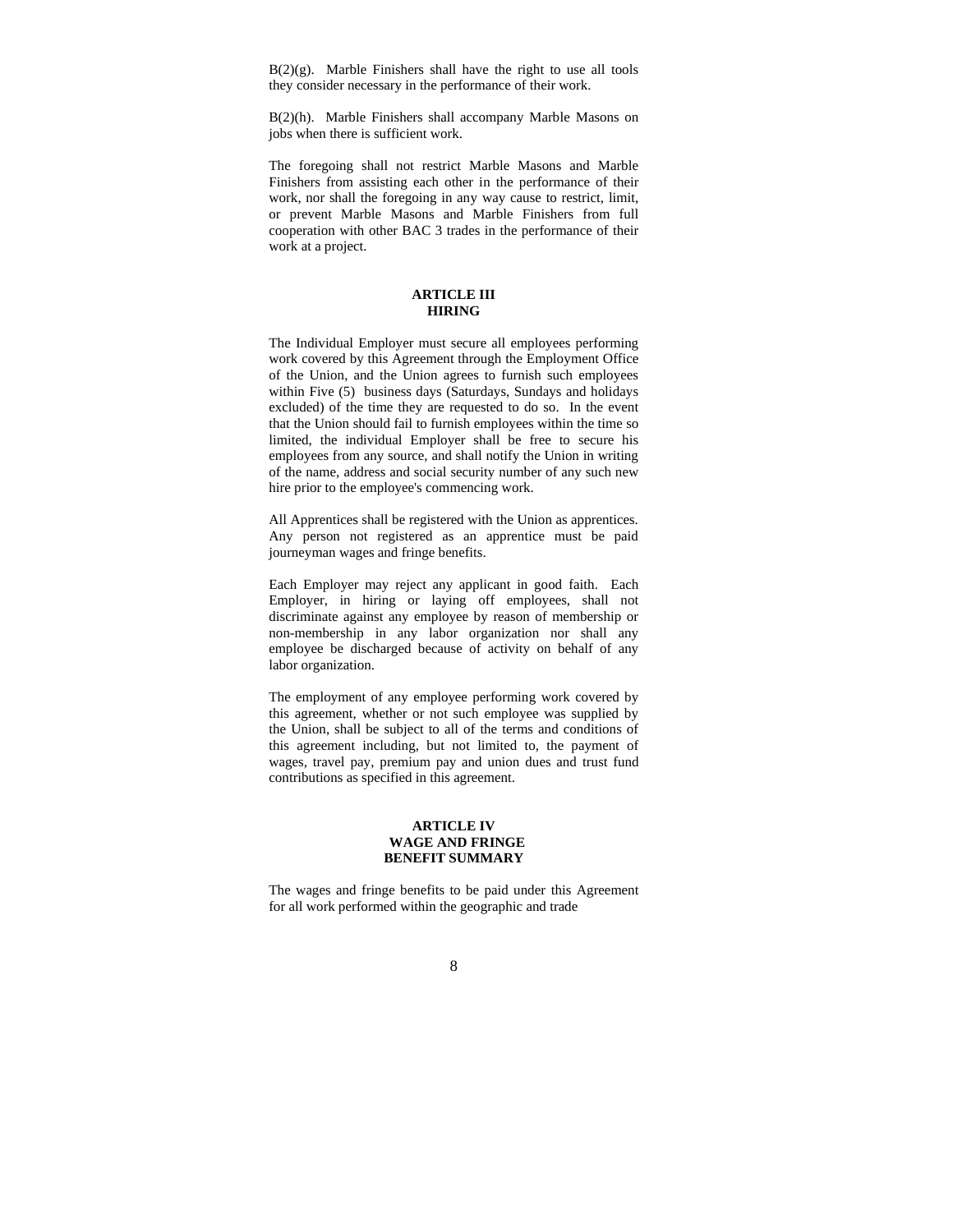jurisdictions of this Agreement on or after August 1, 2019 through July 31, 2024 are set forth in Appendix A

Wage/fringe increases for 5 year term is as follows:

|                   | Year Allocation date | <b>Masons</b> | <b>Finishers</b> |
|-------------------|----------------------|---------------|------------------|
|                   | 1st year 8-1-2019    | \$2.75        | \$1.85           |
|                   | 2nd year 8-1-2020    | \$2.50        | \$1.75           |
| 3rd year 8-1-2021 |                      | \$2.50        | \$1.75           |
|                   | 4th year 8-1-2022    | \$3.25        | \$2.15           |
| 5th year 8-1-2023 |                      | \$3.50        | \$2.25           |

The increases described in this paragraph shall be allocated between the taxable wage rate and fringe benefits at the sole discretion of the Union, unless the Health and Welfare and/or the Pension funds are underfunded. If underfunded, the allocation of the negotiated labor cost increases to the wage and/or benefits scheduled must be referred to the Masonry Joint Arbitration Board (MJAB) for decision.

#### **ARTICLE V UNION SECURITY AND WORK JURISDICTION**

Employees employed under this Agreement shall as a condition of continued employment tender the uniform dues and initiation fees in effect in the Local Union after the seventh day following of such employment or the effective date of this Agreement, whichever is later. In the event that any employee fails to tender the dues or initiation fees, the Union shall notify the Employer and if such notice contains a request to the Employer to discharge said employee within twenty-four (24) hours, said Employer shall comply with the Union's request. A failure by the Union to notify the Employer that an employee has not become a member of the Union shall not affect the liability of the Employer to pay the wages and make the fringe benefit contributions herein required for said employee.

In the event the Employer refuses to discharge the employee as above required, the Union shall be free to take such matter to the grievance procedures which are contained in Article XXII.

Foremen shall be members of the Union. All work performed under this Agreement shall be done by foremen, journeymen and apprentices.

#### **ARTICLE VI HEALTH AND WELFARE**

Effective August 1, 2019, the Employer shall pay into the Local 3's Bricklayers Health And Welfare Trust Fund, as provided in Appendix A of this Agreement, for each hour worked by each and every employee on all work covered by this Agreement, which amount may be increased in accordance with Article IV of this Agreement. The total amount due for each calendar month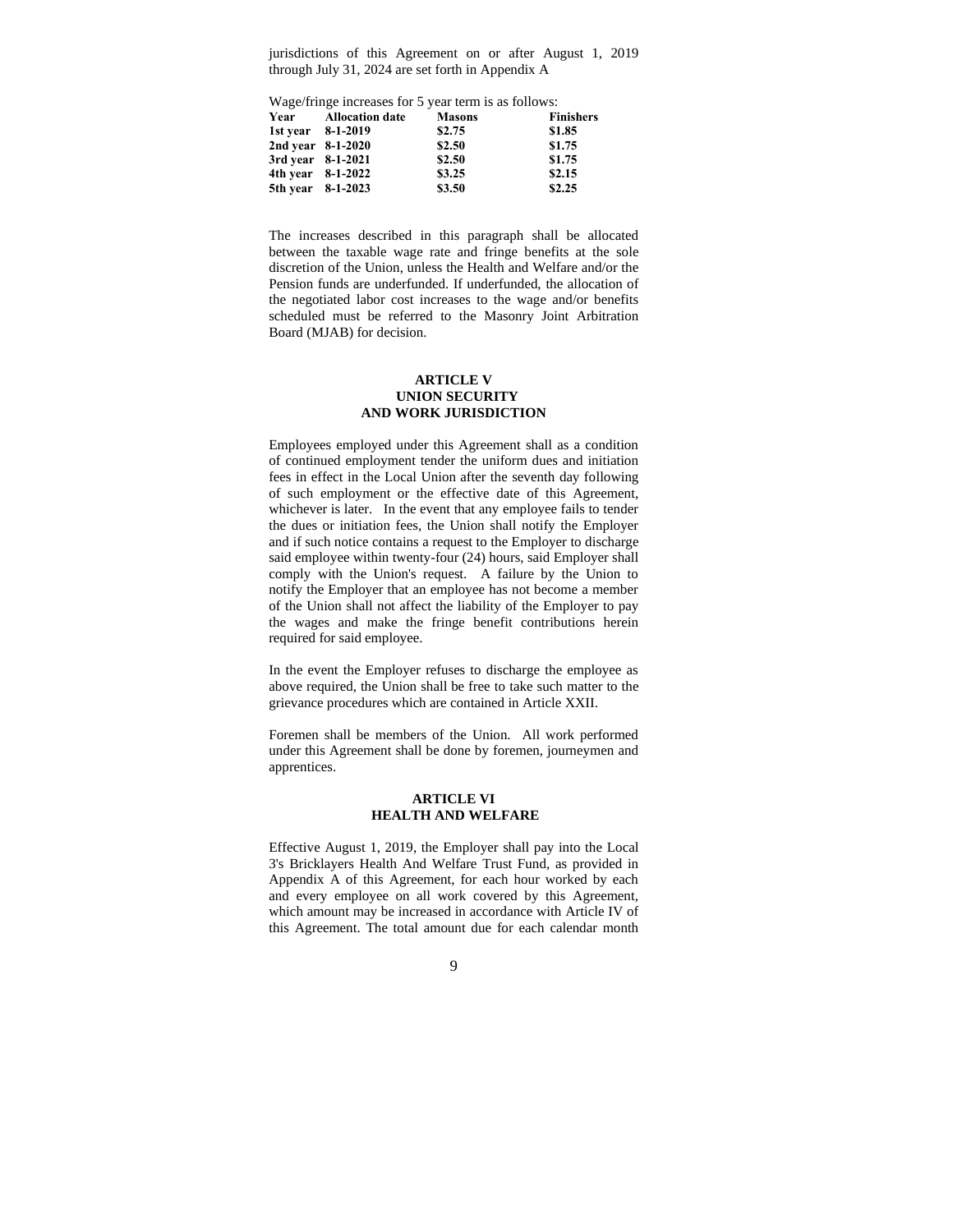shall be remitted in a lump sum no later than fifteen (15) days after the last business day of each month.

In no event shall any of the monies paid into the Health and Welfare Trust revert to the Employer or be paid to the employees covered hereby except in the form of health and welfare benefits.

Failure to pay the health and welfare amounts as set forth herein shall be deemed a breach of this Agreement, but no strike action shall be taken before the expiration of 1 work day after the giving of written notice to the defaulting Employer of such default. Written notice shall be deemed to have been given by sending said notice by facsimile, or hand-delivery, or certified mail to the last known address of said defaulting Employer.

The Health and Welfare Plan was established pursuant to the Agreement and Declaration of Trust by and between the Mason & Builders Association, the Northern California Masonry Contractors Association and the Union effective June 1, 1957, as amended (hereinafter the "Health & Welfare Trust Agreement"). The Employer agrees to be bound by all the terms and conditions, including any amendments hereafter made, to the Health & Welfare Trust Agreement, as though the Employer had actually signed the individual documents.

It is agreed that the Trustees of the Health and Welfare Trust shall be fully empowered and authorized, on behalf of all parties hereto, to take any action deemed appropriate by them, including amendment or modification of the trust instrument or plan adopted pursuant thereto.

The Employer shall be liable for any benefit available from time to time under the Health and Welfare Plan which is denied to any employee, or any dependent of any employee, of that Employer for which that employee or dependent would have been eligible had timely payments to the Health and Welfare Plan Trust been made by the Employer. The Employer shall be liable for any cost of suit, including reasonable attorney's fees, incurred by the Union, the Dealers or the Health and Welfare Trust in enforcing this paragraph.

#### **ARTICLE VII PENSION**

Effective August 1, 2019, the Employer shall pay into the Bricklayers Local 7 Pension Trust Fund, the amount set forth in Appendix A of this Agreement, for each hour worked by each and every employee on all work covered by this Agreement. The contributions set forth in this paragraph may be increased during the term of this Agreement in accordance with Article IV, of this Agreement. Such contributions are for the sole and exclusive purpose of providing pension benefits and for the expenses of Trust and Plan administration pursuant to the terms of the Pension Trust and Plan as adopted, and from time to time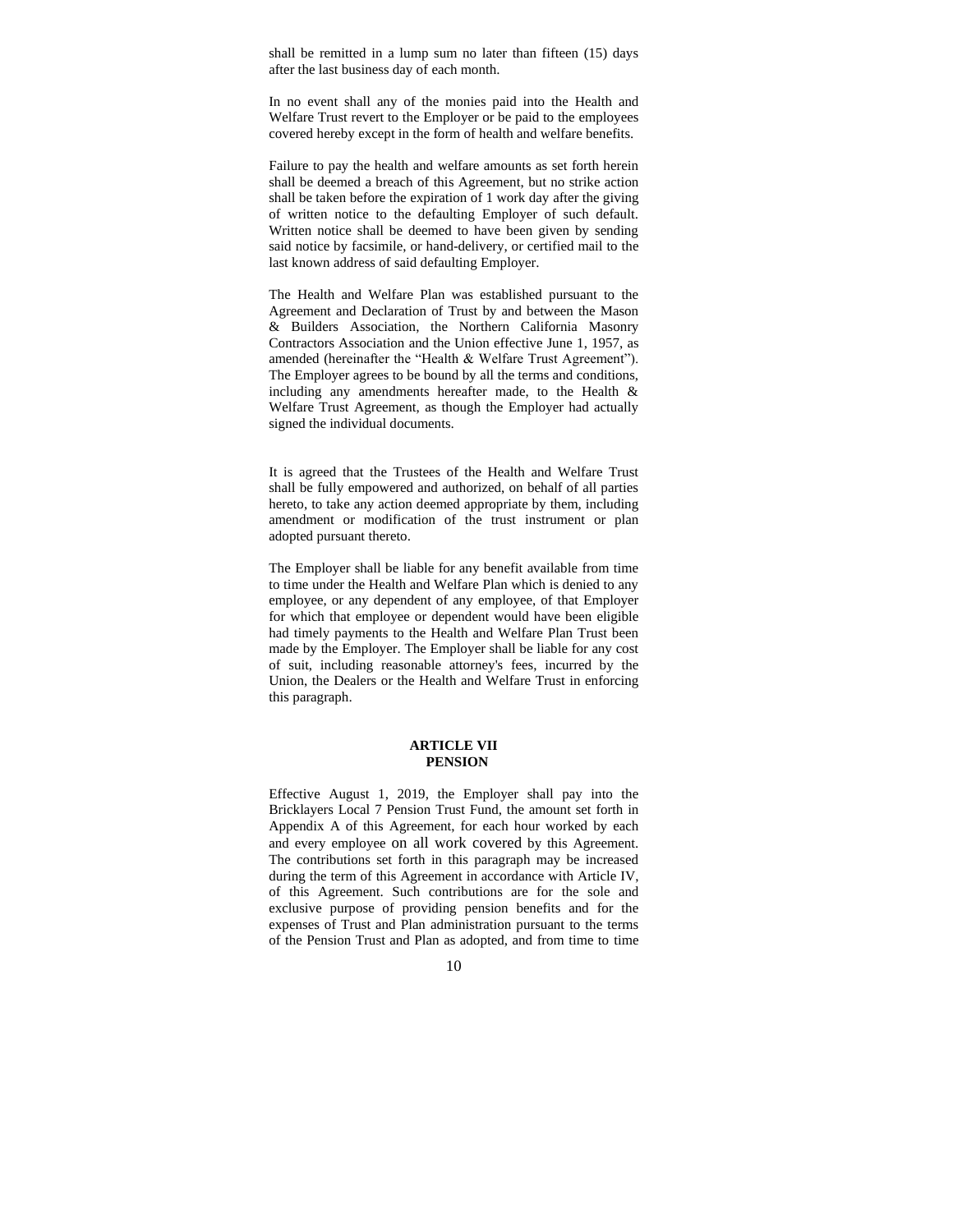amended, by the Trustees. Each Employer signatory hereto, or represented by the Dealers, agrees to be bound by the terms of said Trust as revised from time to time.

The total amount due for each calendar month shall be remitted in a lump sum not later than fifteen (15) days after the last business day of that month. The Employer agrees to abide by such rules as may be established by the Trustees of the Bricklayers Local 7 Pension Trust to facilitate the determination of the hours for which contributions are due, the prompt and orderly collection of such amounts and accurate reporting and recording of such amounts paid on account of each employee covered by the Agreement.

Failure to make all payments herein provided for within the time specified, shall be a breach of this Agreement; but no strike action shall be taken before the expiration of 1 work day after the giving of written notice to the defaulting employer of said default. Written notice shall be deemed to have been given by sending said notice by facsimile, email, or hand-delivery, or certified mail to the last known address of said defaulting employer. The Employer hereby agrees to, and is bound by, all the terms and conditions of the Bricklayers Local 7 Pension Trust Agreement.

The Employer agrees to be bound by the provisions of the San Francisco Bricklayers Local 7 Pension Trust Agreement and the Plan, and as they may from time to time, be amended, as though the Employer had actually signed the individual documents. The Pension Plan was established pursuant to the Agreement and Declaration of Trust by and between the Mason Builders Association and Bricklayers Local 7, effective January 1, 1976, as amended. Payments to the Pension Trust are for the exclusive purpose of providing pension benefits and to defray the cost of administration of the Pension Trust.

It is agreed that the Trustees of the Pension Trust shall be fully empowered and authorized, on behalf of the parties hereto, to take any action deemed appropriate by the Trustees, including amendment or modification of the trust instrument or the plan adopted pursuant thereto.

In the event any of the trust funds to which contributions are required to be made under this Agreement is merged with or into another trust fund, the contributions shall then be made to the successor fund.

#### **ARTICLE VIII BRICKLAYERS AND ALLIED CRAFTWORKERS INTERNATIONAL PENSION FUND**

Effective August 1, 2019, in addition to the contributions to the Bricklayers Local 7 Pension Trust Fund described in the preceding Article, the Employer shall pay to the Bricklayers and Allied Craftworkers International Pension Trust, as provided in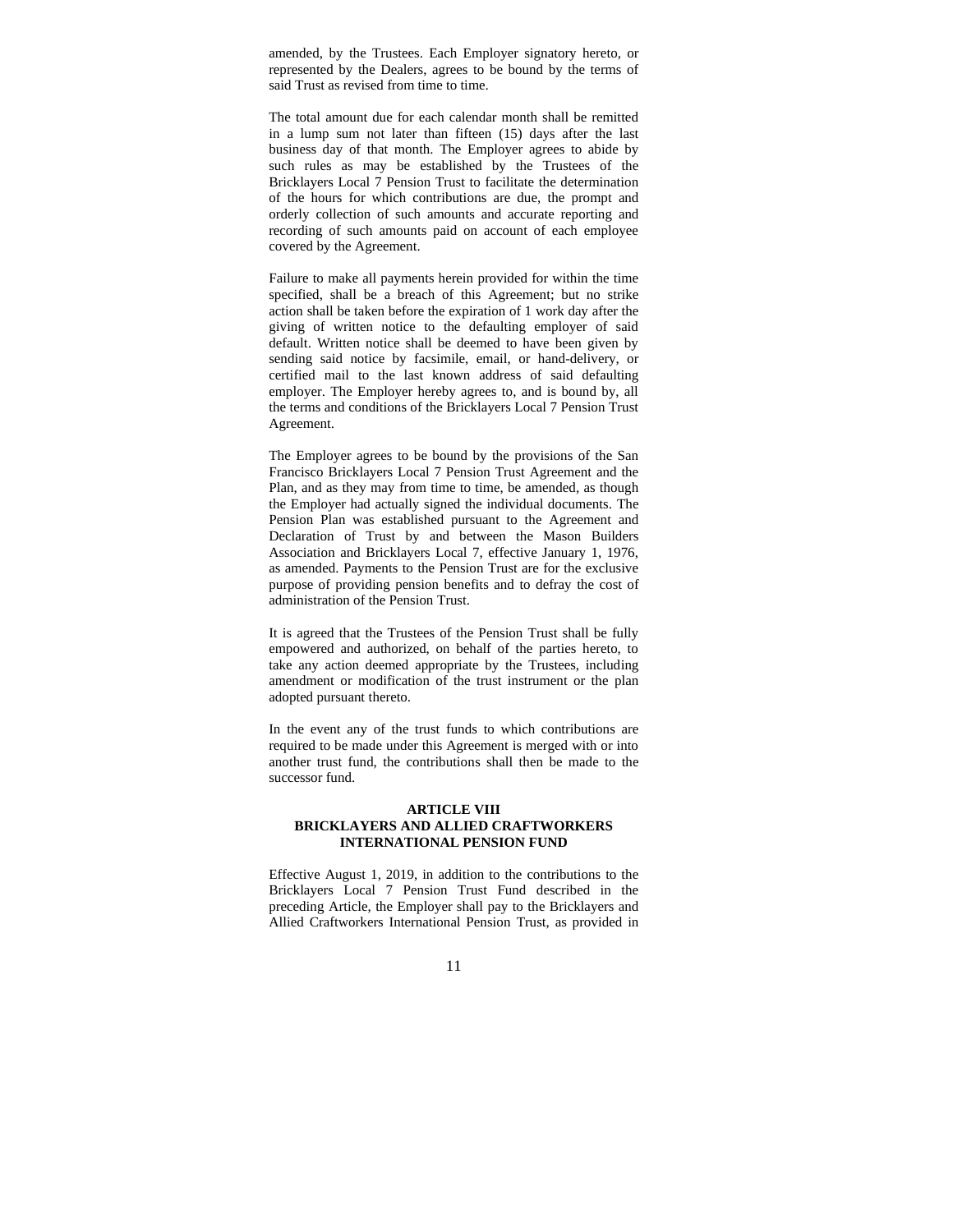Article XI of this Agreement, the amount set forth in Appendix A for each and every employee covered by this Agreement.

#### **ARTICLE IX VACATION**

As part of the wages of the employees covered by this Agreement, the Employer shall pay a vacation contribution in the amount specified in Appendix A or in an amount as may be subsequently set in accordance with Article IV of this Agreement. The Employer shall make all legal payroll withholdings for income tax, social security, State disability insurance, etc., from the total taxable wages (ie. the basic wage rate, vacation allowance and union administration), and shall then withhold the full amount of the vacation contribution for transmittal to the administrator of all fringe benefits on a monthly basis. An employee may withdraw amounts held in his vacation account in accordance with the rules established by the Union.

#### **ARTICLE X PROMOTION AND INTERNATIONAL MASONRY INSTITUTE FUND**

Effective August 1, 2019, the Employer shall pay to the Promotion Fund and to the International Masonry Institute ("IMI") the amounts set forth in Appendix A for each hour worked by each and every employee covered hereby.

The total amount due for each calendar month shall be remitted in a lump sum not later than fifteen (15) days after the last business day of each month. Failure to make all payments herein provided for within the time specified shall be a breach of this Agreement. In the event that Federal law is enacted allowing Union members to participate in the Promotion Fund, the Dealers and the Union shall meet to discuss the matter. In the event the Union and the Dealers agree to terminate the contributions to the IMI the amount otherwise payable to the IMI shall be allocated to wages or any benefit set forth in Appendix A, which the Union may, in its sole election, choose.

#### **ARTICLE XI TERMS COMMON TO ALL BRICKLAYERS TRUST FUNDS**

Section l. The Union and/or each Trust shall be entitled to and may file legal action to compel production of monthly reports, to compel production of payroll records for audit, and for the collection of any and all contributions, interest and liquidated damages due and owing by the Employer and thereafter may settle or compromise such legal action. In addition to payments due and owing, interest thereon the rate of 10%, and liquidated damages, the Employer agrees to pay all costs of such suit or suits, together with reasonable attorney's fees incurred by the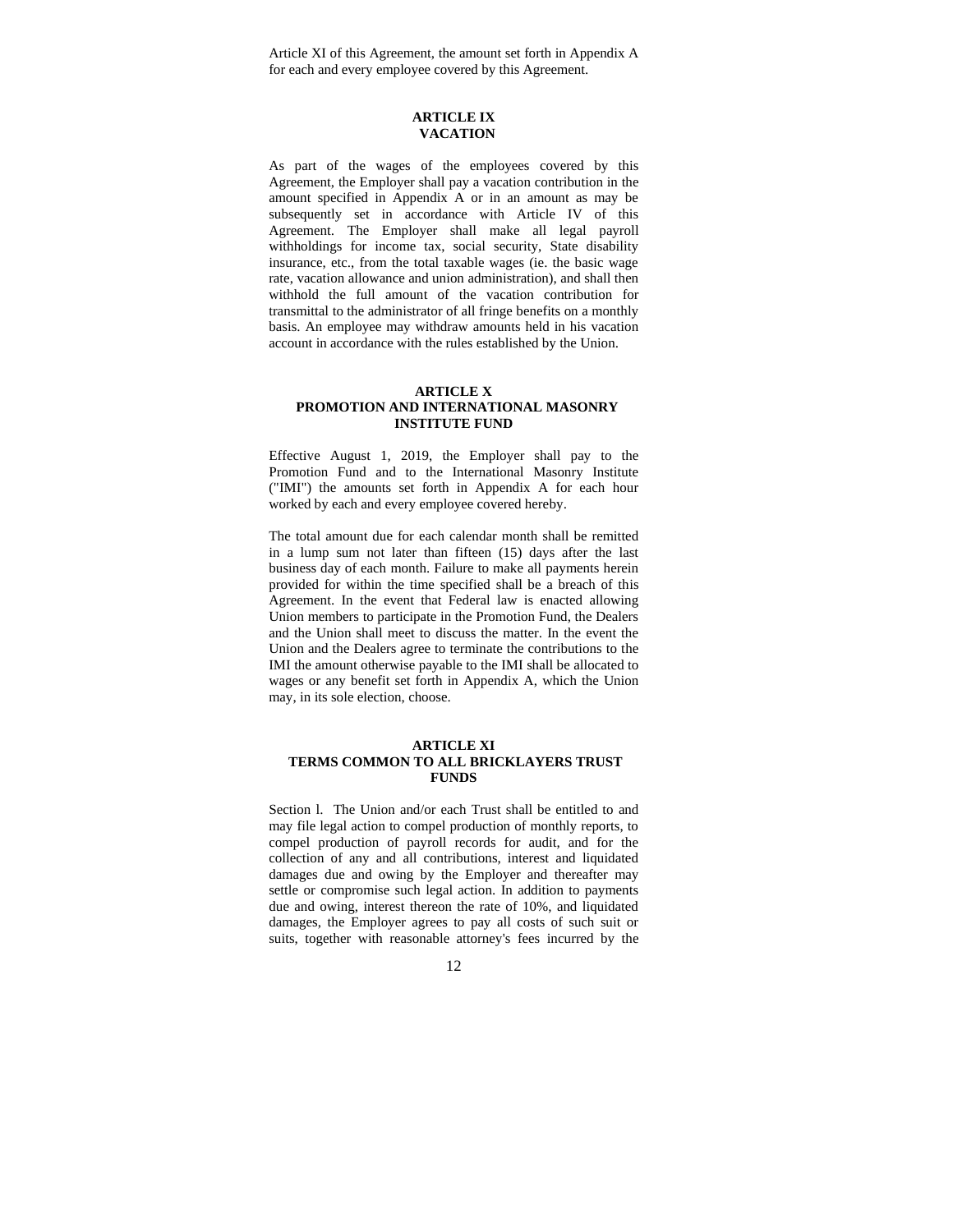Union or the Trusts whether or not any formal legal action is initiated by the Union or the Trusts. Each Trust and the Union may institute such legal proceedings without having the matter first heard and determined by the Joint Board, as provided in Article XXII of this Agreement. All fringe benefit contributions shall be paid for each hour worked, including each hour of overtime worked.

Section 2. Each and every Employer may be required to obtain a bond in the amount of Ten Thousand Dollars (\$10,000) to guarantee compliance with this Agreement and payment of wages and fringe benefits. This bond shall be evidenced by completion by the Employer and its surety of the bond instrument as set forth in Appendix B to this Agreement. A bond containing terms different in any manner from that set forth in Appendix B to this Agreement is not acceptable. This bond shall be presented to the Union within ten (10) days of the date of this Agreement.

Section 3. Each monthly contribution to the Trusts shall be made promptly and is due on or before the fifteenth (15th) day of the calendar month following the month such hours are worked and if not paid in full by the fifteenth (15th) day of the month shall be delinquent and subject to liquidated damages. It shall be the responsibility of the Employer to make sure the monthly contribution and report form is postmarked by the Post Office on or before the fifteenth (15th) day of the month. If such envelope containing the contribution and report form is postmark dated after the fifteenth (15th) day of the month, such report form and contribution shall be considered delinquent and liquidated damages may be assessed. The Employers and the Union recognize and acknowledge that the regular and prompt payment of employer contributions and the furnishing of report forms is essential to the maintenance of the Trusts, and it would be extremely difficult, if not impractical, to fix the actual expense and damage to the Trusts which would result from failure of any Employer to pay such monthly contributions and furnish contribution forms within the time provided. Therefore, the amount of damages to the Trusts resulting from any such failure shall be presumed to be ten percent (10%) of all contributions due for the first thirty (30) days of delinquency, and thereafter, the charge will be twenty percent (20%) of the amount due. Such amount shall become due and payable to the Trusts by the delinquent Employer as liquidated damages and not as a penalty and payable at the place where the contribution is payable upon the day immediately following the date on which the contribution became delinquent.

Section 4. The trustees of each Trust shall have the authority to require any Employer, employee, Union or Dealers signatory to or covered by this Agreement to submit to it any information, data, reports or documents reasonably relevant to and suitable for the purpose of administration of the Trust. The Dealers, Union, Employers and employees agree that they will use their best efforts to secure compliance with any reasonable request of each Trust for any such information, data, reports or documents. Upon request by the Union or a Trust, each Employer shall permit an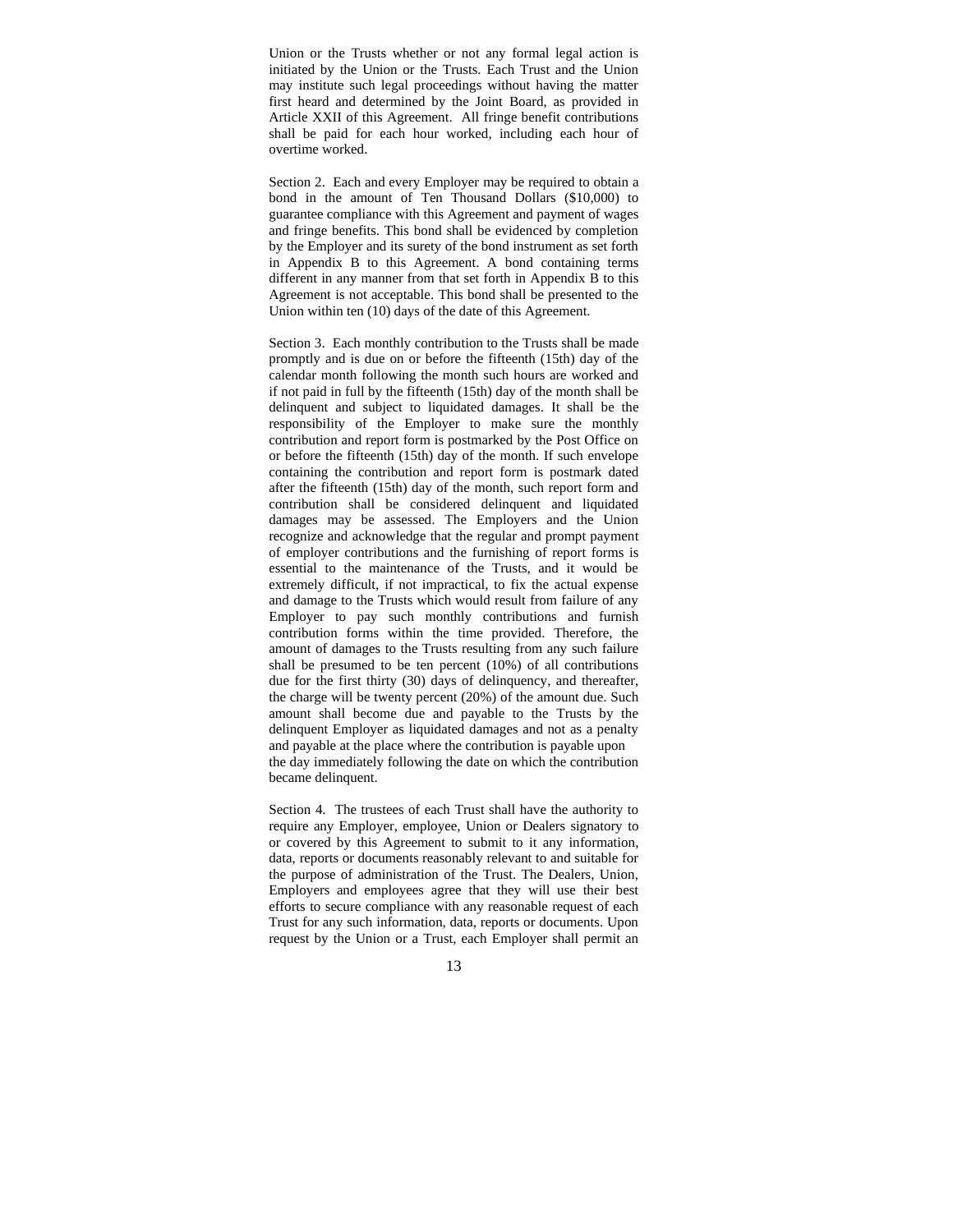auditor, selected by the Trusts to enter upon the premises of such Employer at a reasonable time or times, and to examine the payroll records, the Federal and State Quarterly Contribution Reports, W-2's and other relevant records to determine whether the Employer has made full and complete payment of all wages and contributions required by this Agreement. In the event it is determined as a result of such examinations that an Employer has defaulted in making full and complete payment of contributions required by this Agreement, then said Employer, in addition to immediately paying all amounts found due and owing, shall forthwith pay all costs incurred for said examination, in addition to any other payments required by this Agreement.

Section 5. In the event the Trustees of a Trust enter into a Reciprocity Agreement permitting the payment of certain fringe benefit contributions to the home area of any employee temporarily working in the jurisdiction, payments shall be made in accordance with such Reciprocity Agreements that are agreed to by the Trustees of each Trust and, provided further, such Trusts are qualified under the provisions of the applicable Internal Revenue regulations permitting the payments to be tax deductible by the Employer.

Section 6. Failure to make all contributions herein provided for within the time specified, shall be a breach of this Agreement; but no strike action shall be taken before the expiration of forty-eight (48) hours after the giving of written notice to the defaulting Employer of said default. Written notice shall be deemed to have been given by sending said notice by registered or certified mail to the last known address of said defaulting Employer.

Section 7. It is agreed that the Trustees of each Trust shall be fully empowered and authorized, on behalf of the parties hereto, to take any action deemed appropriate by them, including amendment or modification of the trust instrument or the plan adopted pursuant thereto.

Section 8. Where Reciprocal Agreements relating to any Trust Funds mentioned in this Agreement are entered into, the Trustees of said Trust Funds are authorized to pay to or collect from the trust funds of such other Local Unions in accordance with such Reciprocal Agreement.

Section 9. No more than one (1) partner or officer of a corporation shall work with the tools of the trade. A violation of this clause shall be referred to the Joint Board of the Union and the Management Committee.

A sole proprietor or up to one (1) partner who works with the tools of the trade need not pay any fringe benefit contributions which would otherwise be payable under this Agreement for his or her own hours of work, however, at his or her option, the sole proprietor or partner may pay the entire package of all such fringe benefit contributions except pension contributions. (Such sole proprietor or partner must, however, pay all fringe benefit contributions required under this Agreement for all hours worked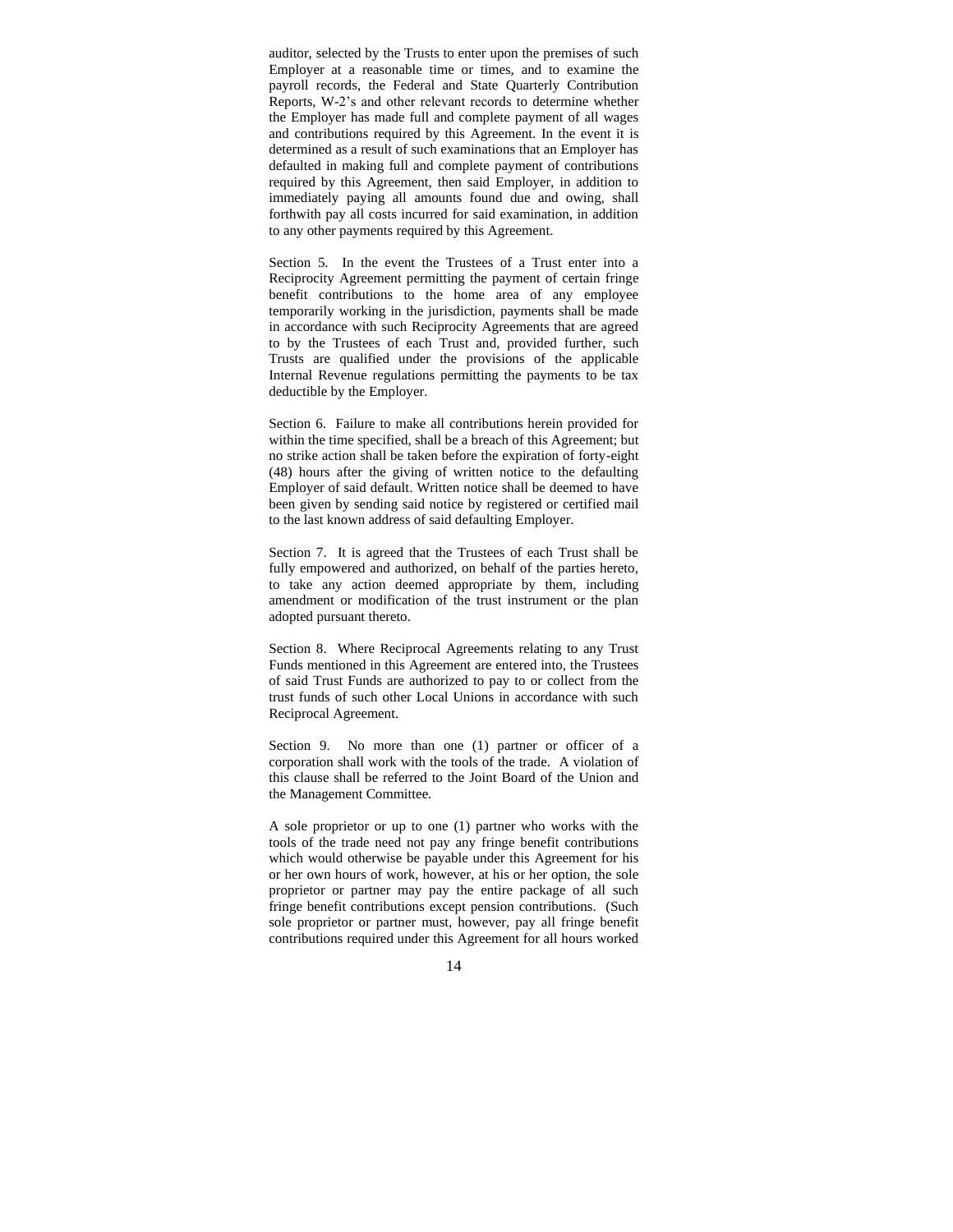by his or her employees.) Employees of corporations who are also officers or shareholders of said corporation who work with the tools of the trade shall pay all fringe benefit contributions on themselves which would be applicable to regular employees under this Agreement.

Section 10. The Employer acknowledges receipt of the trust agreements Governing the Bricklayers and Allied Craftworkers Local No. 3 Health and Welfare Trust, the Bricklayers Local 7 Pension Trust, The Bricklayers and Allied Craftworkers Local No. 3 Apprentice Training Trust and the International Union of Bricklayers and Allied Craftworkers Pension Fund, as amended, or has been advised of the right to request copies of the trust agreements from the professional administrator of the Trusts. The Employer hereby inevocably designates as its representative on the above-stated Boards of Trustees such Trustees as are now serving, or who will in the future serve, as Employer Trustees, together with their successors.

Section 11. In the event the Board of Trustees of the BAC 3 Health and Welfare Trust Fund makes a determination that the full amount of contributions owed by a Contributing Employer will not be paid due to insolvency or any other reason, this section shall determine how any partial payment of contribution amounts owed ("Partial Recovery") will be allocated.

First, the Partial Recovery will be used reimburse the Bricklayers and Allied Craftworkers Local No. 3 Health and Welfare Trust its out-of-pocket expenses paid for collection actions. Out-of-pocket expenses include but are not limited to professional fees and/or litigation fees paid by the Trust.

Second, the Partial Recovery shall be applied in the following priority order, with each Class being paid the amount owed to the entities included in the class, in full, before any money is disbursed to the next numbered Class. When there is not enough money to pay the full amount owed to the entities in each Class, those entities shall receive a share of the available money in proportion to each entity's claim:

Class No. 1:

1. Bricklayers Local No. 3 Vacation and Holiday Fund

2. BAC Local No. 3 working dues

3. International Union of Bricklayers and Allied Craftworkers working dues

Class No. 2:

1. Bricklayers Local No. 3 Pension Trust, Defined Benefit Plan

2. Bricklayers Local 7 Pension Trust, Defined Benefit Plan

3. Bricklayers & Allied Craftsmen, Local 16 Pension Trust Fund, Defined Benefit Plan

4. International Union of Bricklayers and Allied Craftworkers Pension Fund

Class No. 3: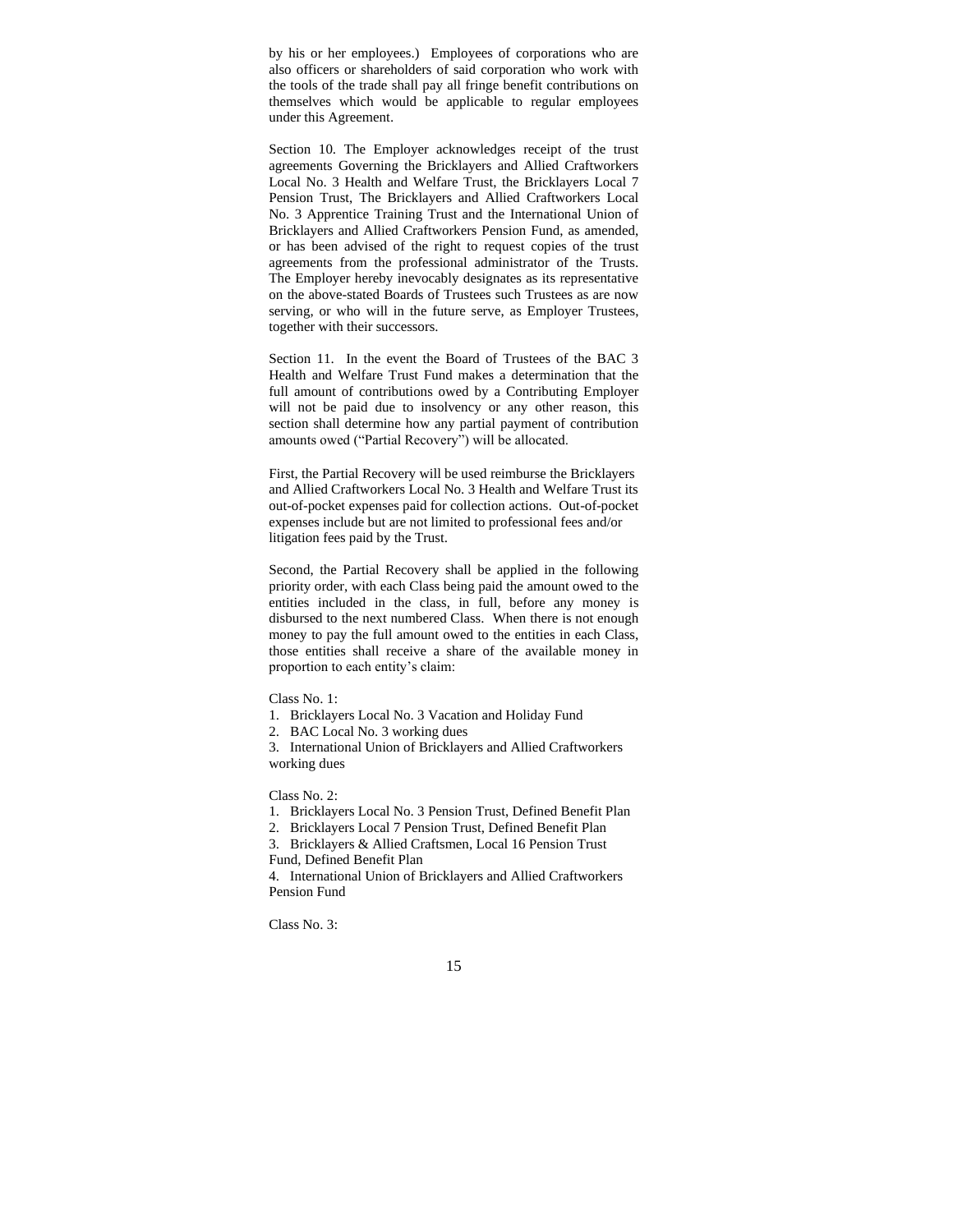1. Bricklayers and Allied Craftworkers Local No. 3 Health and Welfare Trust

2. Bricklayers Local 7 Pension Trust Defined Contribution Plan

3. Bricklayers Local 3 Pension Trust Defined Contribution Plan

Class No. 4:

1. Bricklayers and Allied Craftworkers Local No. 3 Apprentice Training Trust

2. International Masonry Institute (IMI) Contributions

Class No 5:

1. Masonry Industry Labor Management Cooperation **Committee** 

- 
- 2. Masonry Promotion Fund
- 3. Marble Promotion Fund
- 4. Pointer, Caulker, Cleaner Promotion Fund

Section 12. In the event any of the trust funds to which contributions are required to be made under this Agreement is merged with or into another trust fund, the contributions shall then be made to the successor fund.

#### **ARTICLE XII WORKING CONDITIONS**

Section l. A duly accredited representative of any party hereto shall have the right to confer with workmen during working hours.

Section 2. All orders to employees (including discharge notices) shall be given by the foreman and the Employer reserves the right to direct the foreman in any such matter.

Section 3. When working with interior marble & granites exterior marble & granites, slate or stone work, both natural or artificial which are to be installed from ground or scaffold that are over 100 lbs. in weight so that two (2) men cannot safely handle such pieces, the employee shall notify the foreman or employer of this condition & additional help shall be employed to help in setting of material.

Section 4. The employer shall furnish sponges, power cords, hacksaw blades, heavy concrete tools, drills, respirators, safety glasses and all power tools required on the job and all welding equipment needed for such work.

Section 5. It is agreed that employees shall be provided with drinking water and sanitary cups on the job, and also sanitary toilet facilities.

Section 6. No employee shall be required to work against his or her wishes any hours other than the workday and workweek as designated in Article XIII, Section 1, and no employee shall be discharged for such refusal.

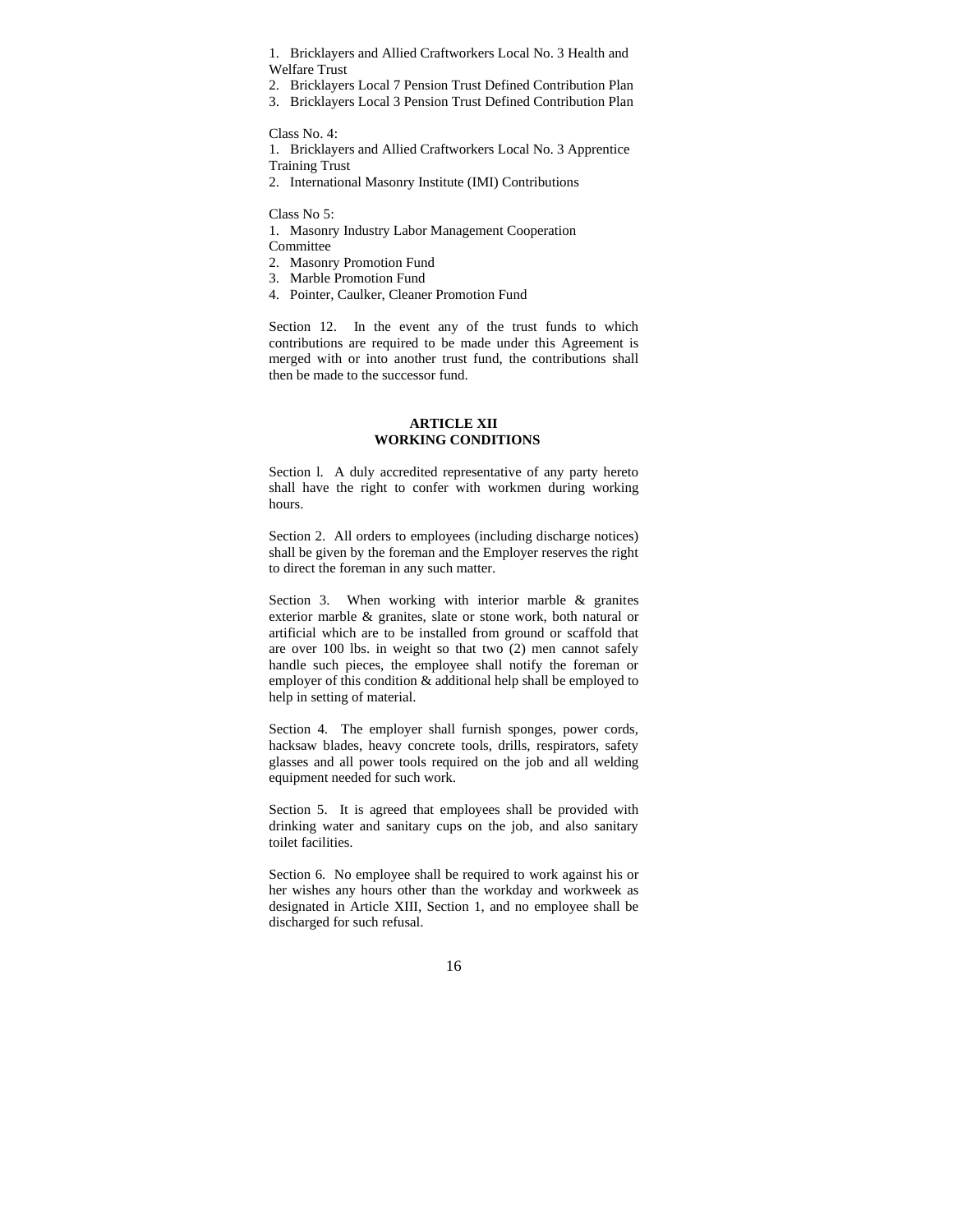Section 7. No employee will be allowed to hire out or loan his employer his personal equipment such as; skill saws, scaffold, mixers, power tools, drills, grinders, and any type of equipment normally used in the stone trade.

All hand tools to be supplied by all BAC Local 3 Marble Masons, Marble Mason Apprentices, Marble Finishers, and Marble Finisher Apprentices.

Section 8. The contractor shall furnish a suitable, safe and secure place for tools and clothing of the craftworkers on all building operations of one (1) of more weeks. All tools placed in a toolbox or tool shed supplied by the contractor shall be the responsibility of the contractor in case of loss on working days over weekends and holidays, not to exceed \$500. for Marble Masons, and \$400. for Marble Finishers. (During non working hours)

Section 9. Employees will receive final payment upon termination or layoff one-half (1/2) hour prior to such termination or layoff. Any stand by or waiting time required by an employee to receive his check in his hand will be paid by the employer.

Section 10. Any craftsman quitting of his own accord within seven (7) hours notice shall be paid at the next regular payday.

Section 11. The Employer shall abide by all state and federal OSHA regulations.

Section 12. The steward shall be a Journeyman Marble Mason paid by the Employer at the prevailing wage scale for the Journeyman for all or any portion of the time spent in the performance of his duties during the working day.

a) In no event shall an Employer transfer to another job, without prior approval of the responsible Union Representative, layoff a steward before the completion of the job, nor discriminate against the steward, because of any action taken by the steward in the proper performance of his duties or the enforcement of this Agreement.

b) Each employee must report all violations of the working rules or agreement of which he is aware to the job steward or to the business representative or to the local union office. No Steward is required on a job of less than 4 (four) Masons.

c) The steward shall be on the job representing the local union and all employees represented by it. He shall be appointed and subject to direction of the business representative, who may replace the steward for just cause.

All appointments of Stewards by the Union will be reviewed with Employer and Union with the final decision being made by the Union.

d) The duties of the steward shall be as follows: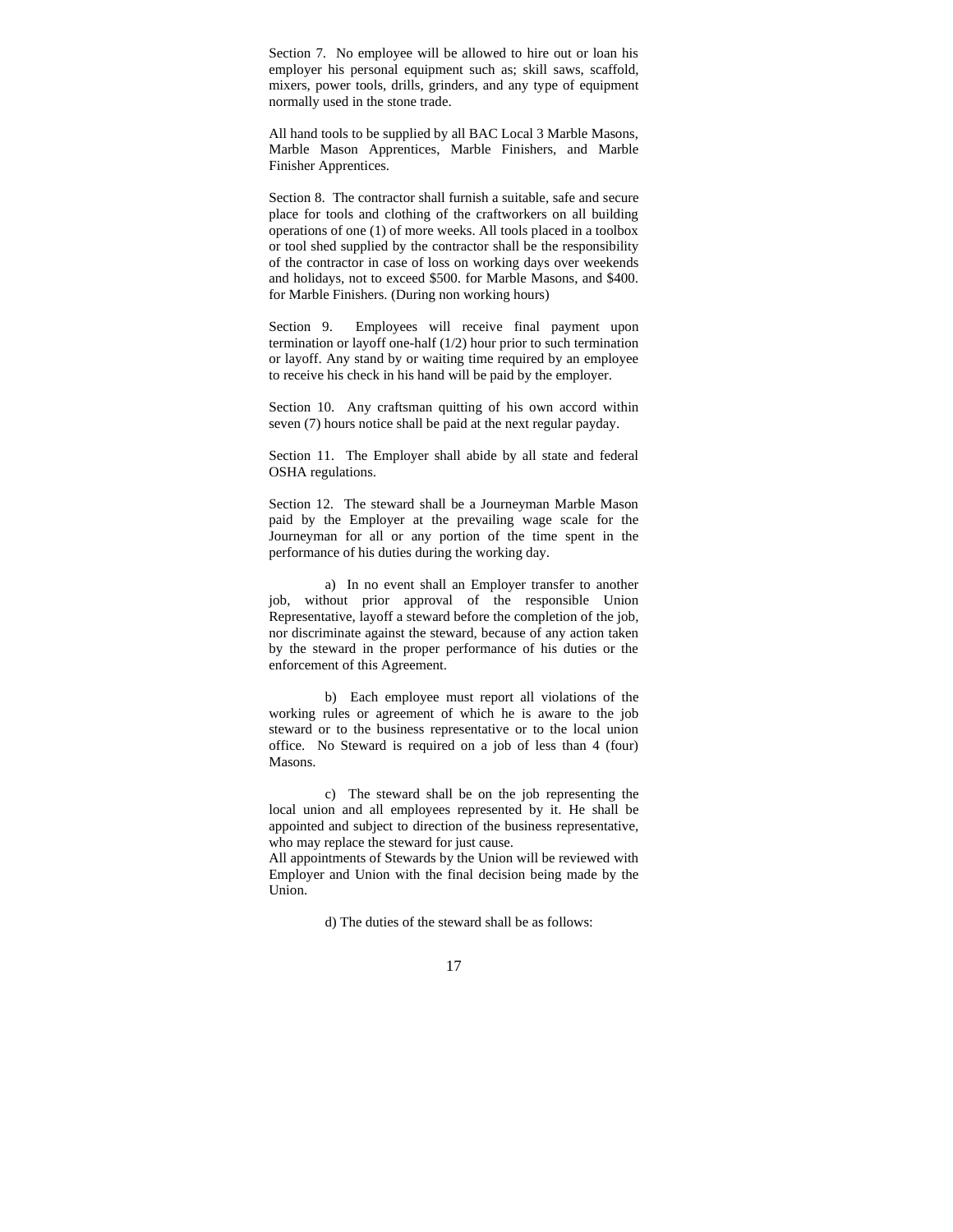1. To inspect dues books, job clearances, and receipts for initiation fees, and ascertain if proper permission has been attained from the Union office to work any other hours other than those specified in this Agreement.

 2. To report violations of the working rules or the Agreement, unsafe conditions, and other job site disputes, to the foreman or the Employer; if not promptly corrected, or if the dispute is not promptly resolved.

 3. To report violations of the working rules or the Agreement, unsafe conditions, and other job site disputes, to the foreman or the Employer; if not promptly corrected, or if the dispute is not promptly resolved.

 4. To assist injured member in receiving proper and immediate medical care.

 5. To report to the Business Representative any work assignments falling within the recognized trade jurisdiction of this Local made to employees represented by another labor organization.

 6. If the steward is unable to resolve a problem at the job, he shall contact the Business Representative as soon as possible. He shall not have the authority to order work stoppage or interruptions in the progress.

 7. No steward shall have the authority to alter or set aide any of the provisions of this Agreement or to sanction a violation thereof. The Steward shall seek clarification or enter pre interpretations of the Agreement, when a situation so requires, from the Business Representative or the Union.

#### Section 13. Scaffold Pay

Any employee working on any suspended platform shall receive an additional Twenty Dollars (\$20.00) per day.

#### **ARTICLE XIII HOURS – SUBSISTENCE - TRAVEL – MILEAGE**

Section 1. The workweek shall consist of forty (40) hours in one week, with eight (8) hours between 7 A.M. and 5 P.M. constituting a full day's work. Regular workdays shall not include Saturday and Sunday. The normal working hours shall commence at 7:00 A.M. and be completed at 3:30 P.M. There shall be an unpaid lunch break of thirty (30) minutes between Noon and 1:00 P.M. plus a ten minute coffee break between 9:30 A.M. and 10:30 A.M. When working an eight (8) hour day, an additional ten (10) minute rest period shall be taken in the afternoon. On overtime projects after the eighth hour, there will be a ten minute coffee break before the tenth hour. On overtime projects where an employee is working a twelve hour day, there shall be an unpaid thirty minute dinner break taken before the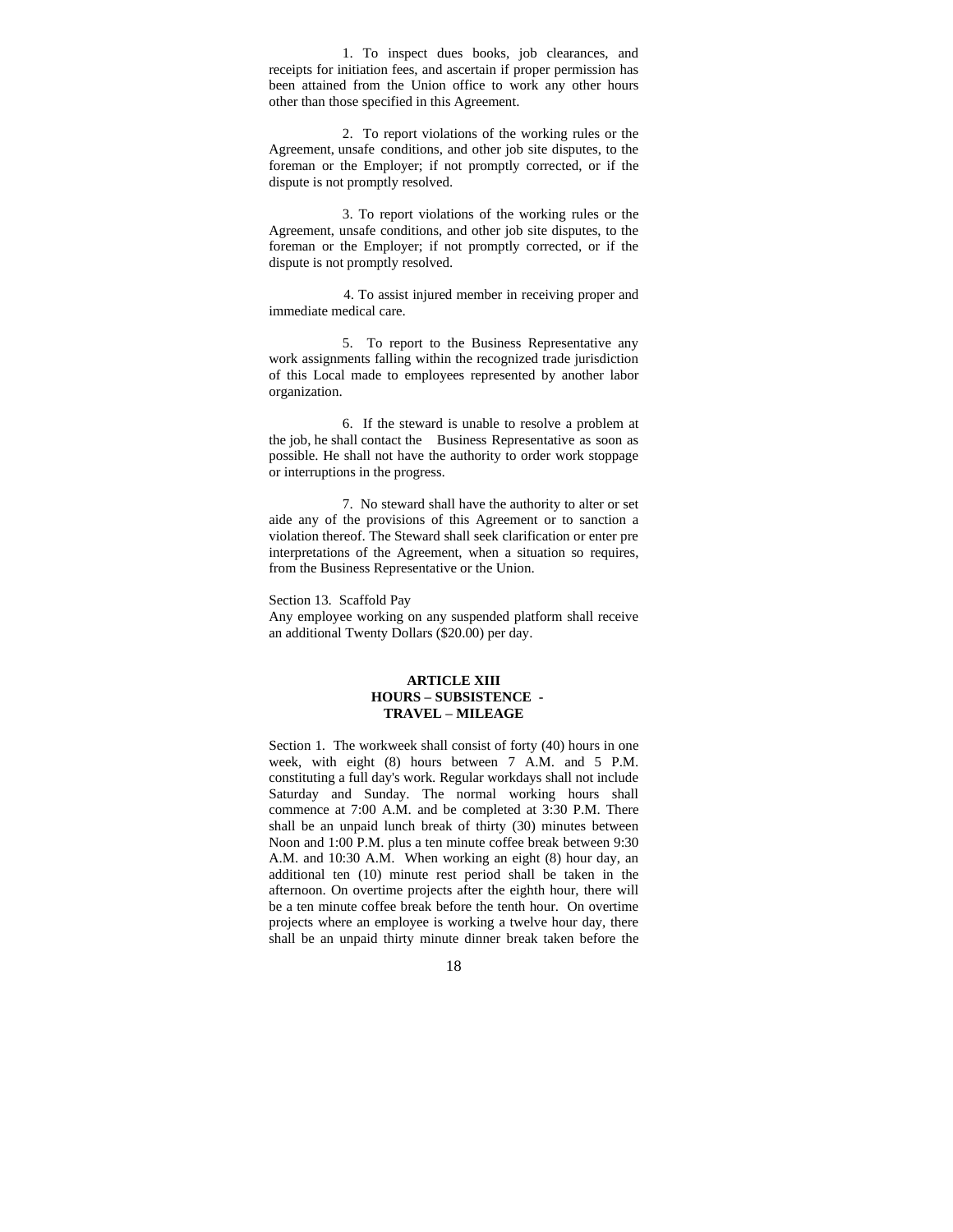tenth hour. Except as otherwise provided in this Agreement, any work performed in excess of eight (8) hours but equal to or less than ten (10) hours in any one regular workday shall be paid at the rate of one and one-half  $(1\frac{1}{2})$  time. Except as otherwise provided in this Agreement, any work performed during regular workdays in excess of forty (40) hours but equal to or less than fifty (50) hours in any one week shall be paid at the rate of time and one-half (1½) time. Except as otherwise provided in Section 2 of this Article, any work performed in excess of ten (10) hours in any one day or fifty (50) hours in any one week shall be paid at the rate of double (2) time. Except as otherwise provided in Section 2 of this Article, any work outside of the normal working hours or regular workdays and any work on the day on which specified holidays are observed shall be paid at the rate of double (2) time; provided, however, that work on a regular work day which commences between 6:00 A.M. and 7:00 A.M. or which terminates between 3:30 P.M. and 5:30 P.M. and which is not otherwise subject to double time payment shall be paid at one and one-half time. For example, an employee who works on one day from 6:00 A.M. to 5:30 P.M. (i.e. 11 hours) and who works a total of 43 hours in that week shall be paid straight time for forty hours, one and one-half time for two hours and double time for one hour.

Start of Work Day. At start time of work day, worker shall be fully clothed in work attire including safety work boots, safety glasses, and hard hat. All time thereafter shall be work which is paid and ends when worker stops working with tools and reports to the appointed staging area at the end of the work day.

Employees shall be entitled to 10 minute paid rest periods and 30 minute unpaid meal / lunch periods in accordance with the California Labor Code and Wage Order #16. Any dispute regarding an alleged failure to provide rest periods or meal periods as required by this Section or California law shall be resolved in accordance with Article IX (Grievance Joint Board And Arbitration) and shall not be the subject of a civil lawsuit, a Labor Commissioner complaint or any other legal proceeding. Any employee who does not receive meal periods or rest periods as provided in this paragraph shall be entitled to whatever remedy, damages or penalty is provided in the California Labor Code and by Wage Order #16.

All fringe benefit contributions shall be paid for each hour worked, including each hour of overtime worked.

Overtime premium pay shall be paid on the taxable wage rate only. The phrase "taxable wage rate" includes wages, vacation and union administration. The straight time portion of the overtime hour on the vacation and union administration shall be reported and paid to the contract administrator with all other fringe benefits. The bonus/premium portion of the overtime hours paid on the vacation and union administration shall be paid directly to the employee on the employee's payroll check.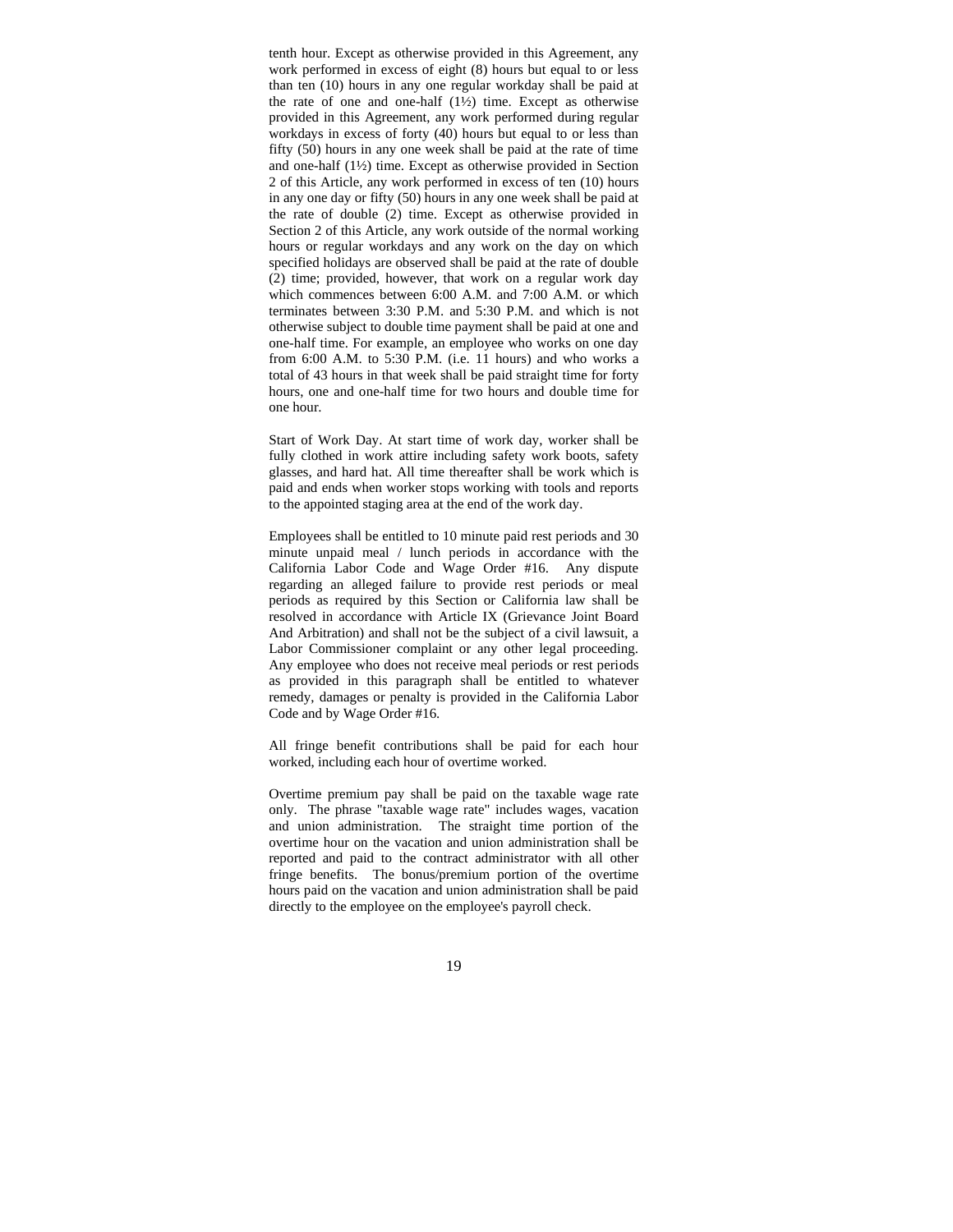Notwithstanding the foregoing all work performed between 5 P.M. and 7:00 A.M., Monday through Friday, shall be compensated at Six Dollars (\$6.00) per hour over straight time marble mason wage rate this also includes marble mason apprentice wage rates. For each hour of shift work performed by a Marble Finisher between the hours of 5P.M. and 7A.M. \$5.00 per hour shall be added to the 100% Journeyman basic wage rate and the appropriate percentage of \$5.00 per hour shall be added to the Apprentice basic wage rate.

On all projects where a swing shift or night work is implemented for less than one (1) calendar week the pay rate shall be one and one-half (1 ½) times the total taxable hourly rate.

Section 2. Any Employee reporting for work at the job shall receive not less than two (2) hours pay. Show-up shall be waived in the event no work is provided due to causes beyond the Employer's control such as, labor disputes or power failures. Travel paid only if worker has tools out and begins working. Bridge toll fees and BART fare paid regardless of whether tools come out and work begins.

Section 3. All employees shall be paid travel pay measured from the work site to the employee's residence or the Employer's shop, whichever is closer in accordance with the following schedule:

| Up to 30 miles | Free Zone                                 |
|----------------|-------------------------------------------|
| $31-45$ miles  | \$30 per day                              |
| $46-60$ miles  | \$40 per day                              |
| Over 60 miles  | Subsistence and Travel as explained below |

 All employees required to travel more than 60 miles from their residence or the Employer's shop, whichever is closer, will be paid subsistence and travel as follows:

 (i) Subsistence shall be paid at the maximum rate of \$110.00 per day for each day worked.

Subsistence shall be paid at the following rates:

| \$110.00 |
|----------|
| \$110.00 |
| \$115.00 |
| \$120.00 |
| \$120.00 |
|          |

For Saturdays, Sundays and Holidays which are not worked, if the job extends over a weekend or holiday period (eg. is continued from Friday to the following Monday), the employee shall be paid for each weekend, at the employees option either (a) the daily subsistence allowance for the Saturday, Sunday and Holiday or (b) transportation expense for one round trip home calculated at the current published IRS rate on the day of travel involved as published at www.irs.gov per mile for each direction traveled, plus all bridge tolls, measured from the job site to the employee's residence or the Employer's shop, whichever is closer.

Subsistence shall be paid for the entire duration of the job or until the employee is laid off or discharged. An employee who receives subsistence but is employed for five working days or less, shall receive, in addition to subsistence pay, transportation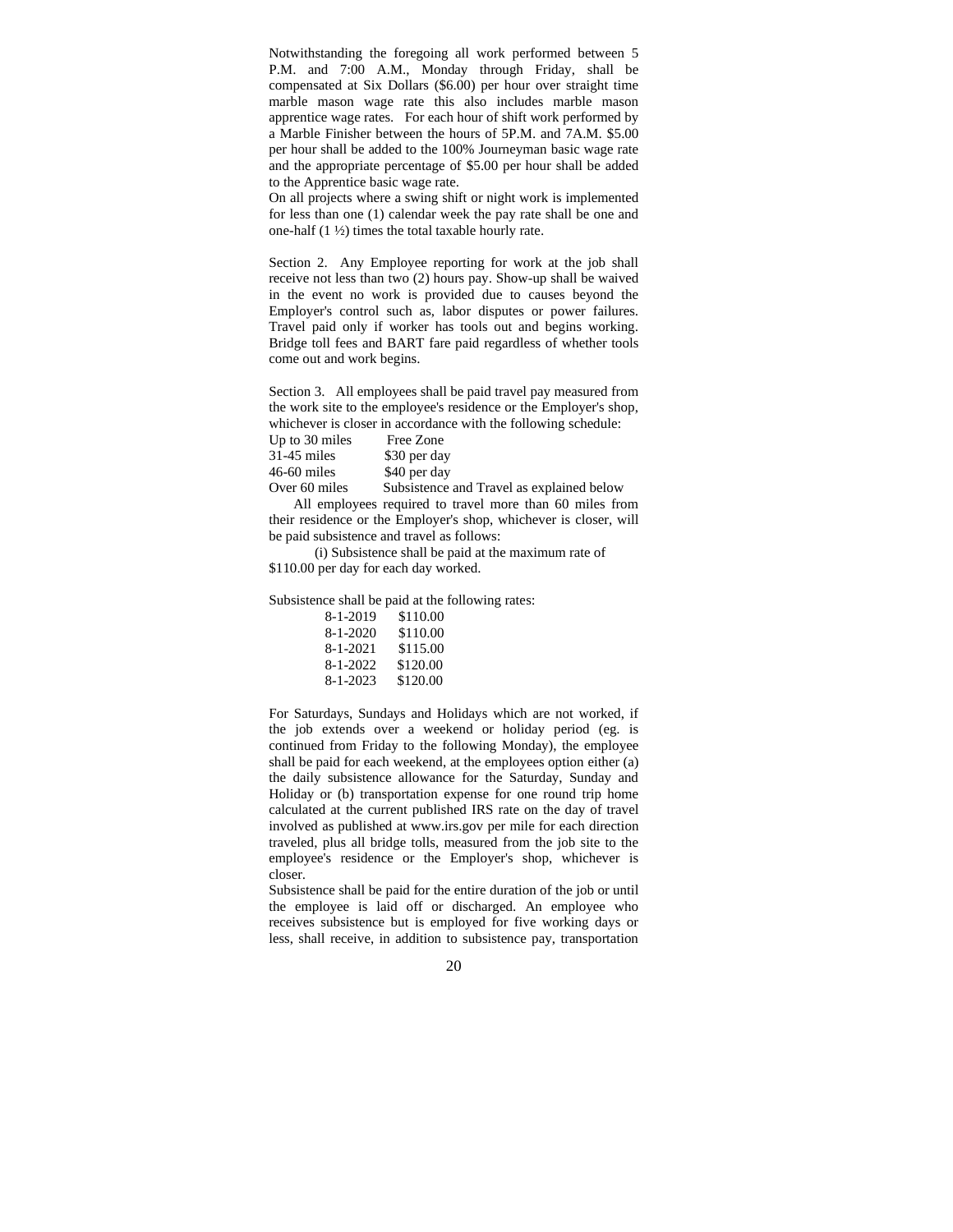expense for one round trip home calculated at the current published IRS rate on the day of travel involved as published at www.irs.gov per mile for each direction traveled, plus all bridge tolls, measured from the job site to the employee's residence or the employer's shop, whichever is closer.

 (ii) Should an employee not be entitled to subsistence pay, for each day he or she is required to report to the job site, that employee shall be paid mileage calculated at the current published IRS rate on the day of travel involved as published at www.irs.gov per mile by the total number of miles in a round trip from the job site to either the employee's residence or the Employer's shop, whichever is closer to the job site, plus all bridge tolls.

Travel pay shall be paid where applicable for each day worked or part of a day worked and shall not be prorated. After deductions have been made from the regular payroll check, travel expense and subsistence payments may be added to the payroll check. All employees will be furnished with a statement of all deductions, subsistence, etc., at the termination of each pay period. Also hours worked, day of the month, the month and the year, along with the name of the Employer shall be recorded on all payroll check stubs.

When an employee is entitled to subsistence pay and cannot work because of inclement weather, job shut down or acts of God, the employee shall be paid subsistence pay.

For purposes of determining travel and subsistence pay, the term "Employer's shop" shall mean:

 (i) For an Employer with only one shop or office and whose principle place of business is in the State of California, that office recognized as the Employer's principle place of business by the California State Contractors Licensing Division.

 (ii) For an Employer with more than one shop or office, whether or not any shop or office is located outside of the state of California, any office which is used by the Employer for the bidding and administrating of jobs, other than the job for which the travel and subsistence pay is being determined, in which at least one person is employed at least 30 hours per week to engage in that activity, which is owned by the Employer or leased for a term of not less than two years, and which contains the supplies, office equipment and other indicia normally associated in the masonry industry with such a facility., or any shop used for both the transaction of business and the storage of materials and equipment, and where actual business operations are conducted, which is owned by the Employer or leased for a term of not less than two years. The Employer's shop shall mean a bonafide place of business which is permanent. For example, temporary offices or other places of business established at or near the job site after the bid opening date shall not be recognized as the Employer's shop for purpose of this Article.

The Employer, at his option, may provide covered transportation in lieu of payment of travel pay and bridge tolls as heretofore set forth.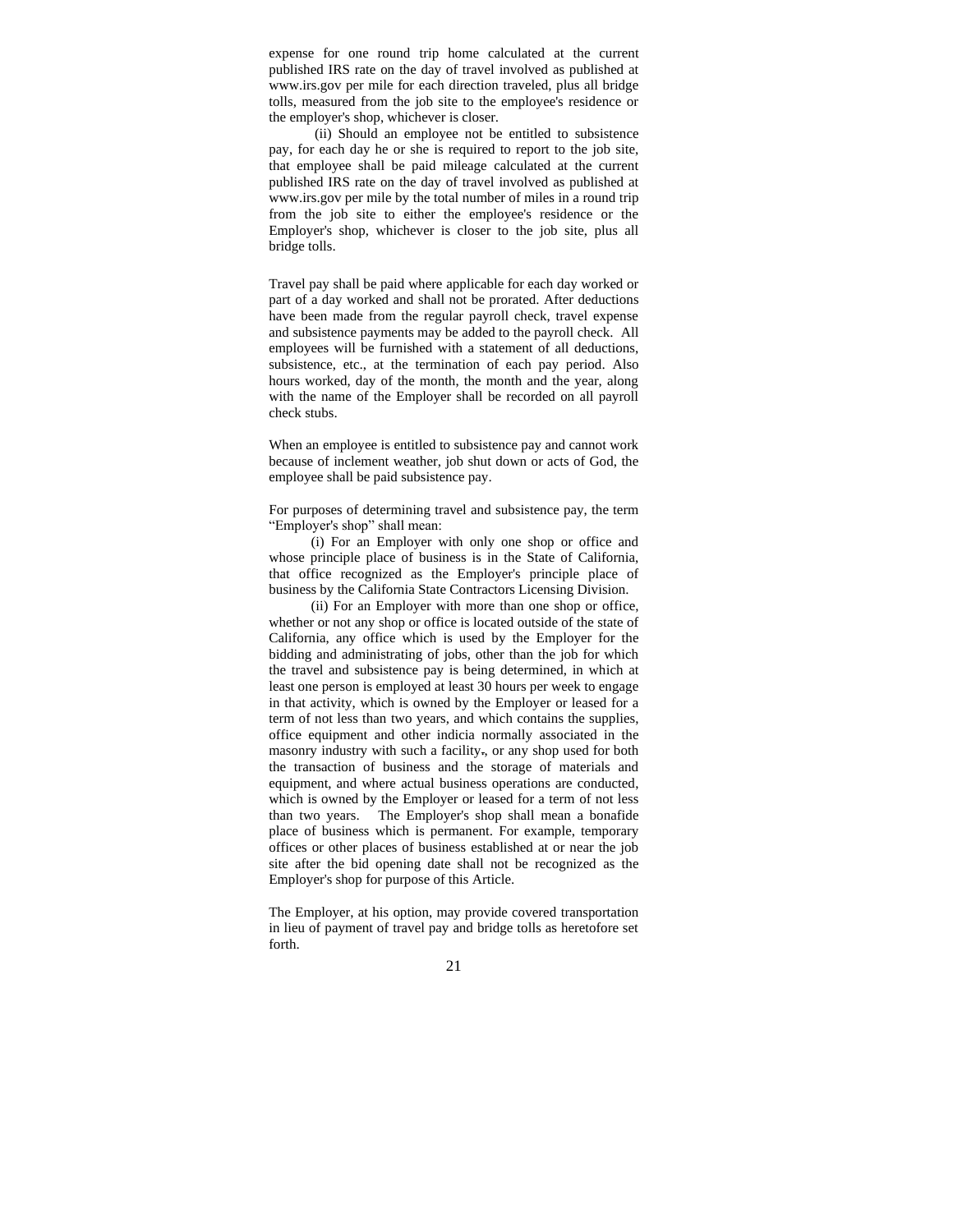Employees must be paid their regular rate for going from one job to another during working hours and must not use their lunch period for such travel.

Section 4. When driving an Employers truck and on a job-related trip, employee shall be paid at straight time when traveling before and after regular working hours. Any employee asked to report to Employer's shop or office for the purpose of either loading or unloading of job site materials, gangboxes and/or stone before or after regular working hours shall be paid also at straight time.

Section 5. The Union may permit an Employer, upon request made in advance, on single shift operations, to commence work at 6:00 A.M. and cease work at 2:30 P.M. or, alternatively, commence work at 8:00 A.M. and cease work at 4:30 P.M., when another craft or crafts on the same job or project have different starting and quitting times and the work of such other crafts have a direct effect on work covered by this Agreement. In the event of any such permitted deviation on the starting and quitting times, the overtime rates specified in this Agreement shall not be applicable solely to the work performed outside the normal working hours unless overtime or premium rates established are applicable to such work in the absence of such permitted deviation from normal working hours.

Section 6. When fifty percent (50%) of the employees customarily employed by the Employers are laid off for lack of work for a period of two (2) weeks or more, the workday may be changed to six (6) hours by mutual consent of the parties.

Section 7.

a) Bridge tolls will be payable to the employee upon presentation of receipts.

b) BART and public transportation reimbursements to be paid by Employer upon presentation of receipts.

c) All parking will be paid where free off street parking is not available and/or where parking meters are in effect. The employee shall be paid his actual parking expenses upon providing a valid parking receipt on a weekly basis.

d) No employee shall be required to furnish a truck or other vehicle to the employer whether compensated or not.

Section 8. It shall not be a violation of this Agreement to pay any employee overscale, but such overpayment must be indentified as such in the Employer's records. Employers may discontinue over scale wage payments at any time at their sole discretion.

Section 9. All employees performing work covered by this Agreement must be paid weekly with a regular printed payroll check on the job; if the employees are working, or at a mutually agreed place, if the employees are not working, and in either case not later than 3:00 P.M. on each and every Friday, excepting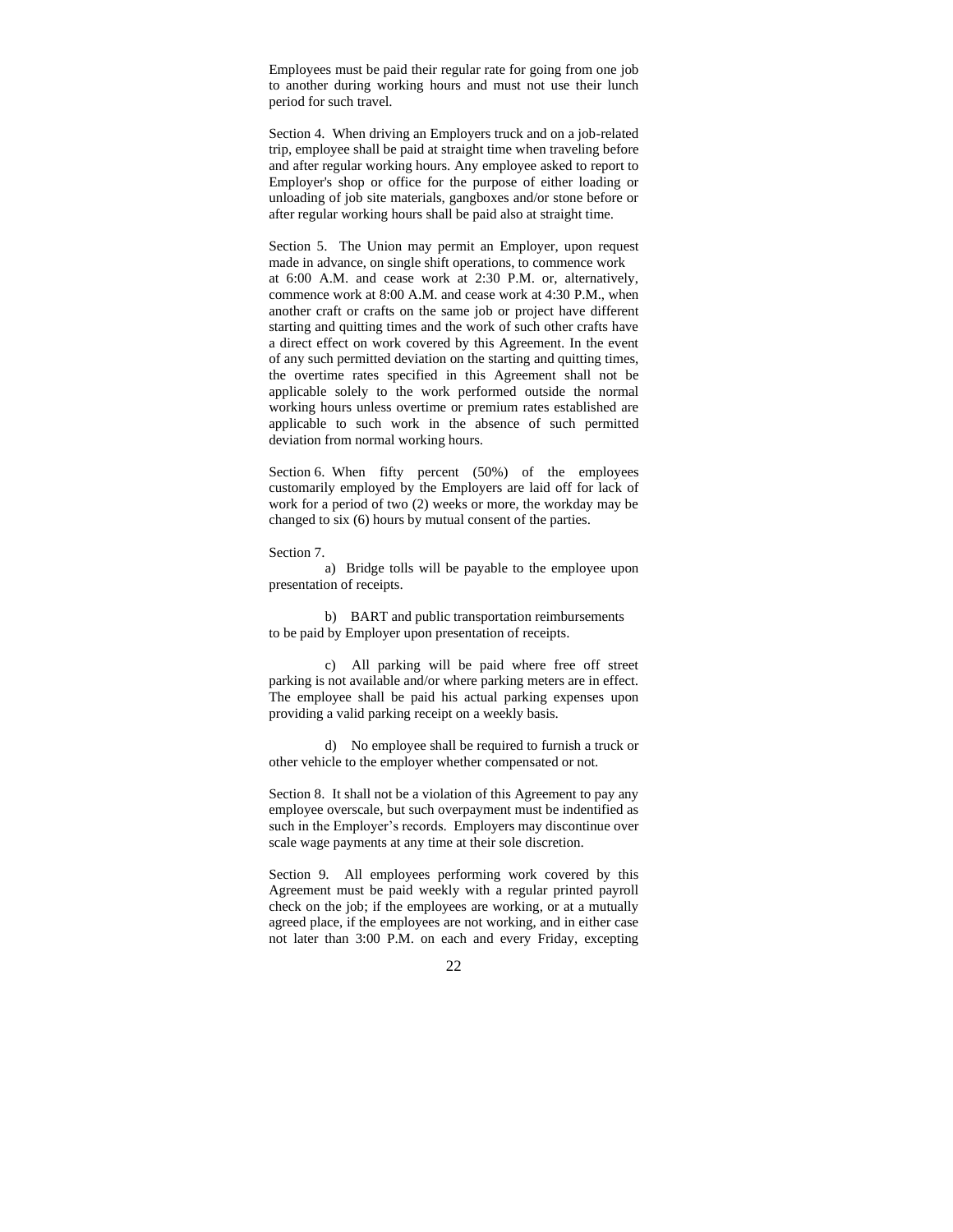however, when Friday falls on a holiday the payment will be made on the day prior thereto. In no event shall the employer hold back more than two days' wages. In the event payday is not observed as herein stated, the Employer will pay to the employee waiting time as per schedule rate of wages per day for each day or portion thereof (not to exceed eight (8) hours for each twentyfour (24) hour period) until the pay is actually received by the employee.

If an employee receives a check that is returned from the bank uncollectible, then the employee shall be paid waiting time at the regular straight time rate for each working hour of waiting until such check is honored, plus all other charges incurred by said employee regarding payment of the check.

#### Section 10. Marble Mason Foreman.

a) When five (5) or more BAC Local 3 members are employed on a job, a Journeyman Marble Mason shall be designated as a Foreman and shall receive \$7.50 per hour above Journeyman wage rate for each day or fraction of a day.

b) When eight (8) or more BAC Local 3 members are employed on a job, a Journeyman Marble Mason shall be designated as Foreman and shall receive \$9.00 per hour above Journeyman wage rate for each day or fraction of a day.

c) When fourteen (14) or more BAC Local 3 members are employed on a job, a Journeyman Marble Mason shall be designated as a Foreman and shall receive \$12.00 per hour above Journeyman wage rate for each day or fraction of a day.

d) When twenty (20) or more BAC Local 3 members are employed on a job, two (2) Journeyman Marble Mason shall be designated as Foremen. The first foreman shall receive \$12.00 per hour above Journeyman wage rate for each day or fraction of a day, the second foreman shall receive \$9.00 per hour above Journeyman wage rate for each day or fraction of a day.

#### Section 11. Marble Finisher Foreman.

a) On any job on which there are more than four (4) finishers working, a Journeyman Marble Finisher shall be designated as Foreman and shall receive four dollars (\$4.00) per hour over the Marble Finisher rate.

b) On any job which there are eight (8) finishers working, the Finisher Foreman shall receive five dollars (\$5.00) per hour over the marble finishers rate.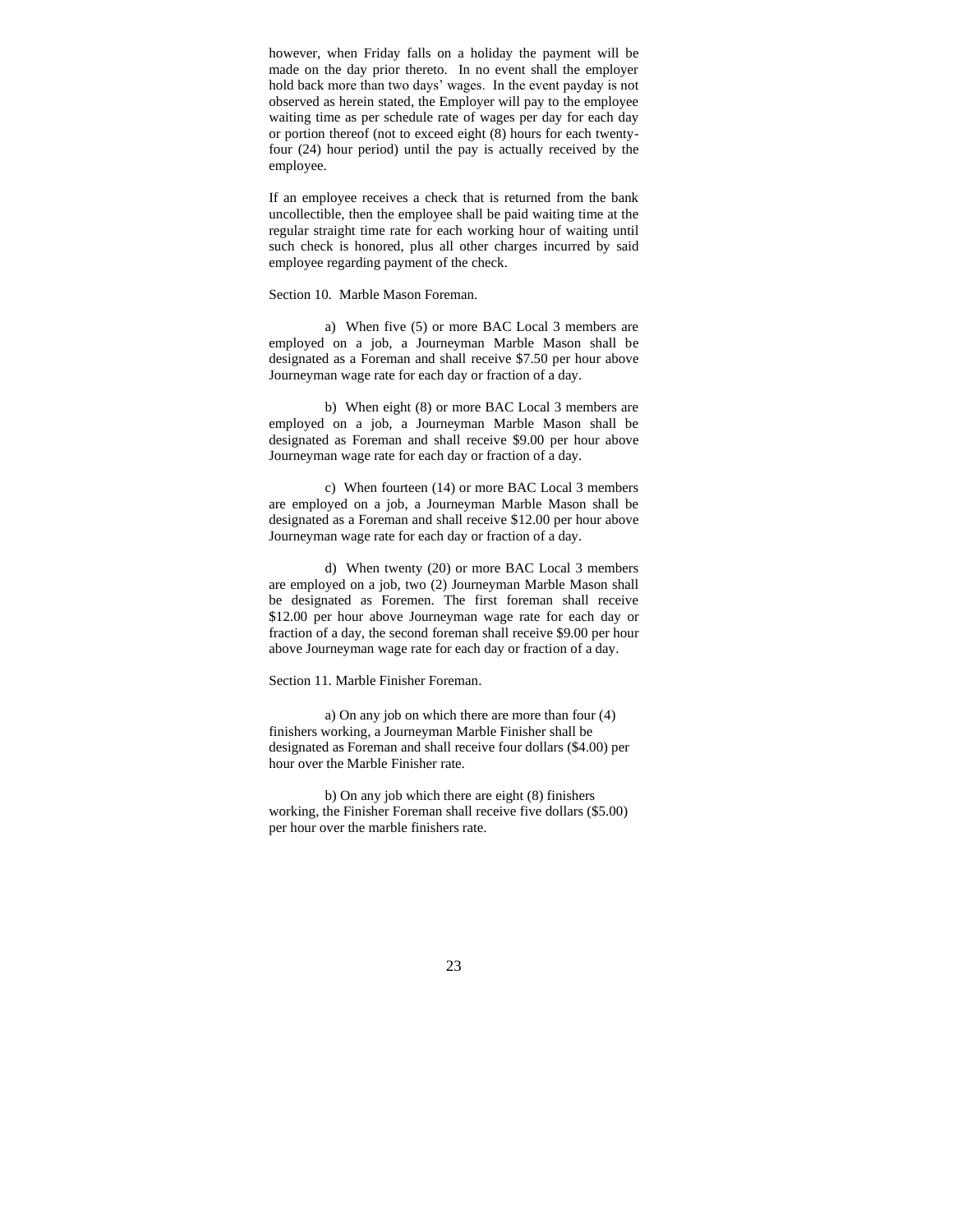#### **ARTICLE XIV HOLIDAYS OBSERVED**

New Year's Day Martin Luther King Jr. Day President's Day Memorial Day Independence Day

Labor Day Thanksgiving Day Day after Thanksgiving Day Christmas Day Two (2) Black Fridays\*

\*Friday before Memorial Day and Friday before Labor Day.

Should a holiday fall on a Sunday, the Monday following shall be observed as the holiday. Should a holiday fall on Saturday, the Friday immediately prior shall be observed as the holiday.

#### **ARTICLE XV WAIVER OF AGREEMENT**

No employee covered by this Agreement shall be permitted to work at wages and conditions less than provided in this agreement. No employee shall be permitted to work on a piece or job rate basis. No steward has the authority to alter or amend any of the provisions of this Agreement or to sanction a violation of this Agreement. No business agent of the Union has the authority to alter, amend or waive any of the provisions of this Agreement or to sanction any violation of this Agreement. Any waiver must be in writing and signed by the Management Committee of the Union, except in emergencies, and in such a case written confirmation of the waiver, signed by the President of the Union, must be received by the Employer within two (2) working days.

#### **ARTICLE XVI WAIVER OF SAN FRANCISCO PAID SICK LEAVE ORDINANCE**

To the fullest extent permitted, this agreement shall operate to waive any provisions of the San Francisco Paid Sick Leave Ordinance, San Francisco Administrative Code Section 12W, and shall supersede and be considered to have fulfilled all requirements of said Ordinance as presently written, and or amended during the life of this agreement.

#### **ARTICLE XVII PICKET LINES**

It shall not be a violation of this Agreement for an employee to respect a primary picket line, supported, established and sanctioned by the local Building Trades Council or Central Labor Council having jurisdiction over the areas where the job is being picketed.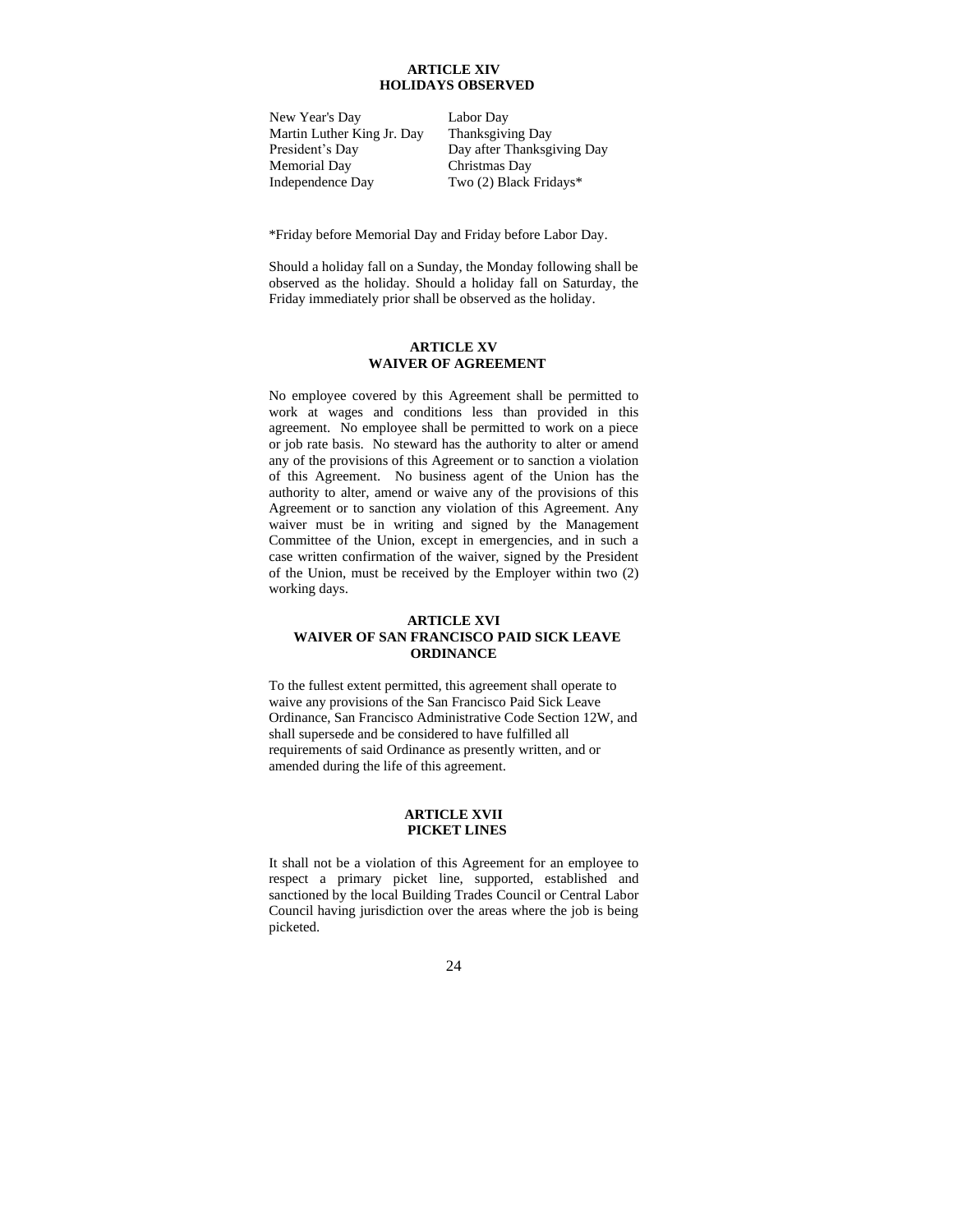#### **ARTICLE XVIII SAFETY LAWS**

The employees shall observe the safety laws of the State of California and of the Occupation, Safety & Health Administration (OSHA).

#### **ARTICLE XIX DISCRIMINATION**

No provisions of the Agreement shall supersede or be construed as contrary to any federal, state, county or city law or ordinance which imposes requirements as to employment provided by this Agreement.

The parties agree that there shall be no discrimination based on race, creed, national origin, sex or age.

#### **ARTICLE XX APPRENTICES**

Section 1. In order to train sufficient skilled mechanics for the industry, the Parties to this Agreement recognize and encourage the necessity for employment of apprentices. It is understood and mutually agreed that the employment of apprentices shall be in accordance with the standards adopted by the Joint Apprenticeship and Training Committee, which are incorporated herein by reference.

For apprentice wage and fringe benefit rates refer to Appendix A.

**(a) Apprentice Marble Masons** shall be paid according to the following percentages of Journeyman Mason's rate:

| Period | Hours | Percentage | Fringes                      |
|--------|-------|------------|------------------------------|
| 1st    | 750   | 70%        | <b>Full Finisher Fringes</b> |
| 2nd    | 750   | 75%        | <b>Full Finisher Fringes</b> |
| 3rd    | 750   | 80%        | <b>Full Finisher Fringes</b> |
| 4th    | 750   | 85%        | <b>Full Finisher Fringes</b> |
| 5th    | 750   | 90%        | <b>Full Mason Fringes</b>    |
| 6th    | 750   | 95%        | <b>Full Mason Fringes</b>    |

Employees who complete 4,500 hours of employment as a marble mason as described in this Agreement and the apprentice program administered by the Bricklayers And Allied Crafts Local 3 Apprentice Training Trust shall become Journeyman Marble Masons.

**(b) Apprentice Marble Finishers** shall be paid according to the following percentages of Journeyman Finisher's rate:

25 Period Hours Percentage Fringes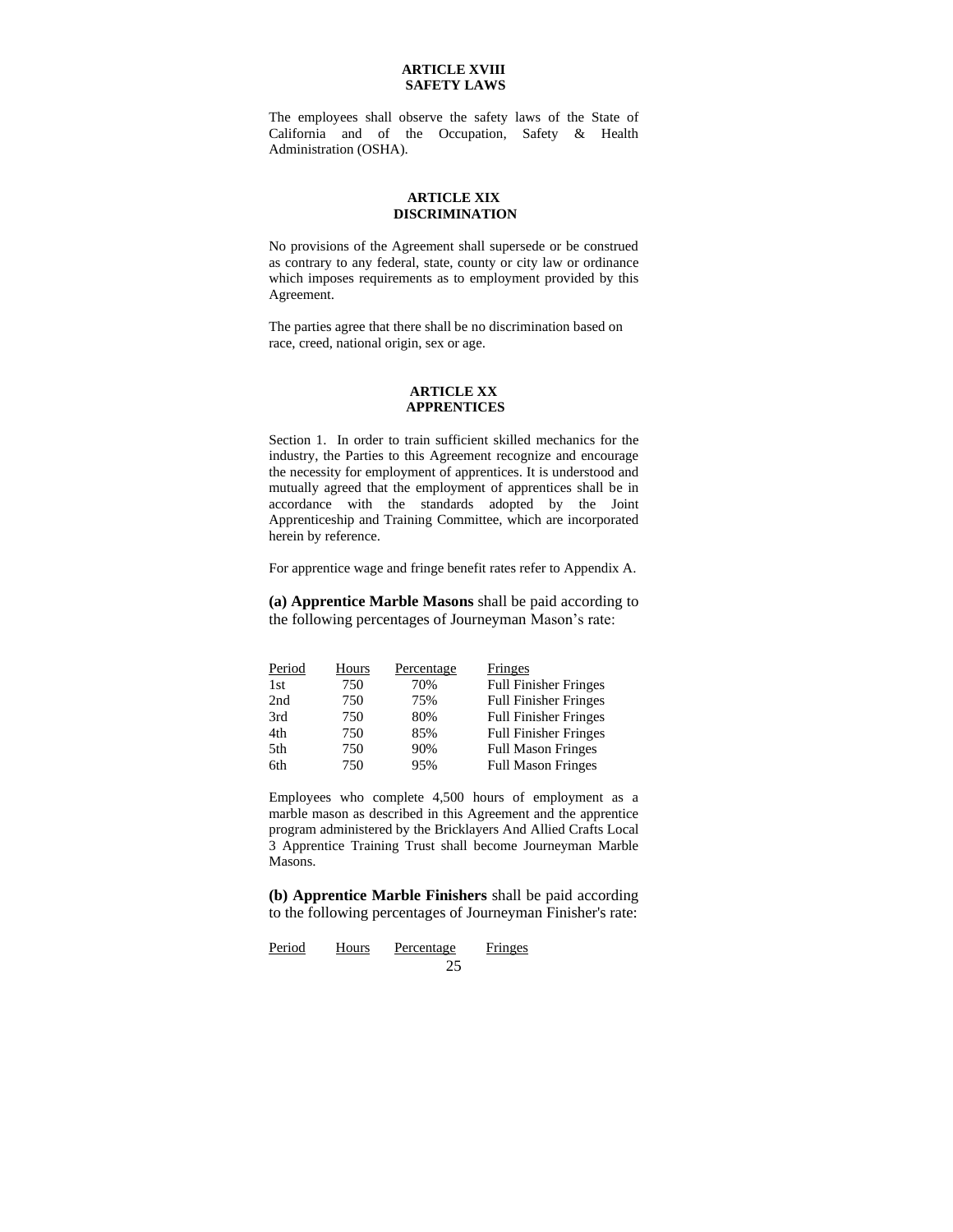| 1st | 700 | 50% | <b>Full Finisher Fringes</b> |
|-----|-----|-----|------------------------------|
| 2nd | 700 | 60% | <b>Full Finisher Fringes</b> |
| 3rd | 700 | 70% | <b>Full Finisher Fringes</b> |
| 4th | 700 | 80% | <b>Full Finisher Fringes</b> |
| 5th | 700 | 90% | <b>Full Finisher Fringes</b> |

Employees who complete thirty-five hundred (3500) hours of finisher employment as described in this Agreement and the apprentice program administered by the Bricklayers And Allied Crafts Local 3 Apprentice Training Trust shall become Journeyman Finishers.

No apprentice shall be employed to displace any employee employed or on layoff status. This, however, shall not be interpreted to prohibit the employer from hiring apprentices for the purpose of training employees for promotion to higher paid jobs when vacancies exist. All Apprentices shall be registered with the Union as Apprentices.

The ratio of Marble Finisher hours to Marble Mason hours shall not exceed 2:1.

Section 2. The progression of an apprentice to the next skill level will be based on satisfaction of applicable apprenticeship program requirements and mutual agreement of the Apprentice instructor, Employer, JATEC and apprentice. The Employer agrees that, as a condition of eligibility to hire and train apprentices, an apprentice shall not be compelled or allowed to work when the employee's attendance is required at related instruction classes.

Section 3. The ratio of apprentices to journeyman shall be as follows: one (1) for each four (4) journeymen employed. This ratio shall be maintained in lay-off situations.

Section 4. New hires and new referrals whose skills are not readily verifiable shall, upon occasion of the first employment with any Employer signatory to this Agreement, be assigned a provisional classification and wage rate based upon the skill level disclosed in their application, and subject to evaluation over the first thirty (30) days of employment with the Employer. Any adjustment of the provisional rate shall be made within thirty (30) days of initial employment and shall be agreed upon by the Employer and the employee. Failure of either party to seek adjustment during that time shall mean the provisional rate and classification are agreeable to the Employer and Employee.

In order that the Union may dispatch effectively, any classifications or re-classifications made without the knowledge and confirmation of the Union shall be without effect. Confirmation shall consist of issuance to all concerned parties of a new dispatch slip reflecting the changed classifications.

Section 5. **Journeyperson and Apprentice Training and Safety Certification Program.**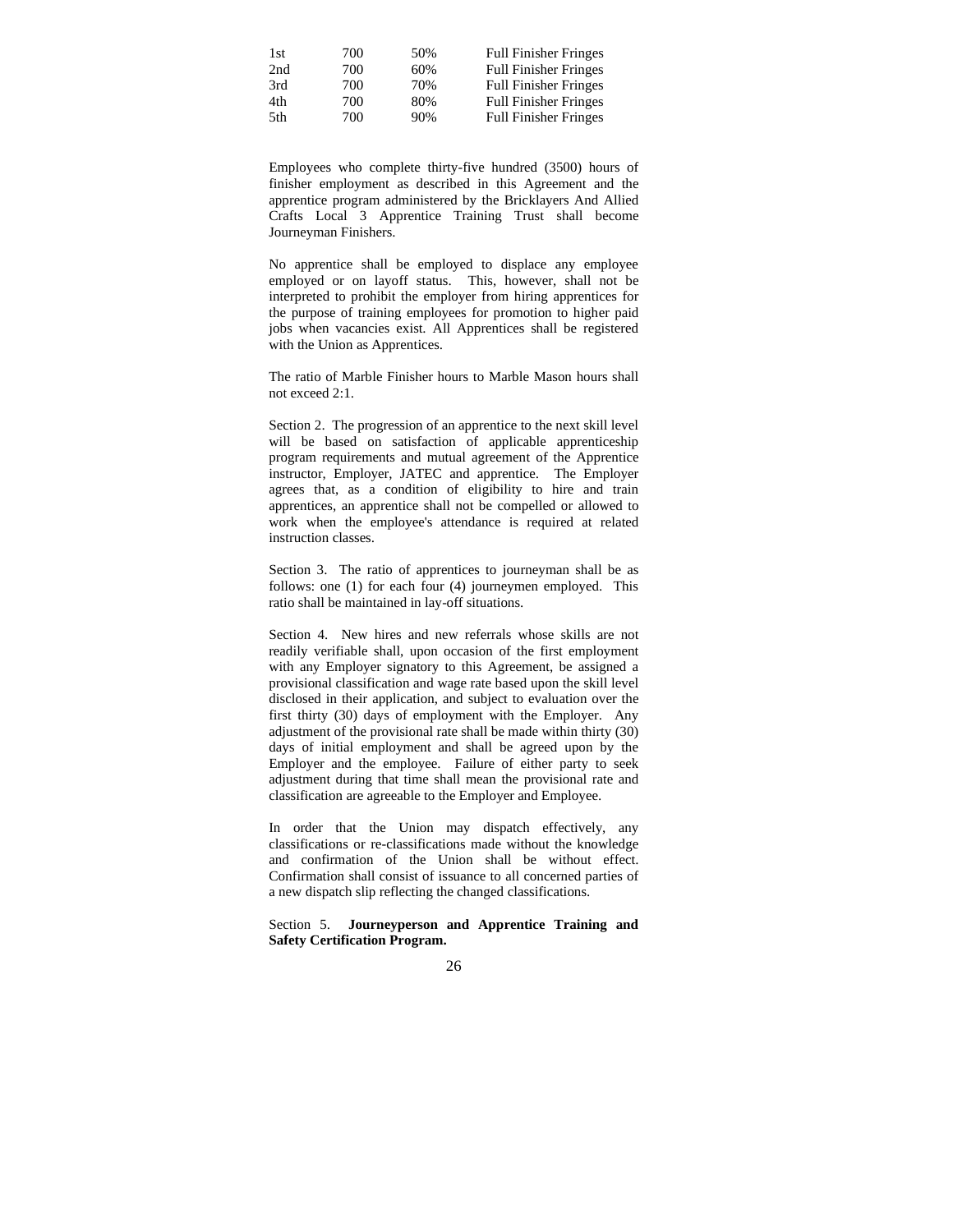Labor and Management will work together with the Bricklayers & Allied Crafts Local No. 3 Apprentice Training Trust to implement the following training for members of the Union:

> First Aid and CPR training and certification OSHA 10 hour training and certification Scaffold User Safety training Fork Lift and Aerial lift safety training

The Union, employer associations and Employer will work together with the Apprentice Trust, and will use their best reasonable efforts, to create and implement this training. The Union will also use its best reasonable efforts to inform Journeypersons of the training, make it available to them, and encourage them to participate in it. The Union's efforts with regard to the training shall not relieve any Employer from its legal obligations under federal, state or local law, nor shall the Union incur any liability arising out of such training or the absence of such training. The Union and the employer associations will cooperate with the Trustees of the Apprentice Trust in creating and maintaining a database of union member certifications.

Union agrees to work with BAC 3 JATEC to provide structure and training schedules to members and contractors.

#### **ARTICLE XXI APPRENTICESHIP FUND**

All employers signatory hereto agree to be bound by Bricklayers And Allied Crafts Local 3 Apprentice Agreement and Declaration of Trust effective January 1, 1978 and any amendments thereto duly adopted by the trustees of the Bricklayers And Allied Crafts Local 3 Apprentice Training Trust.

Effective August 1, 2019, each employer shall contribute the amount set forth in Appendix A for each hour an employee performs work covered by this Agreement to the Bricklayers Local 3 Apprenticeship Trust, which amount may be increased in accordance with Article IV, of this Agreement.

The total amount due for each calendar month shall be remitted in a lump sum not later than fifteen (15) days after the last business day of each month. Failure to make all payments herein provided for within the time specified shall be a breach of this Agreement. Damages for delinquency shall be as set forth in Article XI herein.

#### **ARTICLE XXII GRIEVANCE BOARD**

Section 1. There is hereby established a Masonry Joint Arbitration Board to consist of four (4) members; two (2) to be

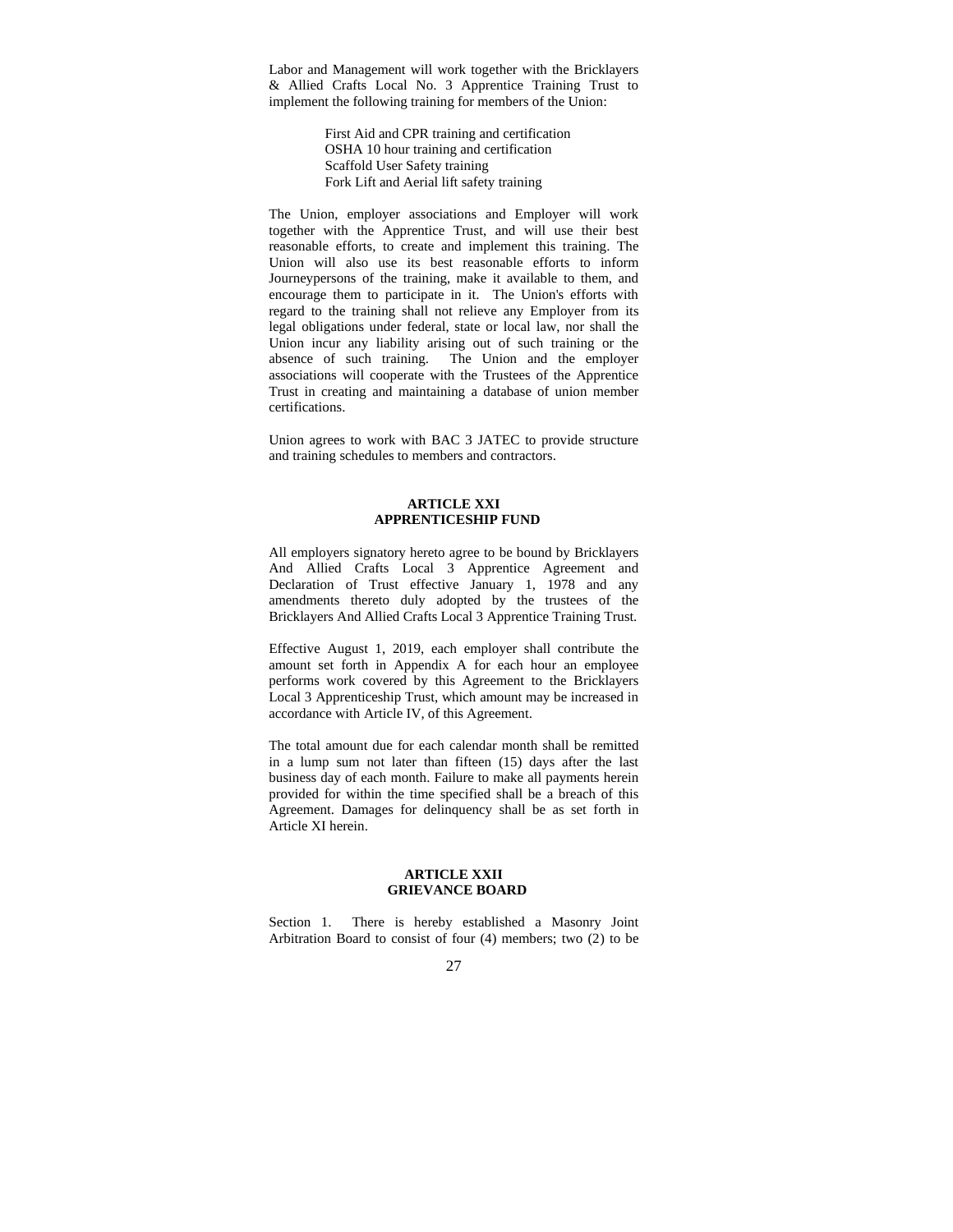appointed to serve by the Marble Dealers Of Northern California, and two (2) to be appointed to serve by the Union, for such terms as will be determined by each of the parties hereto.

Section 2. No person shall be appointed to the Masonry Joint Arbitration Board except members of the respective organizations of the parties to this Agreement who are familiar with the trade and will act in good faith.

The Union, the Marble Dealers of Northern California, or the affected employer shall present to the Joint Board all facts concerning a possible violation of this Agreement within twenty five (25) working days of the event(s) giving rise to the alleged violation. All charges must be presented in writing and included with notice of the meeting of the Joint Board to all members of the Joint Board and the parties hereto. All alleged violations of this Agreement by anyone covered by this Agreement must be presented to the Joint Board for determination prior to any action or actions being taken by the Union, except for the following reasons:

- a. Failure to pay wages
- b. Giving a bad check
- c. Delinquent in contributions required by this Agreement
- d. Failure to comply with the surety bond requirements of this Agreement
- e. Failure to comply with the subcontracting requirements of this Agreement in accordance with Article II.

Section 3. Except as otherwise provided in this Article or in Article XI, any and all disputes, stoppages, suspension of work, and all claims, demands or actions arising out of the execution, interpretation, application or implementation of this Agreement, or out of any relationship between the parties, shall be settled exclusively by the full use of the process of free collective bargaining, failing in which the matter shall be submitted to arbitration through a board of mutually agreed upon arbitrators selected by the Masonry Joint Arbitration Board whose decision shall be final and binding. The Masonry Joint Arbitration Board shall meet within 21 days of the date the notice of grievance is served upon all parties, unless otherwise agreed by the Union and the Marble Dealers of Northern California. In the event the Masonry Joint Arbitration Board determines the dispute, its decision shall be final and binding without the necessity of the employment of an outside arbitrator. Nothing in this Agreement shall be construed to require the Trustees of any Trust Fund to refer any dispute between those Trustees and any Employer to the Joint Arbitration Board. Nothing in this Agreement shall be construed to require the Union to refer any dispute regarding the nonpayment of wages and fringe benefits described in Appendix A to the Joint Arbitration Board.

Section 4. After a hearing, the Joint Board shall have the power to make a decision on any grievances so submitted and award damages for any established breach in addition to any amount due, and to impose injunctive relief in appropriate cases.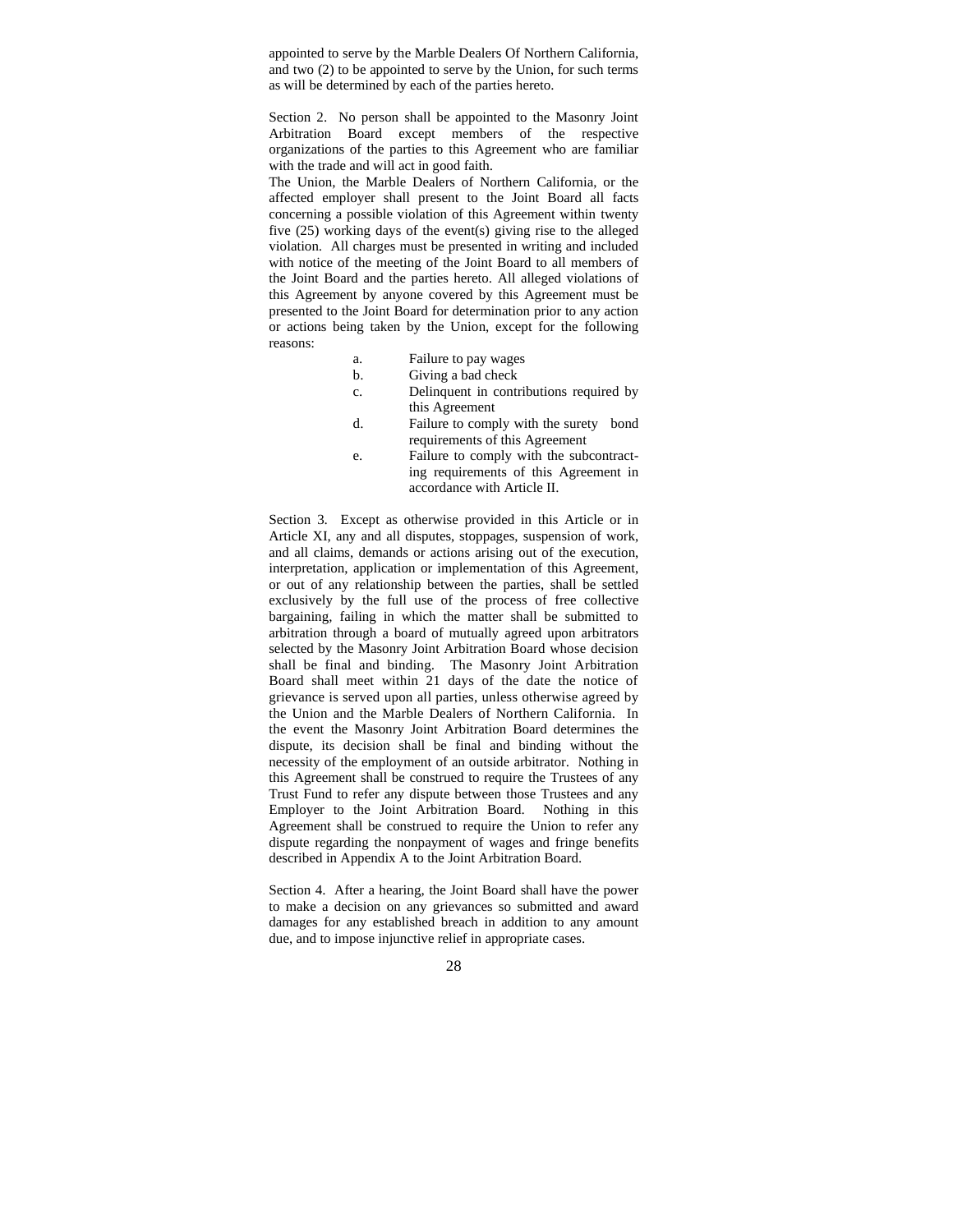Section 5. In the event of controversies that do not extend to payment of wages and fringe benefits, the Joint Board is empowered to determine the amount of damages to be assessed against the offending party.

Section 6. In the event of any grievance where any party requests books and records, and in the opinion of the Joint Board the production of such books and records would be deemed helpful to the disposition of the grievance, such books and records shall be brought to the next regular meeting of the Joint Board, after receipt of written request for the production of books and records, and shall be made available for the inspection and perusal of the parties. The Joint Board in the alternative may delegate one or more of its members or representative to make an inspection at some other place or time.

Section 7. In making its determinations the Joint Board shall function as a panel of arbitration, and its decisions shall be final and binding on all parties. Any award of the Joint Board that provides for a fine or money award shall also provide for the disposition of said fine or award, i.e. to the Pension Fund, Health Fund, Promotion Fund, Apprenticeship Fund, and other Funds to which the Employer is bound to contribute herein. In the event the Joint Board should be unable to solve the matter, either by deadlock or otherwise, the Joint Board shall select an individual to serve as arbitrator for final and binding determination. Such arbitrator shall not have the power to amend or alter any of the provisions of this Agreement except as provided in of this Agreement. In the event the membership of the Joint Board is unable to agree upon an arbitrator within five (5) working days after the dispute has been discussed and determined to be referred to arbitration, the parties shall obtain from the office of the Federal Mediation and Conciliation Service a list of five (5) arbitrators, and shall, within forty-eight (48) hours after receipt of such list meet; and after determining by chance who shall strike first, shall alternately strike one name from said list. The name last remaining on the list shall be designated as the impartial arbitrator to determine the particular dispute. The parties shall meet at a time to be specified by the arbitrator. The award of said arbitrator shall be final and binding upon all the parties to the dispute. The arbitrator shall have all the powers provided in this Agreement and vested in the Joint Board. The members of the Joint Board may, by mutual agreement, extend the limits set forth herein. The parties shall equally bear the expenses of such arbitration.

Section 8. Any dispute alleged shall be heard by the Masonry Joint Arbitration Board, except as otherwise expressly provided in this Article or in Article XI of this Agreement.

Section 9. There shall be no strikes or lockouts during the life of this Agreement, except that it shall not be a violation of this Agreement for employees to engage in a work stoppage, strike or concerted refusal in the course of their employment to work for any Employer who fails to pay the wages and benefits set forth in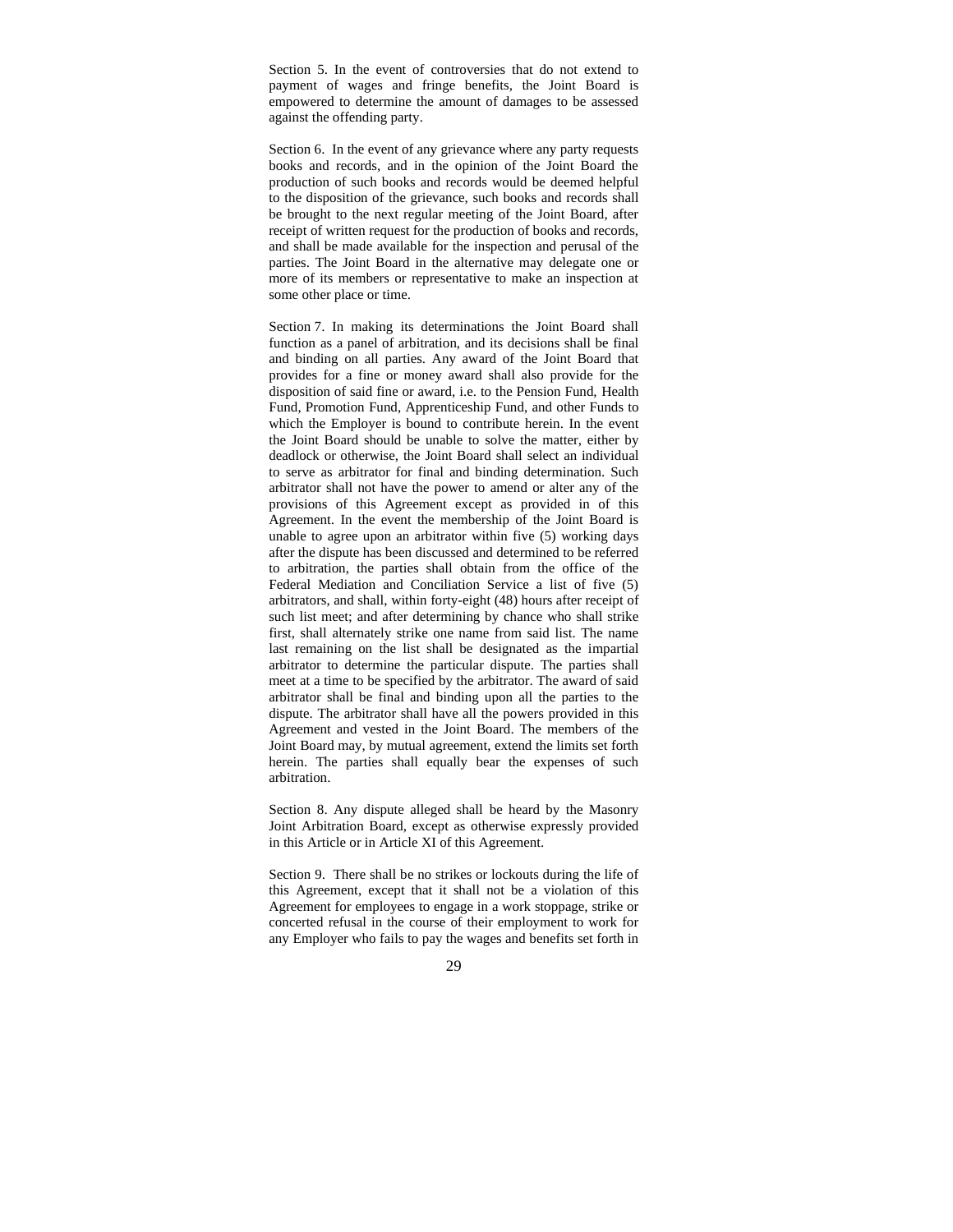this Agreement after forty-eight (48) hours' written notice by the Union that he is in default; or fails to abide by any award, ruling or decision of the Masonry Joint Arbitration Board or by a decision pursuant to the arbitration of this Agreement.

Section 10. In the event any Employer performing work in this jurisdiction is delinquent in the payment of wages or fringe benefits under any other collective bargaining agreement with any labor organization affiliated with the Union, then the Union may refuse to dispatch men to said Employer until said delinquencies are corrected.

#### **ARTICLE XXIII UNION ADMINISTRATION AND INTERNATIONAL UNION DUES, AND BACPAC DEDUCTIONS**

The Employer shall deduct from the basic hourly pay of each employee who has signed a check-off authorization conforming to applicable law, and transmit monthly on the fringe contribution report form, listing the name and social security number of the employee and hours worked, to the administrator designated to collect such deduction, the sum of Local and International Union Dues (Administration) equal to an amount designated by BAC Local 3 from time-to-time for each hour worked.

The Employer shall also deduct an amount from the pay of each employee who is a union member and who executes a voluntary check-off authorization form for the Bricklayers and Allied Craftworkers Political Action Committee (BACPAC). Such deductions shall be in the amount and at the intervals specified on the check-off authorization form. The Employer agrees to transmit BACPAC deductions to the Treasurer of BACPAC, through the Trust Administration Office (as specified below), and shall be accompanied by a list of the names of those employees for whom BACPAC deductions have been made and the amount deducted for each employee.

The Union will furnish to the Employer a list of the individuals who have executed Union Administration and BACPAC authorizations and the Employer shall be entitled to rely upon the accuracy of such list in effecting any deductions.

The Union will indemnify and save harmless the Employer and the Dealers, its officers, directors, agents, employers and members and each Employer covered by the Collective Bargaining Agreement, from and against any liability, claim, loss, cost or damages, including attorney fees to defend said employers, arising out of or in any way connected with this Article of this Agreement, or any deduction or payment made pursuant to either thereof.

The employer shall transmit the foregoing monthly deductions specified in this Article, in accordance with Article XI, Section 3 herein, to the Trust Administration Office, c/o Benesys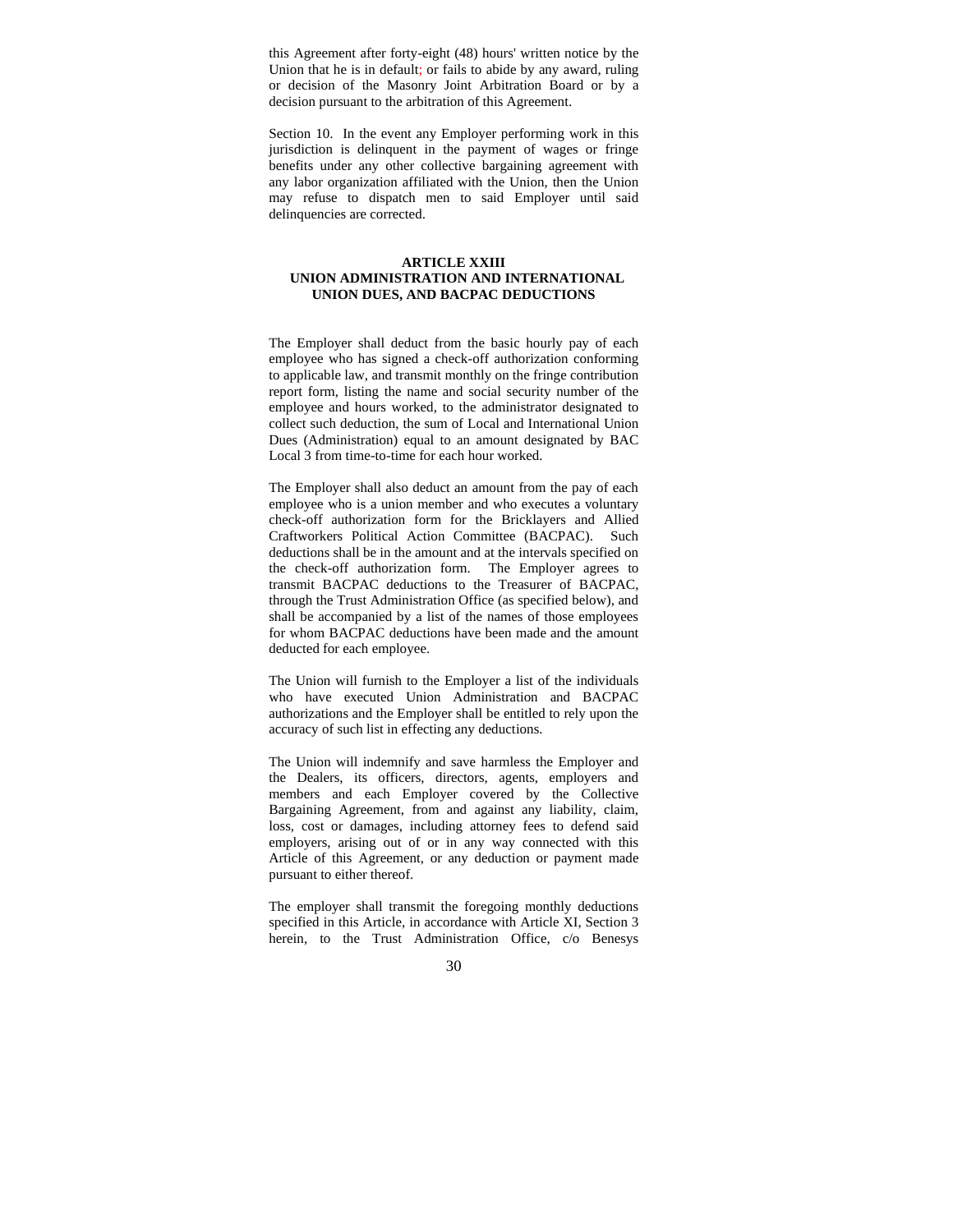Administrators 2610 Crow Canyon Road, Ste 200, P.O. Box 1607, San Ramon, CA 94583 and shall make appropriate entries with respect to said dues deductions on report forms supplied by the administrator of the Trust.

#### **ARTICLE XXIV SUCCESSORS AND ASSIGNS**

This Agreement shall be binding on the heirs, successors, joint venturers purchasers and assigns of each party. This Agreement is also binding upon each Employer, and its purchasers, assigns and successors, regardless of whether or he/she/it changed the name of the entity of his/hers/its business. Each Employer bound by the terms of this Agreement agrees to promptly notify the union in writing by registered or certified mail of any change of ownership, change in type of business entity (eg. transition from sole proprietorship to corporation) additional members of the partnership, the creation of a subsidiary, or any other fact which the Employer thinks or believes may require the execution of a new Collective Bargaining Agreement to cover the employees in such operations. In the event of failure to notify the Union, the individual or company executing this Agreement shall continue to be individually responsible and liable for the observance of the terms and conditions of this Agreement, to the full extent permitted by law, of such subsequent firm, successor, joint venture, corporation, subsidiary, individual or affiliate, until the required notices are given to the Union. Such notices may not be retroactive in effect. In interpreting the above clause, the purpose and spirit is to preclude the Employer from circumventing the Agreement by the formation of joint ventures, new corporations, subsidiaries, firms, partnerships or any other alternative or successor entities.

#### **ARTICLE XXV TERMS OF AGREEMENT**

The term of this Agreement shall be from August 1, 2019, to July 31, 2024, inclusive, and shall continue in full force and effect from month to month thereafter unless either party serves notice in writing by certified mail to the other not less than sixty (60) days nor more than ninety (90) days prior to July 31, 2024, or sixty (60) days prior to the end of any succeeding month, of a desire to terminate, alter, modify and/or amend this Agreement.

During all the time of negotiation for changes desired and until the completion and signing of a new Agreement, this Agreement shall remain in full force and effect; provided, however, that if and when negotiations become stalemated, then and in that event, either party to this Agreement shall be empowered to take such action as it desires, in the circumstances, but in any event no termination of this Agreement shall occur without the giving of sixty (60) days written notice by certified mail as required by the preceding paragraph. All Employers, employees, the Union and the Dealers shall abide by all the terms and provisions of this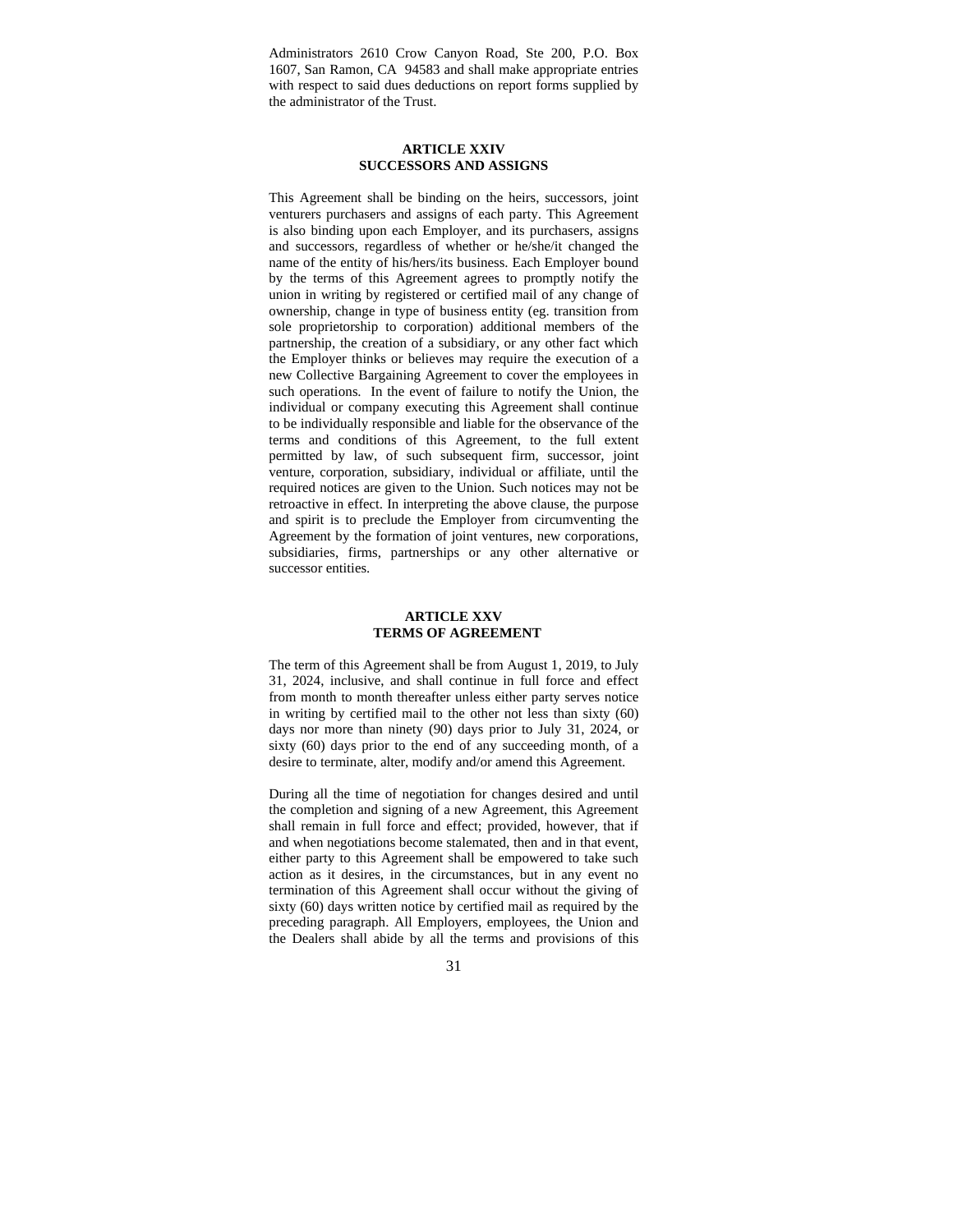Agreement until such time as this Agreement is terminated as hereinabove provided.

#### **ARTICLE XXVI AMENDMENT TO AGREEMENT**

If, in any suit to which any party to this Agreement is a party, it is held by a final judgment of any Federal or State Court that any provision of this Agreement is void or unenforceable, such judgment shall not in any way invalidate or effect any other portion of this Agreement not thus held void, but such remaining portions shall be deemed separate from void portions and shall be in all respects binding on the parties hereto.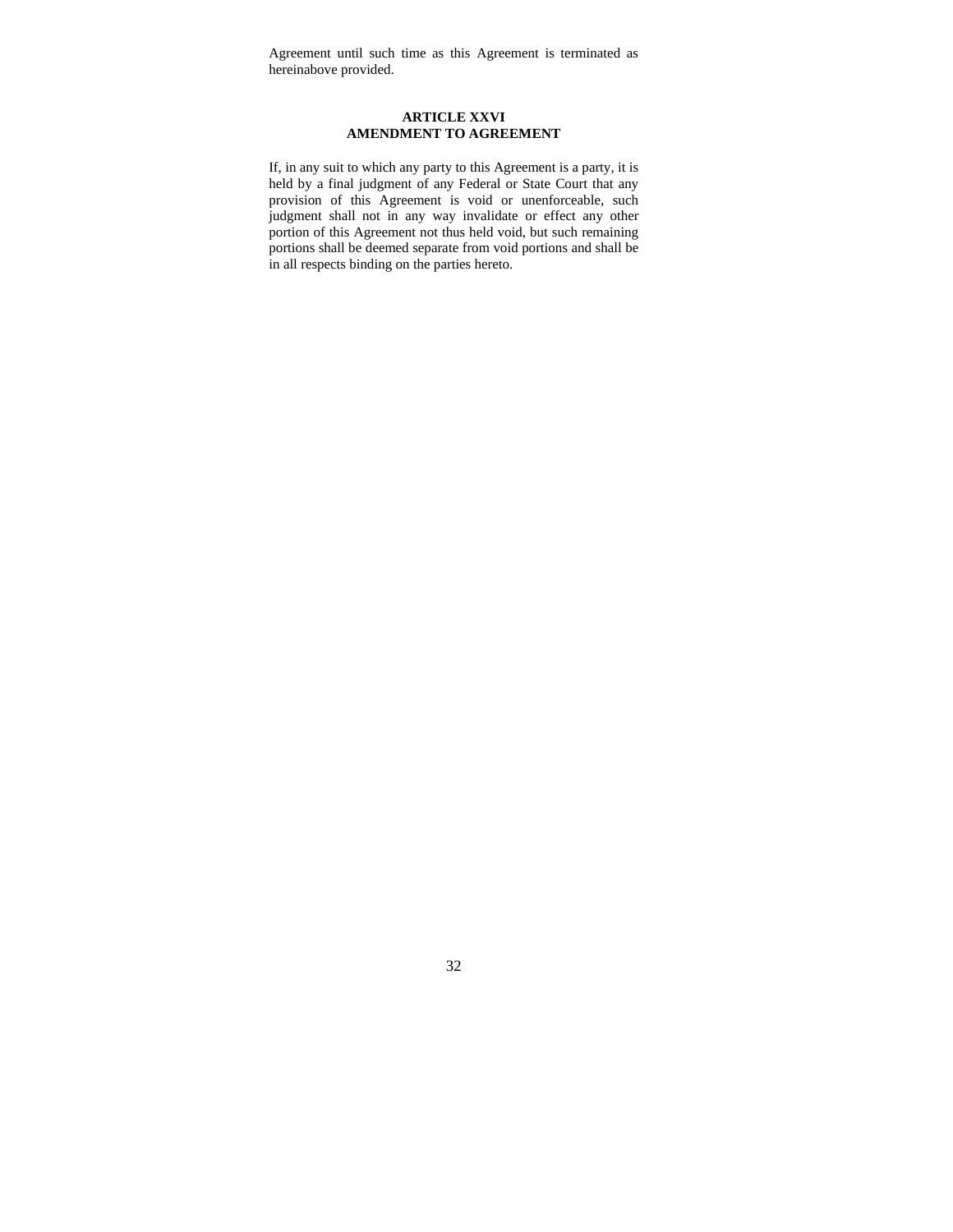IN WITNESS WHEREOF, the parties hereto have by their respective officers or duly authorized representatives, subscribed or caused to be subscribed their names on the day and year first hereinabove mentioned.

## **Marble Dealers of Northern California**

\_\_\_\_\_\_\_\_\_\_\_\_\_\_\_\_\_\_\_\_\_\_\_\_\_\_\_\_\_\_\_\_\_\_\_\_\_\_

Elias Ghattas Cleveland Marble & Mosaic Company

Michael Twiss Columbia Stone, Inc.

## **Bricklayers and Allied Craftworkers Local 3, California**

\_\_\_\_\_\_\_\_\_\_\_\_\_\_\_\_\_\_\_\_\_\_\_\_\_\_\_\_\_\_\_\_\_\_\_\_\_\_

Dave Jackson, President

Troy Garland, Secretary-Treasurer Steve Kantoniemi, Vice-Chair Darin Compton, Vice-Chair Charles Woodard, Negotiating Committee James Grabill, Negotiating Committee James "Colin" Johnson, Negotiating Committee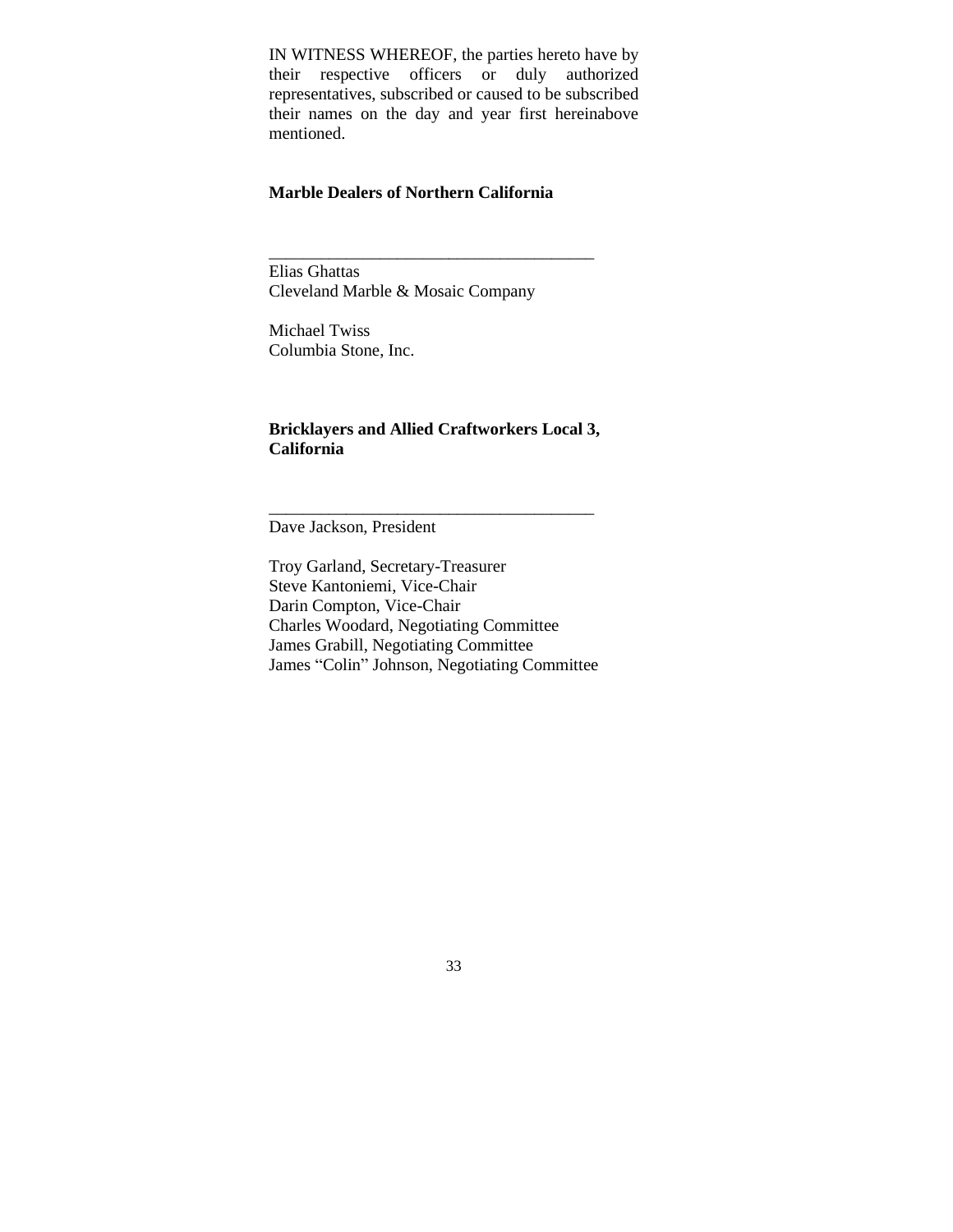## **MARBLE MASON RATES**

## **Effective August 1, 2019**

|                                                                                                                        |       |      |             | <b>Taxable</b> |       |       | Defined Defined  |      |                         |        | Vac    |       |             |       |
|------------------------------------------------------------------------------------------------------------------------|-------|------|-------------|----------------|-------|-------|------------------|------|-------------------------|--------|--------|-------|-------------|-------|
| Period                                                                                                                 | Wages | Vac. | <b>Dues</b> | Wages          | H&W   |       | Benefit Contrib. |      | <b>IU Pen. Training</b> | I.M.I. | Contr. | Promo | <b>LMCC</b> | Total |
| 1st (70%)<br>750 hrs                                                                                                   | 29.26 | 5.00 | 1.75        | 36.01          | 10.20 | 3.15  | 0.75             | 1.02 | 0.45                    | 0.52   | 0.03   | ٠     | .10         | 52.23 |
| 2nd (75%) 750 hrs                                                                                                      | 31.35 | 5.00 | 1.75        | 38.10          | 10.20 | 3.15  | 0.75             | 1.02 | 0.45                    | 0.54   | 0.03   | ٠     | .10         | 54.34 |
| (80%) 750 hrs<br>3rd                                                                                                   | 33.44 | 5.00 | 1.75        | 40.19          | 10.20 | 3.15  | 0.75             | 1.02 | 0.45                    | 0.56   | 0.03   | ٠     | .10         | 56.45 |
| (85%) 750 hrs<br>4th                                                                                                   | 35.53 | 5.00 | 1.75        | 42.28          | 10.20 | 3.15  | 0.75             | 1.02 | 0.45                    | 0.58   | 0.03   | ٠     | .10         | 58.56 |
| (90%) 750 hrs<br>5th                                                                                                   | 37.62 | 5.00 | 2.05        | 44.67          | 10.20 | 5.00  | 4.00             | 0.68 | 0.45                    | 0.65   | 0.03   | 0.01  | .10         | 65.79 |
| (95%) 750 hrs<br>6th                                                                                                   | 39.71 | 5.00 | 2.05        | 46.76          | 10.20 | 5.00  | 4.00             | 0.68 | 0.45                    | 0.67   | 0.03   | 0.01  | .10         | 67.90 |
| Journeyman 100%                                                                                                        | 41.80 | 5.00 | 2.62        | 49.42          | 10.20 | 11.40 | 4.00             | 0.68 | 0.80                    | 0.77   | 0.03   | 0.01  | .35         | 77.66 |
| The above Appendix reflect a \$2.75 increase for journeyman marble mason and apprentices increase based on percentage. |       |      |             |                |       |       |                  |      |                         |        |        |       |             |       |

### **APPENDIX A – cont'd**

### **MARBLE FINISHER RATES**

### **Effective August 1, 2019**

|                                                                                                                           |         |       |      |             | <b>Taxable</b> |       |      | Defined   Defined |         |          |        | Vac    |             |       |
|---------------------------------------------------------------------------------------------------------------------------|---------|-------|------|-------------|----------------|-------|------|-------------------|---------|----------|--------|--------|-------------|-------|
| Period                                                                                                                    |         | Wages | Vac. | <b>Dues</b> | Wages          | H&W   |      | Benefit Contrib.  | IU Pen. | Training | I.M.I. | Contr. | <b>LMCC</b> | Total |
| (50%)<br>1st                                                                                                              | 700 hrs | 16.83 | 3.00 | 1.05        | 20.88          | 5.75  | 3.51 | 0.75              | 1.02    | 0.45     | 0.33   | 0.03   | 0.10        | 32.82 |
| 2nd (60%)                                                                                                                 | 700 hrs | 18.39 | 3.00 | 1.05        | 22.44          | 10.20 | 3.51 | 0.75              | 1.02    | 0.45     | 0.39   | 0.03   | 0.10        | 38.89 |
| (70%)<br>3rd                                                                                                              | 700 hrs | 21.46 | 3.00 | 1.45        | 25.91          | 10.20 | 3.51 | 0.75              | 1.02    | 0.45     | 0.42   | 0.03   | 0.10        | 42.39 |
| (80%)<br>4th                                                                                                              | 700 hrs | 24.52 | 3.00 | 1.45        | 28.97          | 10.20 | 3.51 | 0.75              | 1.02    | 0.45     | 0.45   | 0.03   | 0.10        | 45.48 |
| (90%)<br>5th                                                                                                              | 700 hrs | 27.59 | 3.00 | 1.45        | 32.04          | 10.20 | 3.51 | 0.75              | 1.02    | 0.45     | 0.49   | 0.03   | 0.10        | 48.59 |
| Journeyman                                                                                                                |         | 30.65 | 3.00 | 1.76        | 35.41          | 10.20 | 3.51 | 0.75              | 1.02    | 0.45     | 0.52   | 0.03   | 0.30        | 52.19 |
| The above Appendix reflect a \$1.85 increase for journeyman marble finisher and apprentices increase based on percentage. |         |       |      |             |                |       |      |                   |         |          |        |        |             |       |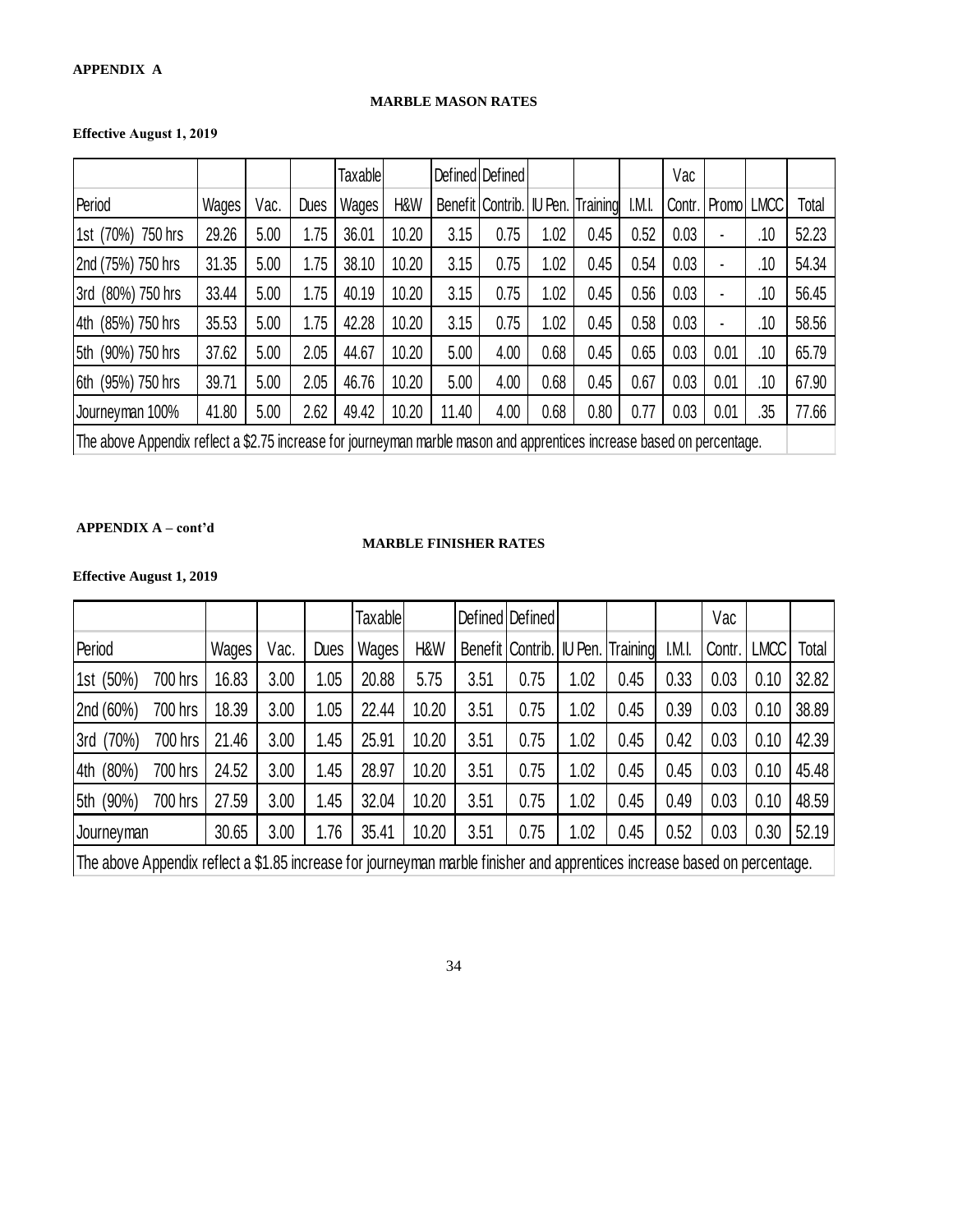#### **APPENDIX B**

#### **BOND**

BOND NO.

Effective Date

Know all men by these presents:

That, we \_

-

(Contractor's Firm Name)

(Contractor's Address)

hereinafter referred to as "Principal" and (Surety Firm Name)

hereinafter referred to as the "Surety", a corporation created, organized and existing under and by virtue of the laws of the State of

\_\_\_\_\_\_\_\_\_\_\_\_\_\_\_\_\_\_\_\_\_\_\_\_\_\_\_\_\_\_\_\_\_\_\_are held and firmly bound into International Union Of Bricklayers And Allied Craftworkers, AFL-CIO, Local Union No. 3 and its successors and assigns (hereafter "Bricklayers Local 3" or "Obligee") in the sum of Ten Thousand Dollars (\$10,000.00), lawful money of the United States of America, to be paid to Bricklayers Local 3, or to its employee benefit Trust Funds, for which payment, well and truly to be made, we bind ourselves, our heirs, executors and successors jointly and severally firmly by these presents.

The condition of the above obligation is such that: Whereas, the marble masons collective bargaining agreement between the Marble Dealers of Northern California , on behalf of individual contractors, and Bricklayers Local 3, requires that each contractor post a surety bond executed by a Surety Company in the amount of Ten Thousand Dollars (\$10,000) to guarantee compliance by the Contractor to all the terms and conditions of the Collective Bargaining Agreement, against a Contractor for violations of this Agreement, and shall guarantee payments by the Contractor of wages and/or of all fringe benefit amounts (herein defined as Health and Welfare, Pension, Dental, Vacation, Union Administration ("Dues"), Apprenticeship Training, and Promotion payments) on a local or national plan, including costs of collection, liquidated damages, audit fees and charges, attorney's fees, and all other charges.

Now, therefore, if said Contractor shall pay all damages and all fringe benefit contributions or deductions, as defined above, including cost of collection, liquidated damages, audit fees and charges, attorney's fees, and all other charges, then this obligation shall be null and void; otherwise, to remain in full force and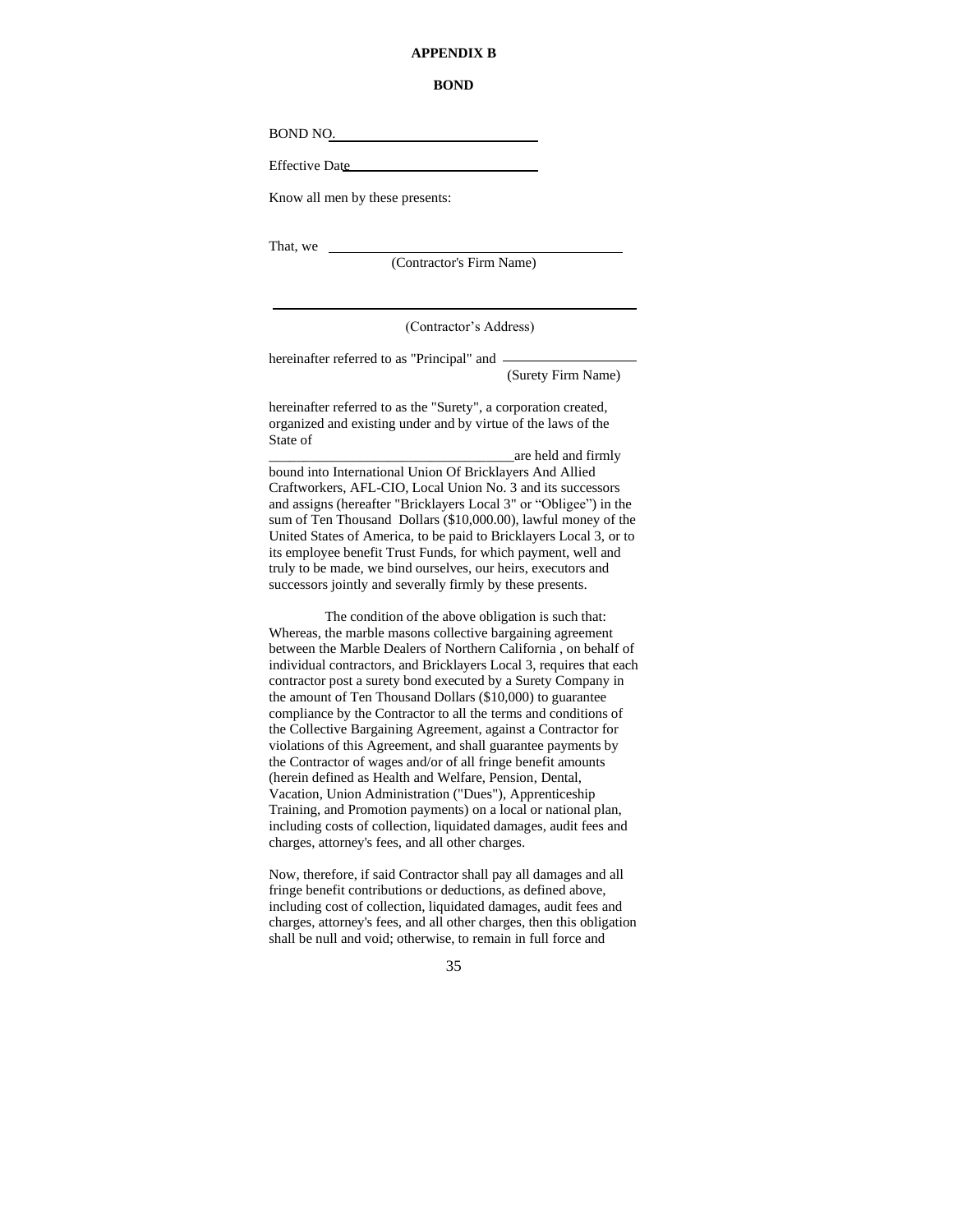effect. Provided, that this bond is conditioned upon the following conditions and limitations:

1. In the event, after thirty (30) days written notice by certified mail to the last known address of the contractor, the contractor fails to pay, in full, all amounts due under the provisions of preceding paragraphs, whether by virtue of bankruptcy or any other reason, the Surety shall guarantee under this Bond payment of all damages, wage and/or fringe benefit amounts previously set forth, including costs of the collection, liquidated damages, audit fees and charges, attorney's fees, and all other charges.

2. Payment shall be made by the Surety Company under this Bond within thirty (30) days of the date of notification to the Surety that the Contractor, notwithstanding the written notice set forth herein in paragraph 1, has neglected, failed or refused to pay the amounts claimed to be due. The Contractor consents to any payment made by the Surety Company in reliance upon notification of the Surety.

3. The aggregate liability of the Surety hereunder for all causes of action arising under this Bond shall not exceed the total sum of Ten Thousand Hundred Dollars (\$10,000.00), plus all reasonable attorney's fees and costs incurred by Bricklayers Local 3 and its affiliated trust funds in enforcing this Bond agreement.

4. This Bond shall not apply to any debt of the Contractor existing prior to the effective date of this Bond.

5. The Surety named herein may cancel this Bond and be relieved of any further liability hereunder at any time after one year from the effective date of this Bond, except as to any liability incurred or accrued, and any damages or delinquencies committed, prior to the giving of sixty (60) days notice in writing to Bricklayers Local No. 3, and upon the giving of at least sixty (60) days notice in writing by certified mail, return receipt requested, to Bricklayers Local No. 3.

6. No right of action shall accrue under this Bond to or for the use of any person other than the Obligee, Bricklayers Local 3, its successor Unions and their affiliated trust funds.

In Witness Whereof, the seal and signature of the Surety and the Principal is hereto affixed, and the corporate seal and name of said Surety is hereto affixed and attested by its duly authorized attorney-in-fact, in the City of

State of \_\_\_\_\_\_\_\_\_\_\_ this \_\_\_\_\_\_\_\_\_\_\_ day of \_\_\_\_\_\_\_\_\_, 20\_\_\_\_\_.

Surety's Company Name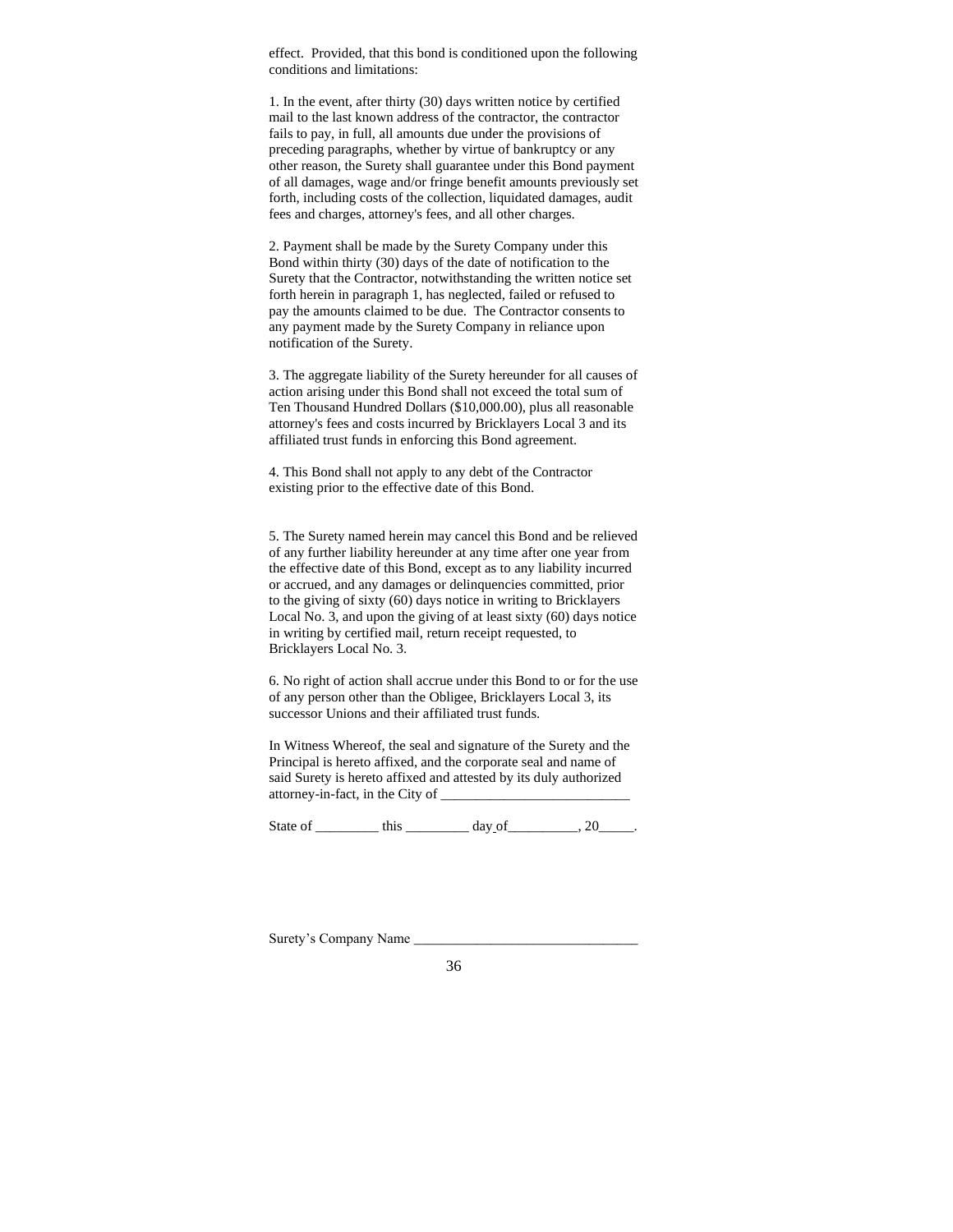Surety's Address \_\_\_\_\_\_\_\_\_\_\_\_\_\_\_\_\_\_\_\_\_\_\_\_\_\_\_\_\_\_\_\_\_\_\_\_\_\_

By: \_\_\_\_\_\_\_\_\_\_\_\_\_\_\_\_\_\_\_\_\_\_\_\_\_\_\_\_\_\_\_\_\_\_\_\_\_\_\_\_\_\_\_\_\_\_\_\_\_

Authorized Signature for Surety

\_\_\_\_\_\_\_\_\_\_\_\_\_\_\_\_\_\_\_\_\_\_\_\_\_\_\_\_\_\_\_\_\_\_\_\_\_\_\_\_\_\_\_\_\_\_\_\_\_\_\_\_ Print Name & Title of Person Authorized to Sign for Surety

All communication related to the Bond shall be mailed to:

Bricklayers Local No. 3 10806 Bigge Street San Leandro, CA 94577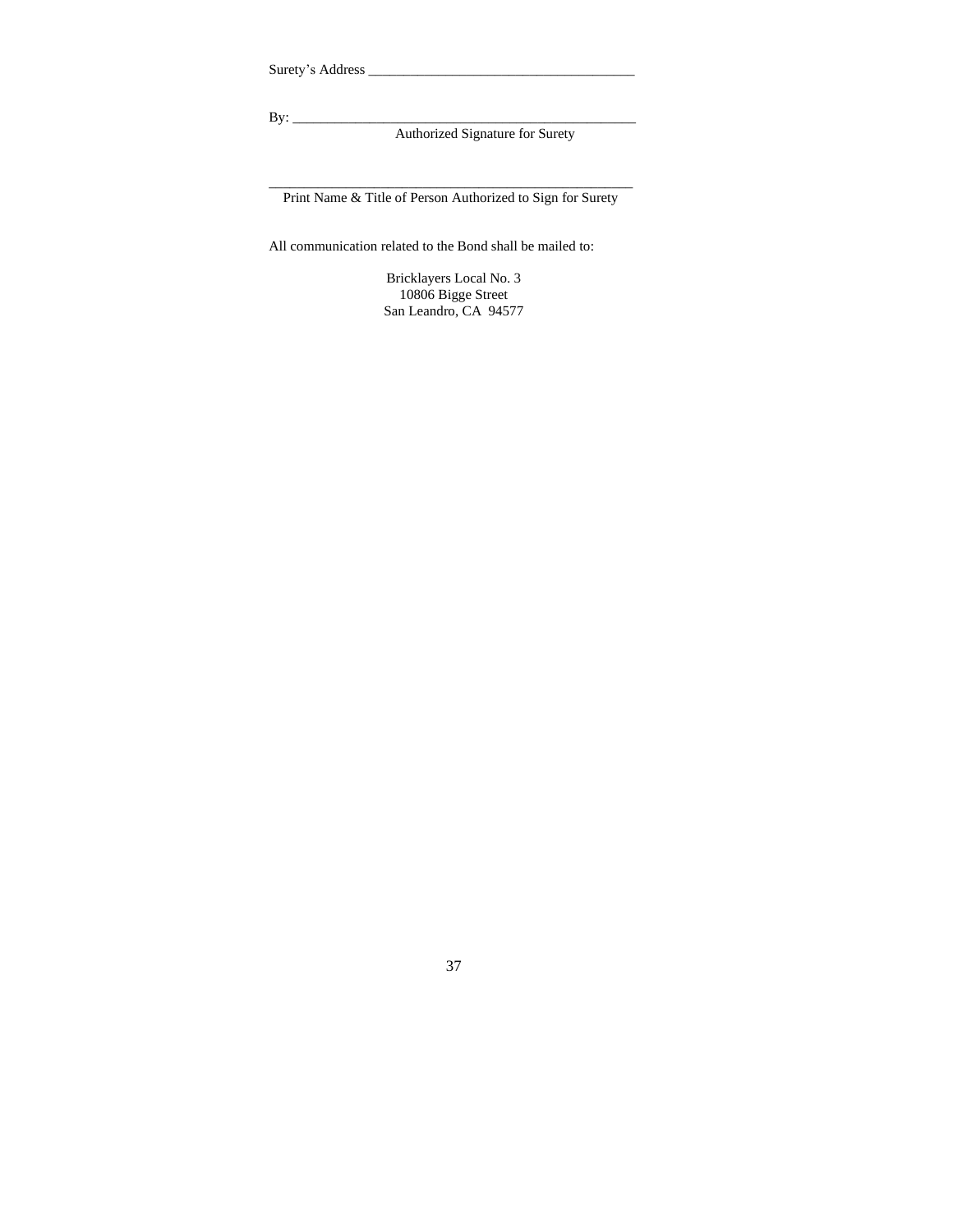#### MEMORANDUM AGREEMENT FOR INDIVIDUAL EMPLOYER

IT IS AGREED between the undersigned Contractor and BAC Local 3, California ("Union") in consideration of services performed and to be performed by Marble employees for the Contractor as follows:

1. The Contractor agrees to comply with all of the terms, including wages, hours, and working conditions, as set forth in the agreement between the Union and the Marble Dealers of Northern California Association. Effective August 1, 2019 through July 31, 2024 (which Agreement is incorporated herein by reference and a copy of which has been delivered to me and receipt of which is hereby expressly acknowledged).

2. The term "Master Agreement" referred to in this Memorandum Agreement shall be the Master Agreement referred to above or any other agreement designated in writing by BAC Local 3, California as the "Master Agreement" for a term or period subsequent to August 1, 2019 or any subsequent modification, changes, amendments, supplements, extensions or renewals of or to said designated Master Agreement.

3. The Contractor agrees to comply with all of the terms, including wages, hours, working conditions and Trust Fund contributions of the Master Agreement and to any future modifications, changes, amendments, supplements, extensions or renewals of or to said Master Agreement which may be negotiated between the parties thereto for the term thereof.

4. The Contractor agrees that he or it does irrevocably designate and appoint the employer members of said Trust Funds and Plans mentioned in the Master Agreement as his or its attorneys in fact for the selection, removal and substitution of Trustees or Board members as provided in the Trust Agreements or Plans as may be hereinafter provided by or pursuant to said Trust Agreements or Plans.

Each Contractor signatory hereto specifically waives any right that he or it may have to terminate, abrogate, repudiate or cancel this Agreement during its term or during the term of any future modifications, changes, amendments, supplements, extensions or renewals of or to said Master Agreement, or to file any petition before the National Labor Relations Board seeking to accomplish such termination, abrogation, cancellation or repudiation or to file a petition seeking clarification or redefinition of the bargaining unit covered by this Agreement.

6. This Agreement shall remain in full force and effect for the period of the term of the Master Agreement between the Marble Dealers of Northern California Association and BAC Local 3, California for the period August 1, 2019 through July 31, 2024 and for the term of any successor Master Agreement and the Contractor does hereby authorize the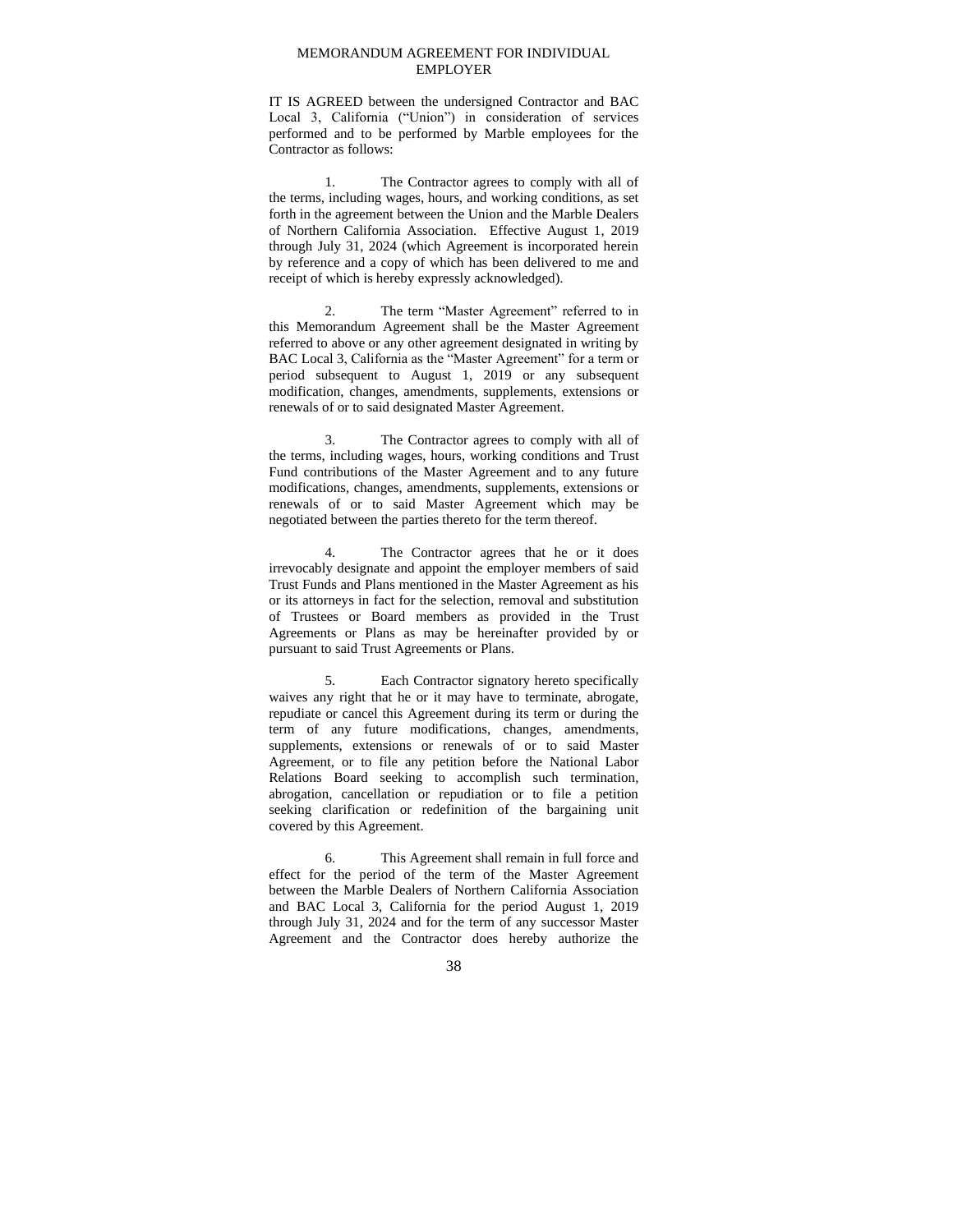Association to represent the Contractor, unless the Union or the Contractor shall give written notice by certified mail to the other of desire to change or cancel this Memorandum Agreement at least sixty (60) days, but not earlier than ninety (90) days prior to the termination date of a successor Master Agreement. All notices given by BAC Local 3, California to the Association shall constitute sufficient notice to the Contractor by BAC Local 3, California, provided that a notice to the Association by the Contractor shall not constitute sufficient notice of intent not to be bound by a new Master Agreement or renewal or extension of the Master Agreement and Trust Agreements.

| Company Name                                     |  |
|--------------------------------------------------|--|
| Print Name                                       |  |
|                                                  |  |
|                                                  |  |
|                                                  |  |
|                                                  |  |
|                                                  |  |
|                                                  |  |
|                                                  |  |
|                                                  |  |
|                                                  |  |
| BAC Local 3, California<br>Union Representative: |  |

| Name |  |
|------|--|
|      |  |
| Date |  |

mmas00.doc